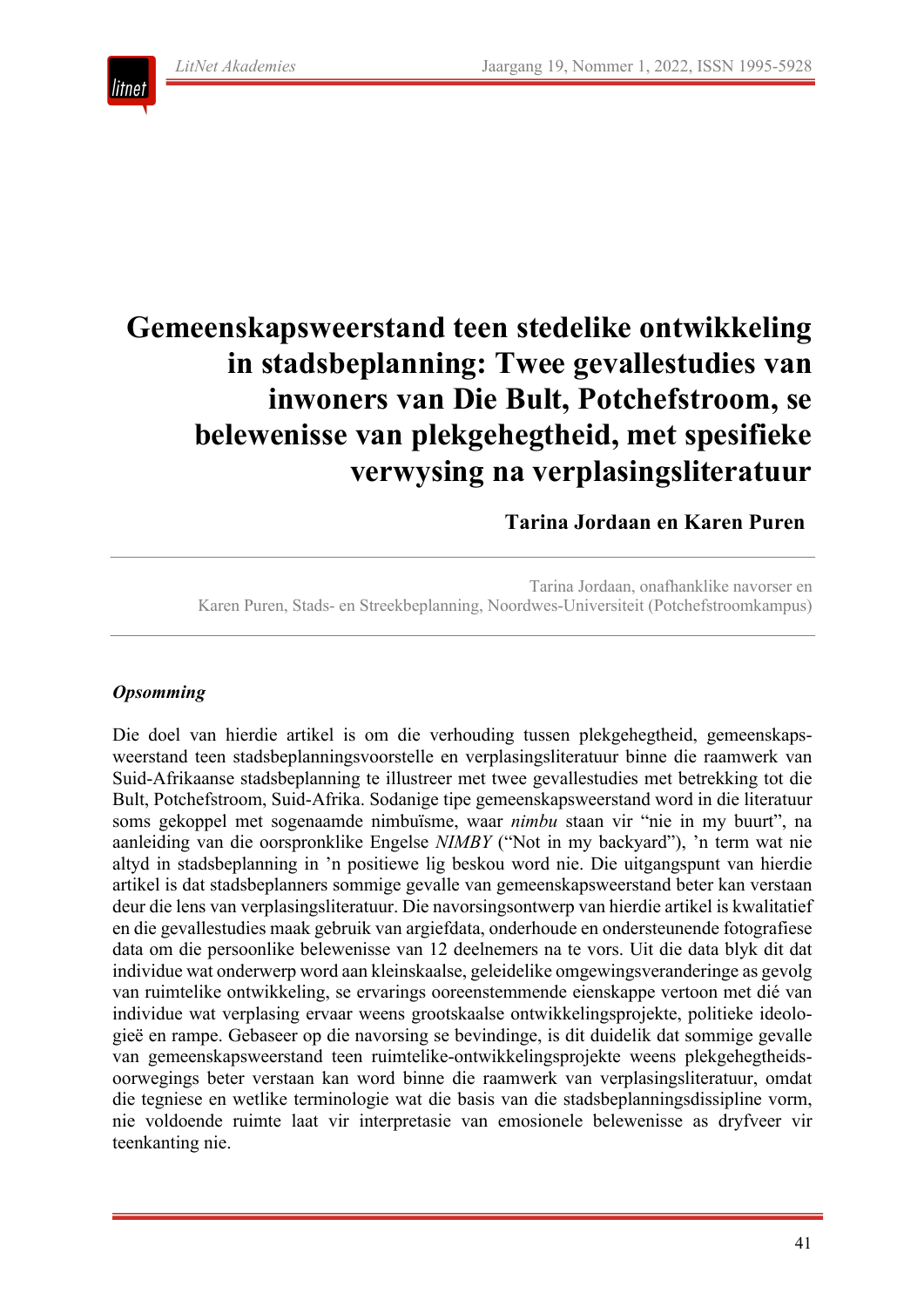# litnet

**Trefwoorde:** gemeenskapsweerstand; nimbuïsme; omgewingsveranderinge; plekgehegtheid; stadsbeplanning; verplasingsliteratuur

# *Abstract*

# **Community opposition to urban development in town planning: Two case studies of place attachment experiences of residents of the Bult, Potchefstroom, with specific reference to displacement literature**

The purpose of this article is to illustrate the relationship between the place attachment experiences of the residents of the Bult, Potchefstroom, South Africa, their opposition to town planning proposals, and displacement literature within the context of South African town planning. The empirical data for this research were obtained from two qualitative case studies from the Bult, Potchefstroom, South Africa.

The success of town planning as a discipline depends on a balancing act between the needs of town planners, developers, the municipal authority and the community in which a development project is to occur. In South Africa the Spatial Planning and Land Use Management Act, Act No. 16 of 2013, sometimes referred to as SPLUMA, dictates the accepted participation procedure for members of the public to give input regarding a specific town planning application. Such community input has to be formulated in the form of written objections that are then submitted to the municipality within a specified time frame.

It is unfortunate that the terminology of the town planning discipline refers to such community input as *objections*, as the word *objection* carries an inherent negative connotation. In reality, community input has been shown to make a positive contribution to development projects and can, in some cases, improve the original development plans. Given the underlying negative association with the word *objection* it is easy for town planners and developers to label community input as NIMBYism (*NIMBY* being an acronym for "Not In My Backyard"), instead of addressing the underlying issues that gave rise to the community's opposition to certain town planning applications, such as, for example, their emotional attachment to places.

This paper starts from the point of view that town planners, and other actors in the urban development sector, can understand such community opposition better when the objections are viewed through the lens of displacement literature. Although these affective and intangible dimensions of urban places are increasingly being acknowledged as important within the realm of international town planning literature, little research on the topic exists within the South African context.

*Place attachment* refers to the intangible bonds that people form with specific places, as well as the processes that give rise to these people-place relationships. Literature on displacement, whether forced or voluntary displacement, has been of great value to understand the psychological and socio-economic impacts of disrupted place attachment on individuals and groups. Existing displacement research indicates that a disruption of place attachment can cause, in extreme cases, loss of property, homelessness, unemployment, marginalisation, a loss of communal resources, food insecurity, a decrease in health, and the loss of the socio-economic networks that support communities and individuals. Displacement is further linked to increased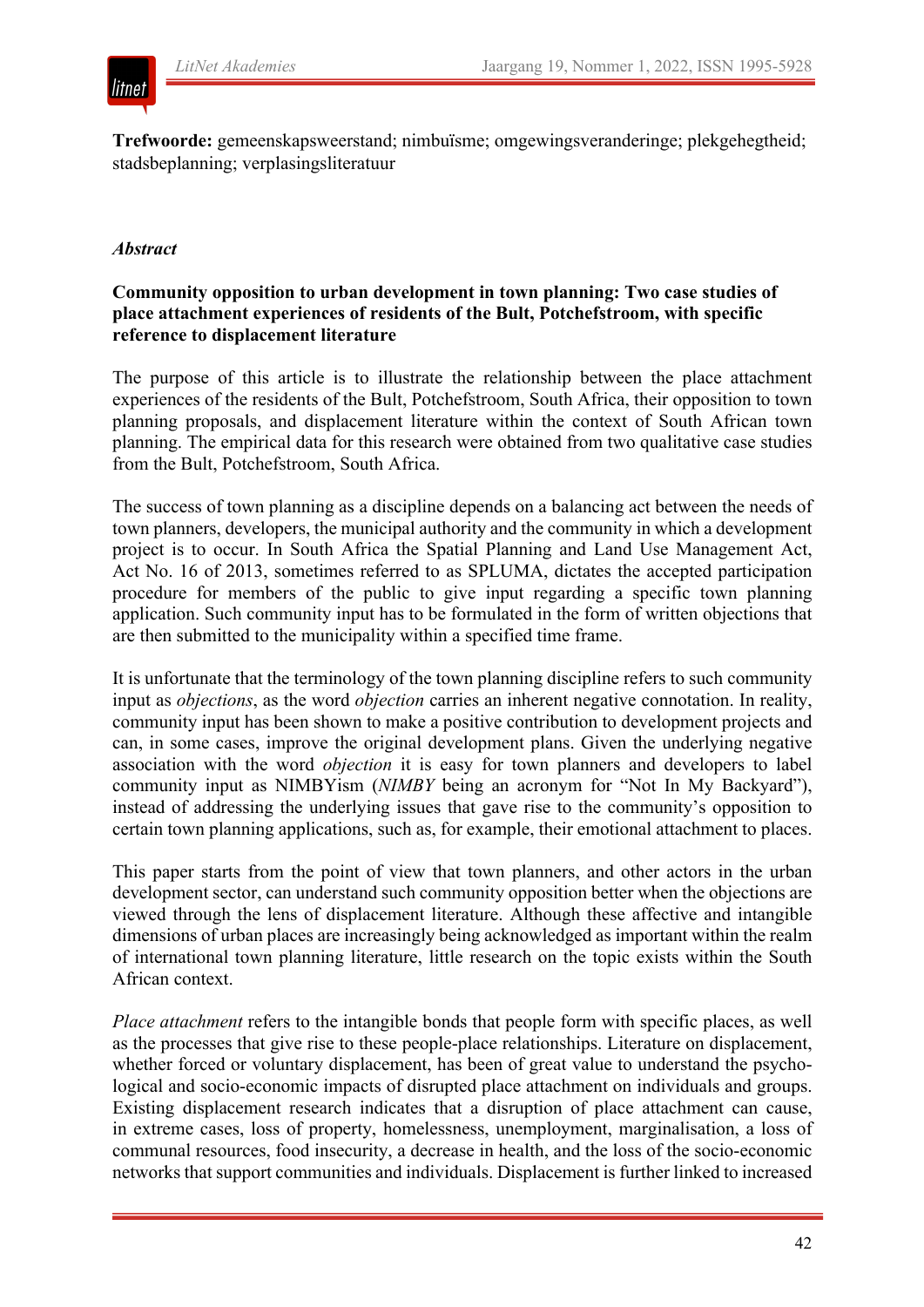

levels of anxiety and depression, and the indirect weakening of the socio-psychological resources that support human well-being.

While displacement literature often focuses on the disruption of place attachment due to largescale disasters, political turmoil or development projects, there are instances where place attachment disruptions can be attributed to small-scale and incremental environmental changes. It is the latter which is of interest for town planners, as the majority of town planning applications result in small-scale incremental environmental changes to the urban fabric.

Individuals or groups can value places differently from other role players within the town planning discipline. Whereas members of a community can value a place from emotional and symbolic perspectives, developers, town planners and the local authority often value places from an economic perspective, which can lead to conflict between the community and the other town planning role players. Given that town planning proposals are expressed in technical language, the subjective, emotional community experiences such as fearing a loss of place or the psychological restorative qualities of a place are often disguised in technical terms to legitimise these objections. If these types of objections are viewed purely from the perspective of NIMBYism, the underlying motivations for individuals objecting to what seems to be a logical and economically sound development project cannot be understood clearly. The authors argue that these objections can be better understood when they are viewed through the lens of displacement literature as it relates to place attachment.

Two qualitative case studies were identified to explore this topic, both located within the Bult and relating to rezoning applications. One rezoning application outcome remained unsatisfactory from the community's perspective, while the other rezoning application outcome was found to be satisfactory by the community. The Bult was considered an ideal location for the research topic as the area was – at the stage that the research was conducted – under development pressure. The area's character was incrementally changing from a low-density historical suburb to one characterised by family homes being demolished to make way for larger-scale, highdensity apartment developments.

The data-gathering phase of this research occurred between 2012 and 2014. Data were gathered from of archival documents (local municipal town planning records between 1983 and 2012), *in situ* open-ended site interviews, and participant-generated photographic data, along with input gathered from the interviews.

From the municipal archive two case studies were identified for this research paper. These town planning applications were of special interest as they generated an observable number of objections from locals, were reported in the local newspaper, and/or were points of discussion at local ward committee meetings. Over 300 individual objectors associated with these specific town planning applications were contacted, and individuals with vested interests at the time of these objections were approached to participate in the research after an initial interview to identify their role in the town planning process. In total, 12 individuals were selected for participation in the research.

The first case study is known as the Combrink House, one of the few houses built by South Africa's first female architects, Nelly Edwards. Although not a listed heritage site, it was considered to be of historic value by the local heritage association and inhabitants. The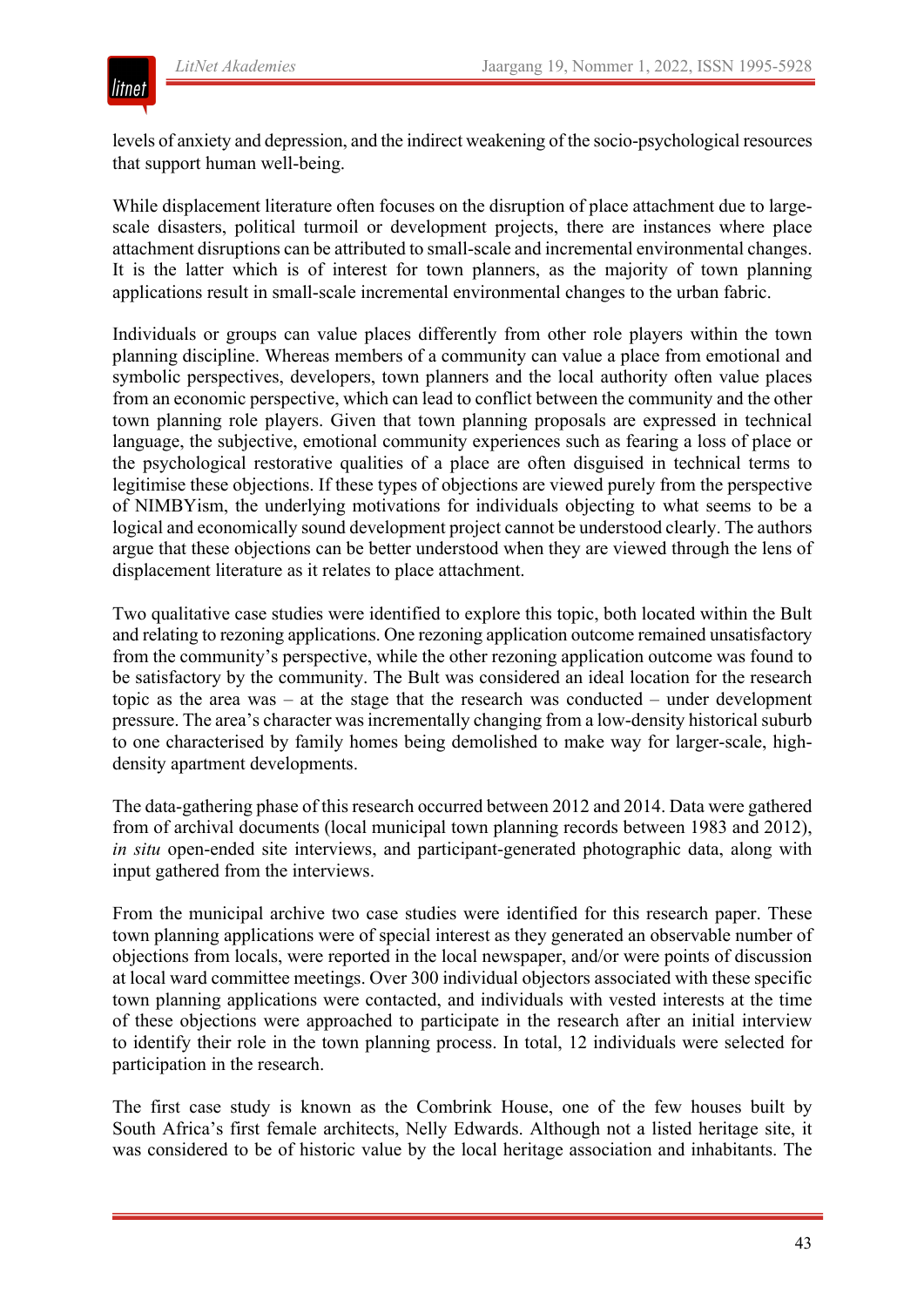

Combrink House was demolished illegally, and eventually redeveloped as a medium-density apartment complex with business rights.

The second case study, P1 Restaurant, was located close to the Combrink House, and despite being of similar age as the Combrink House, it had little historic value due to multiple renovations over the course of its existence. The property was sold and the new owner converted the property into a sports bar-style restaurant, with none of the new extensions or land use changes being legalised within the local municipal system. Given the site's proximity to the local university campus, it soon drew a large number of students for its client base, which led to increased levels of noise pollution, littering, traffic safety violations, and unsavoury social interactions between the restaurant's management and clients, and the local residents.

The archival data were analysed thematically using structured coding. Interviews were conducted on the sites of the relevant case study properties, with participants creating their own photographic data. The same protocol was followed for both case studies. The interviews were based on four open-ended research questions focused on the participants' place attachment and public participation experiences. The data were recorded, transcribed and thematically analysed using open coding.

Three themes emerged from the data: (i) Participants felt some form of attachment to the place involved in the case study. (ii) Environmental changes (potential or actual) played a role in their experiences of place attachment. (iii) Participants' opposition to environmental changes due to land use changes seem to reflect, to some degree, the findings highlighted in displacement literature regarding disruptions to place attachment.

When comparing the interview data with the written community objections in the municipal archive, it became clear that the content of these written objections, on the surface, seemed to align with reasons for objections commonly associated with instances of NIMBYism. Yet the interview data reflects deeper underlying – and often emotional – reasons for participants' objecting to the rezoning applications. By further comparing the interview and supporting photographic data findings with displacement literature, the authors identified from the participant experiences similar experiences of place attachment disruption as noted in displacement literature, although not to the extreme extent associated with cases involving natural or humanmade disasters, political turmoil or large-scale development projects. Participants experienced, in some cases, loss of property, being emotionally forced from the place they identified as their home, loss in work productivity, marginalisation, anxiety, a decrease in mental health, and a weakening of the socio-psychological resources that supported their well-being (e.g. increased strain on their everyday living environment and the relationships with other individuals sharing their home).

Although the case studies are small in scale and localised, they illustrate that place attachment can, in some cases, be connected to community members' opposition to town planning applications. Planning and developing urban environments lead to small-scale incremental environmental changes, which can threaten inhabitants' place attachments and lead to individuals' opposing the environmental changes. This research further illustrates that the underlying motivations for these objections can be better understood by viewing them from the perspective of displacement literature than purely from the viewpoint of NIMBYism.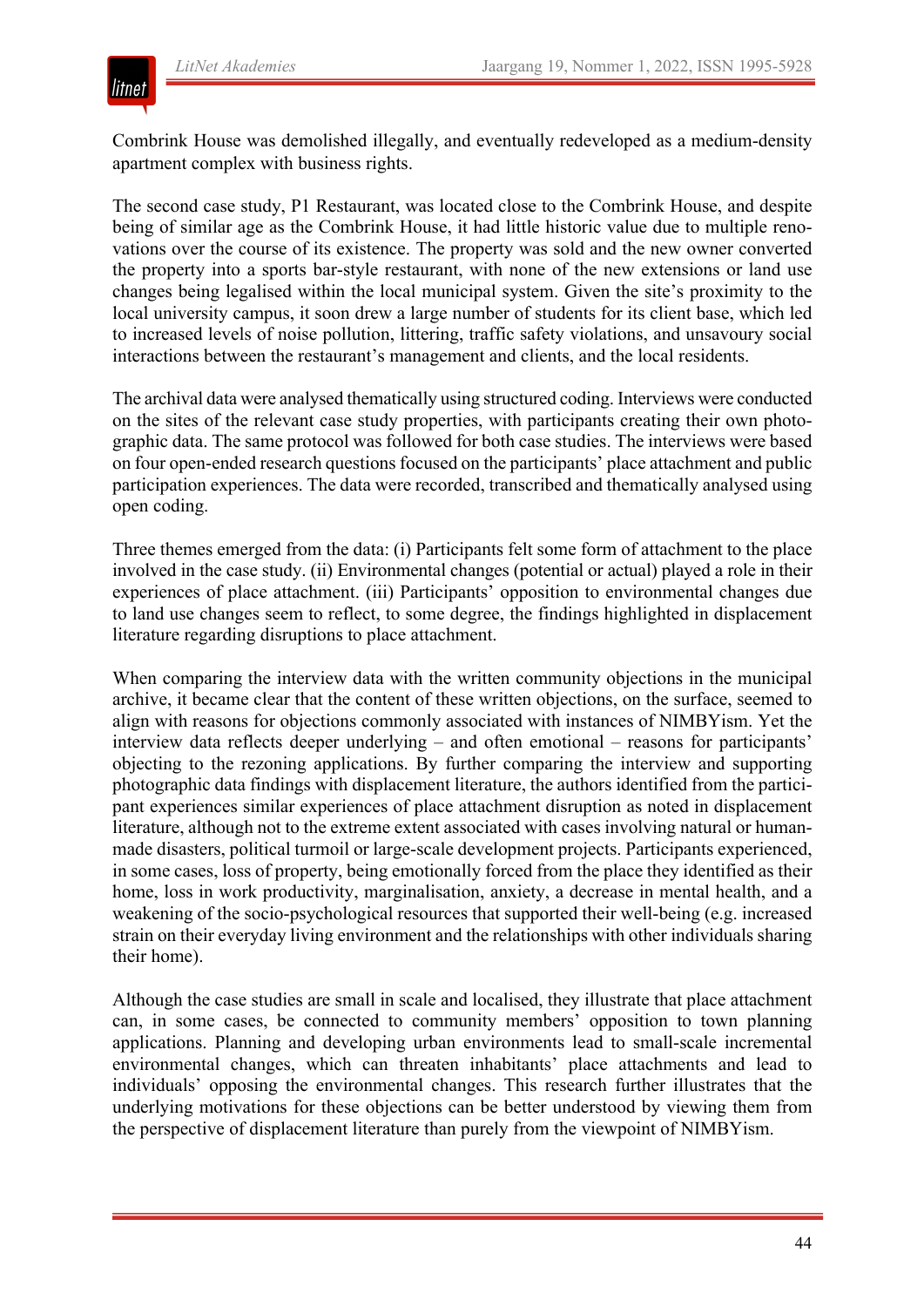# litnet

**Keywords:** community opposition; displacement literature; environmental change; NIMBYism; place attachment; town planning

# **1. Inleiding**

Stadsbeplanners speel 'n belangrike rol in die groei en ontwikkeling van stedelike omgewings (Gallent, Juntti, Kidd en Shaw 2008). Die sukses van omgewingsveranderinge is gedeeltelik gegrond in die stadsbeplanner se vaardigheid om botsende belange tussen mense en hulle omgewing te identifiseer, te verstaan, en om 'n goue middeweg tussen die belange te vind. Dit is veral waar by gevalle waarby stadsbeplanningshandelinge, byvoorbeeld grondgebruikveranderinge, veranderinge in die omgewing tot gevolg het (Gallent e.a. 2008:23). 'n Openbaredeelnameproses is huidig die belangrikste middel waarmee stadsbeplanners gemeenskapsbelange identifiseer wanneer 'n ruimtelike-ontwikkelingsprojek aan 'n plaaslike owerheid voorgelê word. In Suid-Afrika vereis Spluma, die Stadsbeplanning en Grondgebruikbestuurwet, Wet 16 van 2013, dat openbare deelname deel van die formele ruimtelike-ontwikkelingsproses uitmaak (Suid-Afrika 2013). Gemeenskapsinsette word, volgens hierdie wet, in die vorm van skriftelike vertoë by die betrokke munisipaliteit ingedien.

Dit is ongelukkig dat die terminologie van stadsbeplanning meestal na gemeenskapsinsette verwys as *besware* of *vertoë*, terme wat 'n onderliggende negatiewe toon dra. Die Verklarende Handwoordeboek van die Afrikaanse Taal (Odendal, Schoonees, Swanepoel, Du Toit en Booysen 1992:87) definieer *beswaar* as "moeilikheid" of "teëwerping", terwyl *vertoog* as "pleidooi; beswaar; petisie; protes" gedefinieer word. Hierdie negatiewe toon is ook te bespeur in nimbuïsme, waar *nimbu* staan vir "nie in my buurt", na aanleiding van die oorspronklike Engelse *NIMBY* ("Not in my backyard"), gedefinieer as 'n spesifieke tipe (en soms emosionele) negatiewe reaksie wat individue en gemeenskappe het teenoor ongewenste grondgebruikveranderinge in hulle buurt, ten spyte daarvan dat die beplande omgewingsveranderinge, gesien vanuit 'n tegniese of ekonomiese perspektief, tot voordeel van die groter gemeenskap is (Kraft en Clary 1991:302–3; Lam, Lee, Fung en Woo 2007; Cass en Walker 2009:63).

In werklikheid kan gemeenskapsinsette waardevolle inligting vir stadsbeplanners ter verbetering van voorgestelde ontwikkelingsprojekte bied (Eranti 2017:287). Onlangse navorsing dui op 'n positiewe verband tussen individue en gemeenskappe wat betrokke raak by die openbaredeelnameproses en die teenwoordigheid van gevoelens van plekgehegtheid by hierdie gemeenskappe en individue (Hesari, Moosavy, Rohani, Kivi, Ghafourian en Pour 2020:933). Alhoewel plekgehegtheid al 'n halfeeu lank nagevors is (Lewicka 2011), het dit eers meer onlangs 'n navorsingsnis in internasionale stadsbeplanningsliteratuur gevind (bv. Beckley 2003; Manzo en Perkins 2006; Burley, Jenkins, Laska en Davis 2007; Hesari e.a. 2020). In die laaste twee dekades het Suid-Afrikaanse navorsers 'n belangstelling in die onderwerp begin toon (bv. Durrheim en Dixon 2001; Chigeza, Roos en Puren 2013; Dixon en Durrheim 2014; Lombard en Ferreira 2014; Roos, Kolobe en Keating 2014; Marais, Cloete e.a. 2019; Dlamini en Tesfamichael 2021). Die meerderheid van plekgehegtheidstudies in Suid-Afrika val egter binne die grense van gemeenskaps- en omgewingsielkunde, geografie en omgewingsbestuur, en slegs 'n beperkte mate van hierdie tipe studies raak aan die onderwerp van stadsbeplanning (soos Puren, Drewes en Roos 2008 en 2007; Puren, Coetzee en Roos 2010; Jordaan en Puren 2012; Mariette 2018). Die navorsing van Mariette (2018) oor die impak van omgewingsveranderinge weens stedelike ontwikkeling in Hatfield Square, Pretoria, is veral interessant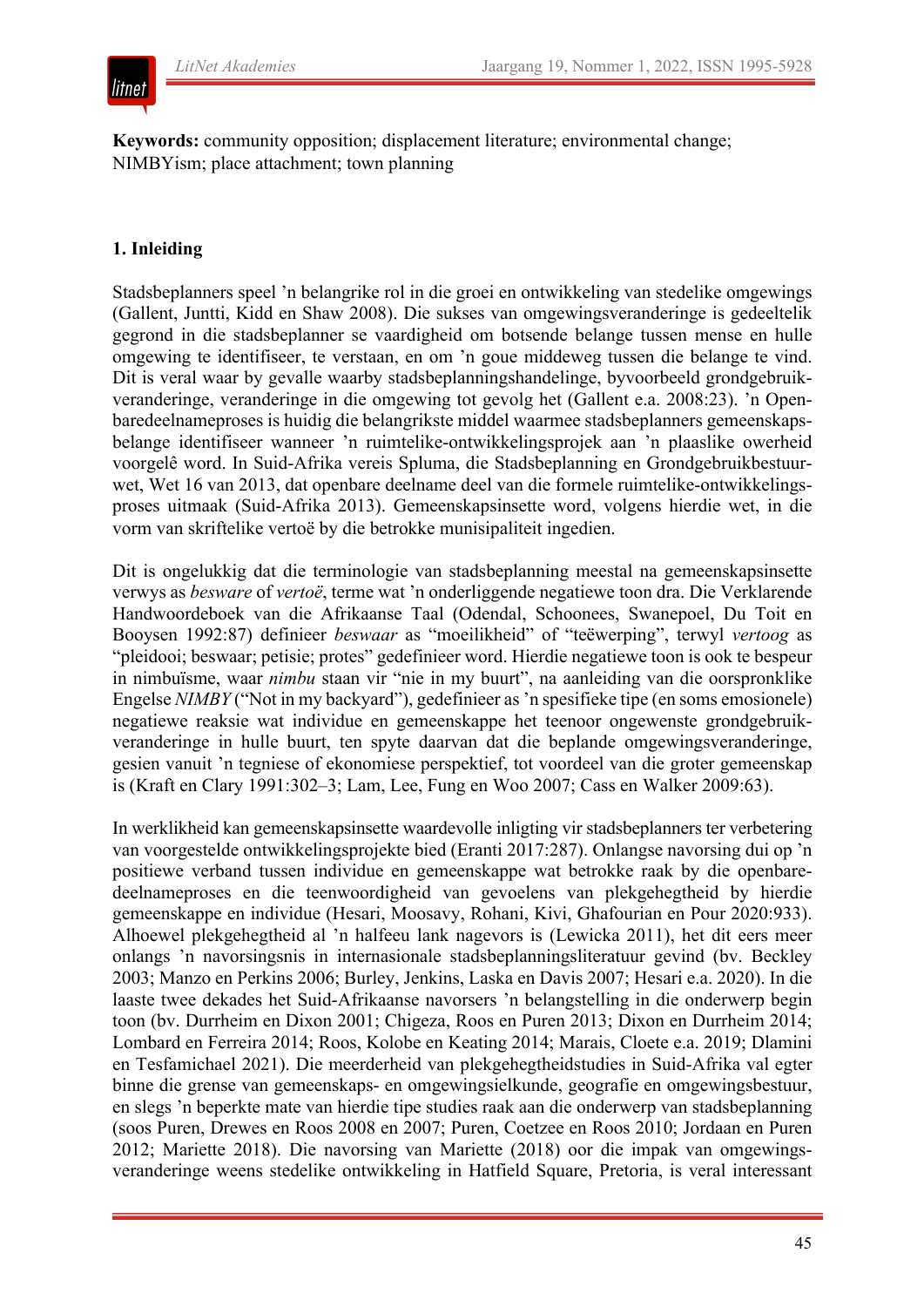

in hierdie opsig. Mariette (2018:103) se bevindinge toon dat omgewingsveranderinge in 'n stedelike gebied oorwegend gevoelens van verlies tot gevolg gehad het vir diegene wat 'n band met Hatfield Square gehad het. Die ervaring van deelnemers se verlies kon verder verfyn word onder temas van 'n verbrokkeling van plekbetekenis, verminderde toegang tot sosiale en ekonomiese geleenthede, en die kwaliteit van 'n plek wat onomkeerbaar verander het.

As sulks is die uitgangspunt vir hierdie artikel dat, in sommige gevalle, gemeenskapsinsette in die vorm van besware of vertoë nie vanuit die oogpunt van nimbuïsme beskou moet word nie, maar vanuit die raamwerk van verplasingsliteratuur. Alhoewel daar prosesse bestaan vir gemeenskappe of individue om deel te neem aan die proses van stedelike ontwikkeling (soos vroeër na verwys), word die niesigbare dimensies van mense se verhoudinge met plek (soos hulle gehegtheid aan plek) nie noodwendig verreken in die besluitneming van stedelike ontwikkelaars nie. Ten spyte van die feit dat daar internasionaal wyd gepubliseer is oor plekgehegtheid vanuit verskeie dissiplines, is literatuur oor plekgehegtheid in ruimtelike beplanning in 'n Suid-Afrikaanse konteks nog in sy kinderskoene (Dlamini en Tesfamichael 2021:2435). Hierdie artikel ondersoek hierdie plekgehegtheid in stedelike ontwikkeling deur verplasingliteratuur as vertrekpunt te neem.

Die eerste gedeelte van hierdie artikel gee 'n oorsig van plekgehegtheid en mens-plekverhoudinge, die invloed van omgewingsveranderinge op plekgehegtheid, asook die verband tussen versteurde plekgehegtheid, verplasing, en nimbuïsme. Dit word gevolg deur 'n bespreking van die navorsingsontwerp en die twee gevallestudies. Die artikel sluit af met 'n bespreking van die bevindinge en gevolgtrekkings van die navorsing.

# **2. Mense en hulle verhoudinge met plek**

'n Bespreking oor mens-plek-verhoudinge benodig 'n bondige verduideliking van hoe *plek* en *ruimte* van mekaar verskil.

*Ruimte* kan gesien word as 'n geografiese entiteit met 'n neutrale of abstrakte betekenis (Casey 1996:14; Madanipour 1996:23). 'n Ruimte het fisiese dimensies wat gekwantifiseer kan word (Downs en Stea 1977:84; Carmona, Heath, Oc en Tiesdell 2003:138). Ruimte word met die menslike sintuie waargeneem, maar die sintuiglike waarneming daarvan staan apart van die menslike interpretasie daarvan (Madanipour 1996:12). Wanneer sintuiglike waarneming van 'n ruimte kognitief tot 'n interpretasie van die ruimte verwerk word, koppel die mens 'n betekenis daaraan in 'n poging om sin te maak van die ruimte.

*Plek* is 'n begrip wat op ruimte gebaseer is. *Plek* word gedefinieer as 'n ruimte waaraan subjektiewe betekenisse geheg is. 'n Plek is dus 'n ruimte wat vir 'n individu en/of 'n groep betekenisvol is (Tuan 1977:73; Violich 2000:113; Dlamini en Tesfamichael 2021). Die mens staan in 'n onskeidbare, emosionele verhouding met die omgewing (Violich 2000:113). 'n Ander term vir hierdie mens-plek-verhoudinge is *plekgehegtheid*.

Plek speel 'n belangrike rol in menslike welstand (Ryan 2005:24), omdat dit as een van die kernonderdele van menslike identiteit gesien word (Tuan 1977:159; Cresswell 2002:12; Hesari e.a. 2020:922). Dit rig hoe mense hulle omgewing verstaan en interpreteer en uiteindelik aan nedersettings vorm gee (Relph 1976:38; Rapoport 1977:9; Tuan 1977:137–8; Cresswell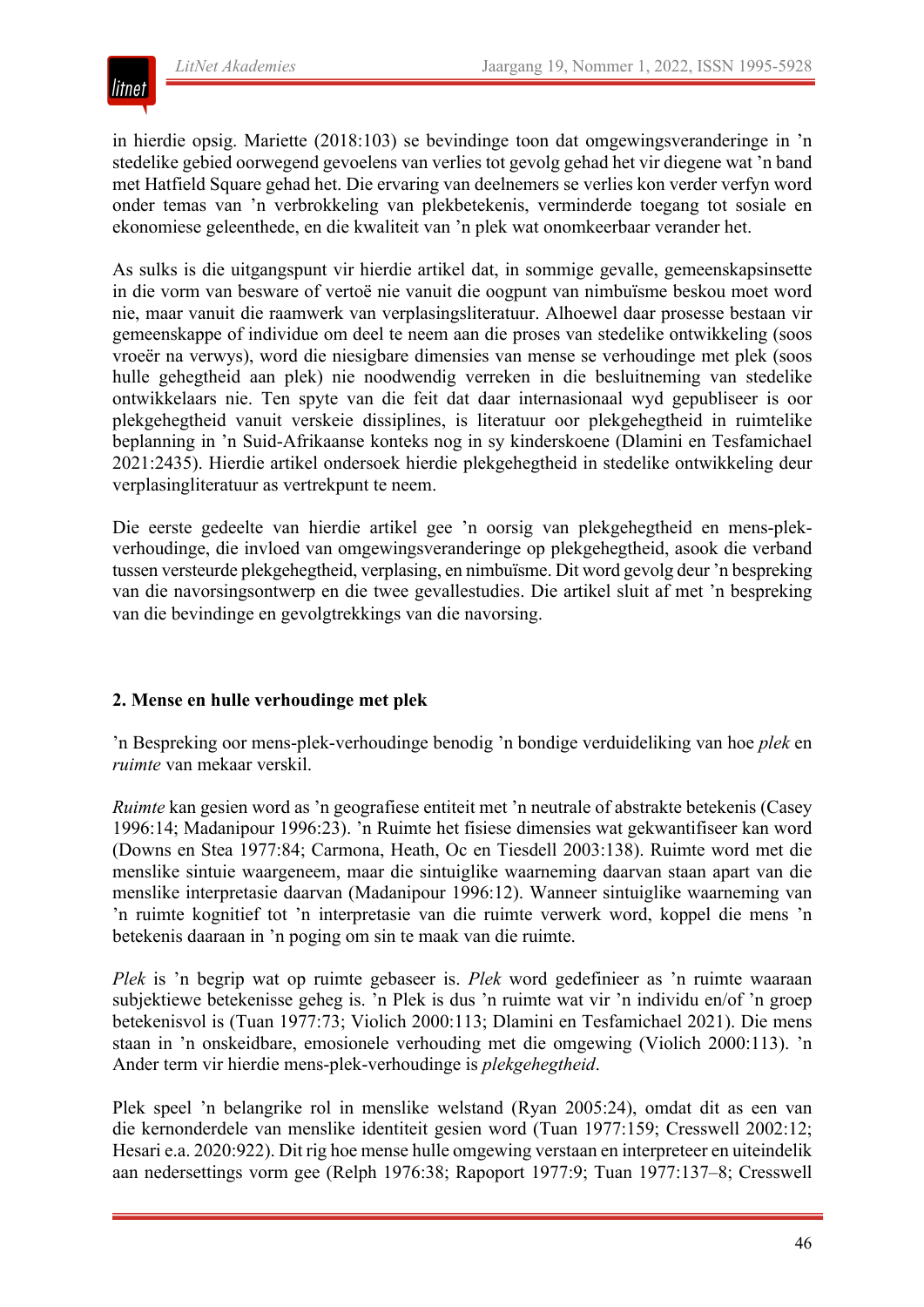

2002:13). Volgens Relph (1976:38) en Ryan (2005:5) vervul plek so 'n belangrike rol in die alledaagse bestaan van die mens dat dit beskou kan word as 'n basiese menslike behoefte, 'n manier waarop mense hulle plek in die fisiese wêreld kan verstaan en wat uiteindelik as geestelike en sielkundige verhoudinge met 'n plek manifesteer. Alhoewel mens en omgewing aparte entiteite is, is die verhoudinge tussen mense en plek dinamies deurdat dit konstant gevorm en hervorm word deur die interaksie tussen mens en plek (Puren, Roos en Coetzee 2018:19). Mens-en-plek-verhoudinge is dus verweef en onlosmaaklik deel van mekaar.

Plekke kan as simboliese ankerpunte vir mense dien: standvastige, fisiese verwysingspunte wat 'n gevoel van bestendigheid aan individue verskaf (Rubinstein en Parmalee 1992; Twigger-Ross en Uzzell 1996:207, 217). Vanuit 'n sielkundige perspektief is hierdie gevoel van bestendigheid of kontinuïteit belangrik vir menslike welstand, aangesien 'n verlies van bestendigheid in die fisiese omgewing gevoelens van verlies en rou kan aanwakker. Hierdie verband is veral sigbaar in gevalle waar gedwonge verplasing, weens menslike of natuurgebaseerde faktore, plaasgevind het (Twigger-Ross en Uzzell 1996:208; Xu, Liu, Huang, Xu, Wan en Zhou 2021). Omgewingsveranderinge en die versteuring van plekgehegtheid loop dus in sommige gevalle hand aan hand.

# **3. Plekgehegtheid, omgewingsverandering en verplasing**

*Plekgehegtheid* is 'n begrip wat die simboliese en emosionele verhoudinge tussen mens en plek verbind (Hesari e.a. 2020). Dit vorm die individuele of gemeenskaplike basis van hoe mense aan hulle omgewings vorm gee en dra ook gedeeltelik by tot die aard van die wisselwerking tussen mense en hulle omgewings (Altman en Low 1992).

Plekgehegtheid is egter 'n ingewikkelde begrip, een wat al uit verskillende oogpunte en deur 'n verskeidenheid van dissiplines nagevors is (Lewicka 2011). Dit maak die definiëring daarvan ewe ingewikkeld. 'n Omvattende definisie vir plekgehegtheid beskryf plekgehegtheid as sowel 'n *produk* of staat ('n emosionele band met 'n plek, gevorm deur die interaksie tussen spesifieke eienskappe van 'n plek en die persoon wat daarmee interaksie het) as 'n *proses* wat die gedrag, kognitiewe en emosionele verknogtheid van individue se ervarings met hulle sosiofisiese omgewings weerspieël (Jordaan 2017:465).

In die lig van hierdie definisie blyk dit dat plekeienskappe 'n rol in plekgebonde, emosionele belewenisse van individue en groepe kan speel. Veranderinge in die fisiese of sosiale eienskappe van 'n plek kan dus gevoelens van plekgehegtheid beïnvloed, hetsy positief of negatief (Davenport en Anderson 2005:638; Cass en Walker 2009:62; Devine-Wright en Howes 2010:277; Radmilli 2011:184). Mense is nie altyd daarvan bewus dat hulle geheg voel aan spesifieke plekke nie, of selfs dat hulle spesifieke betekenisse aan plekke heg nie. In baie gevalle word mense eers bewus van wat spesifieke plekke vir hulle beteken wanneer die moontlikheid bestaan dat daardie plekke vernietig of onherroeplik verander kan word (Ryan 2005:4).

Fisiese en sosiale veranderinge in 'n omgewing kan plekgehegtheid beïnvloed. Nedersettings is nie staties nie, en dit is 'n gegewe dat die sosiale en fisiese strukture van 'n nedersetting mettertyd gaan verander. Hierdie artikel fokus egter op snelle omgewingsveranderinge –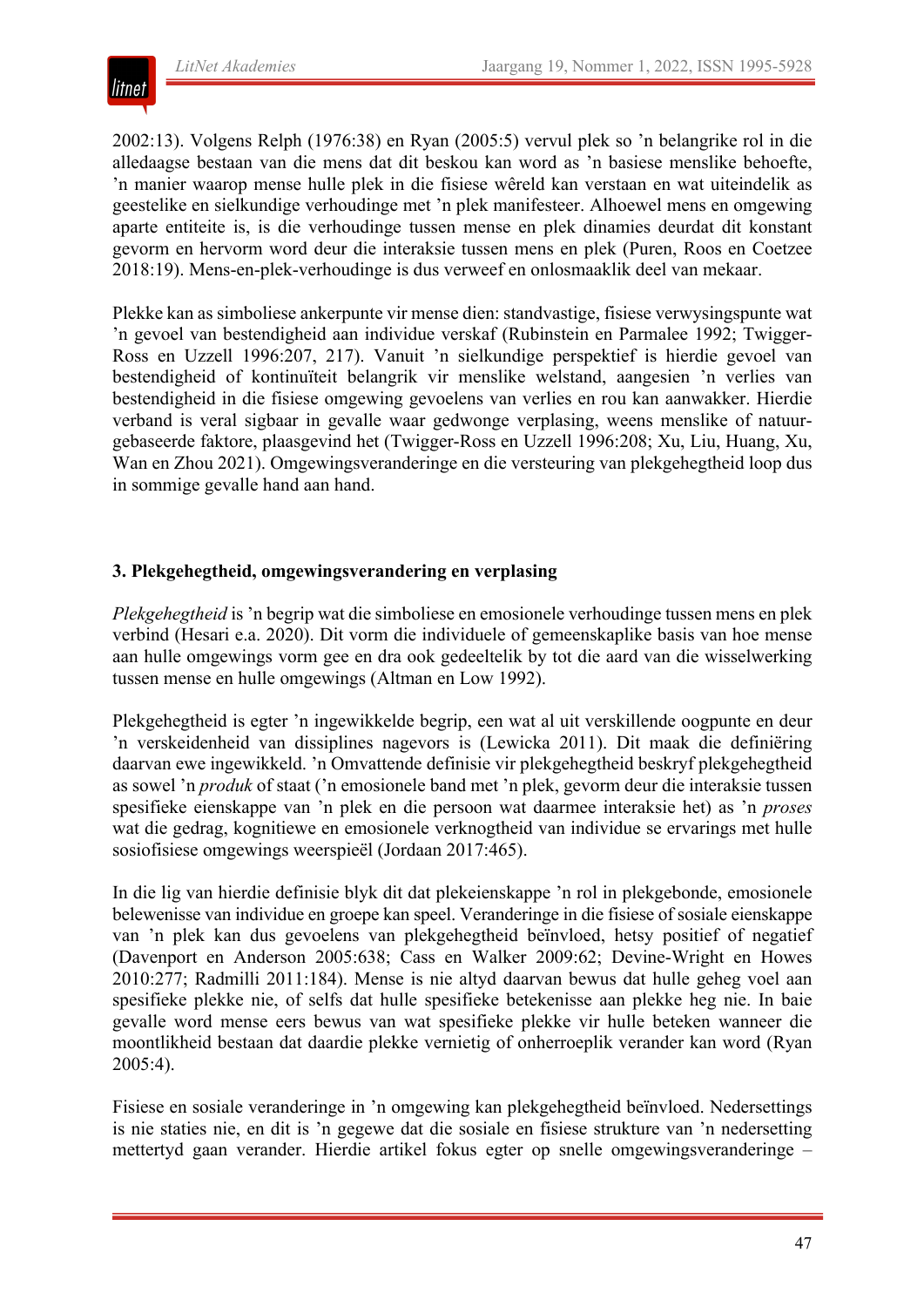

teweeg gebring deur ongereguleerde, onwettige of spekulasie-ontwikkelings wat as 'n dryfveer vir die verplasing van gemeenskappe en individue gesien word (Pacione 2005:147).

Fisiese omgewingsveranderinge is veranderinge in die fisiese eienskappe van 'n plek, soos die vernietiging van plantegroei, die sloping van geboue of strukture, of die vestiging van nuwe geboue, strukture of paaie. Sosiale omgewingsveranderinge is veranderinge in die sosiale karakter van 'n plek, soos 'n verandering in die demografiese eienskappe van 'n buurt, 'n toename in misdaad, of die multikulturalisering van 'n gebied weens 'n toename in immigrasie.

Verplasingsliteratuur is 'n bron van inligting oor die invloed van grootskaalse omgewingsveranderinge op plekgehegtheid. In hierdie tipe literatuur word daar na die verplasing van 'n groot aantal mense as óf vrywillig (in die geval van migrante) óf gedwonge (in die geval van vlugtelinge weens politieke beleide, oorlog of rampe verwys (Lonergan 1998:9; Le Mentec 2006; Harvard 2007:65–6; De Moor en Cliquet 2009; Terminsky 2012; Pirta, Chandel en Pirta 2013). Gedwonge verplasing kan in uiterste gevalle lei tot 'n verlies van eiendom, haweloosheid, werkloosheid, marginalisering, 'n verlies in gemeenskaplike lewensmiddels, voedselonsekerheid, 'n afname in gesondheid en die verbrokkeling van die sosio-ekonomiese netwerke wat onderliggend in hierdie gemeenskappe was (Cernea 1997; Heming, Waley en Rees 2001:202–4). Bestaande navorsing dui ook op 'n verband tussen gedwonge verplasing en toenemende vlakke van angs, depressie en die indirekte verswakking van die sosiopsigologiese hulpbronne wat menslike welstand ondersteun (Hwang, Xi, Cao, Feng en Qiao 2007). Uit verplasingsliteratuur is dit duidelik dat die versteuring van plekgehegtheid as gevolg van verplasing (of selfs net die moontlikheid van verplasing) weens beplande of gerealiseerde omgewingsveranderinge ernstige gevolge vir individue en gemeenskappe inhou.

Ten slotte is dit belangrik dat stadsbeplanners en owerheidsbeplanningsdepartemente die moontlike gevolge van omgewingsveranderinge op plekgehegtheid in ag neem. Die versteuring van mens-plek-verhoudinge kan lei tot vervreemding tussen mense en plek (Roos, Coetzee en Puren 2011). Om so 'n vervreemding te voorkom, is dit nodig om gemeenskapsteenkanting teen ruimtelike ontwikkeling vanuit meer as net 'n nimbuïstiese perspektief te verstaan.

#### **4. Nimbuïsme, gemeenskapsweerstand en plekbeskermende handelinge**

In sekere gevalle in die verlede het ontwikkelaars nimbuïsme gebruik om die geldigheid van gemeenskapsweerstand teen stedelike ontwikkelings te bevraagteken (Hiner en Galt 2011:104; Eranti 2017:287). Die nimbufaktor word gewoonlik aan die ontwikkeling van windplase (Devine-Wright 2005 en 2011), tronke, mediese instellings en bekostigbare behuisings- of verdigtingsprojekte gekoppel (Salsich 2000; Lam e.a. 2007:12; Cooper en Tempalski 2014:505). Volgens nimbuïsmestudies is daar verskeie redes hoekom gemeenskapsweerstand plaasvind, naamlik kwessies rondom omgewingsimpakte (omgewingsdegradasie), gesondheidsimpakte (geluidsbesoedeling), veiligheid (toenemende verkeersvolumes en verhoogde risiko van ongelukke), sosiale impakte ('n toename in misdaad) en ekonomiese impakte (veral 'n afname in eiendomswaardes) (Hubbard 2006:93; Lam e.a. 2007).

Plekbeskermende handelinge is enige handelinge, soos gemeenskapsweerstand, wat ten doel het om 'n plek teen omgewingsveranderinge te beskerm, juis omdat die moontlike veranderinge bestaande plekbetekenisse en mens-plek-verhoudinge kan beïnvloed (Stedman 2002:567; Hiner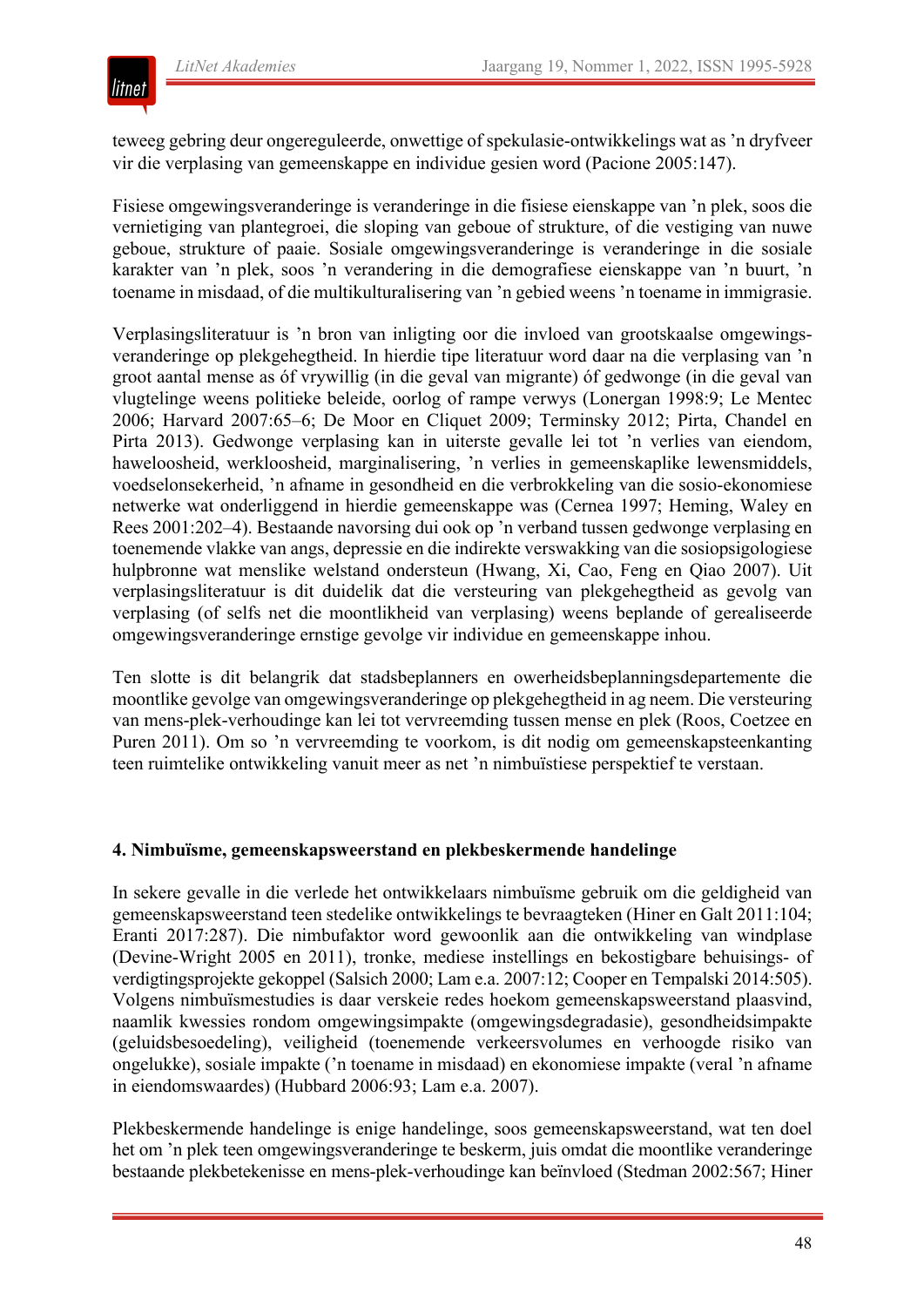

en Galt 2011:115). Voorbeelde van plekbeskermende handelinge sluit in stemmingmakery/ wandelgangpolitiek ("lobbying") (Hillier 2000:33), petisies, die werwing van openbare ondersteuning deur verskillende media, protesoptogte, en selfs die vorming van 'n menslike ketting deur individue rondom 'n eiendom as 'n teken van protes. Omgewingsveranderinge weens stedelike ontwikkeling is 'n belangrike rede hoekom mense ontwikkelingsprojekte teëstaan (Lombard en Ferreira 2014:397).

Vanuit 'n stadsbeplanningsoogpunt beteken weerstand teen nuwe ontwikkelingsprojekte, ten spyte van sigbare voordele vir die groter gemeenskap, verhoogde finansiële en tydskostes vir die meeste van die betrokke rolspelers, omdat tyd en geld belê moet word om die botsende belange voor die wet te bemiddel (Damer en Hague 1971). In sulke gespanne omstandighede is dit dan maklik om gemeenskapsweerstand onder die vaandel van nimbuïsme te plaas en geldige gemeenskapsinsette te bevraagteken (Devine-Wright 2005:136; Cass en Walker 2009:63; Hiner en Galt 2011:115) sonder om die onderliggende kwessies wat gemeenskapsweerstand dryf, te verstaan of aan te spreek (Kempton, Firestone, Lilley, Rouleau en Whitaker 2005:124–5).

Die onderliggende kwessies word nie altyd in amptelike vertoë duidelik gemaak nie (Devine-Wright 2005:136; Cass en Walker 2009:63). 'n Verklaring wat hiervoor gegee word, is dat die werklike redes vir weerstand in emosionele faktore gegrond is (soos plekgehegtheidsgebaseerde faktore) en dat diegene wat teen 'n ontwikkelingsprojek protesteer, voel dat hierdie emosionele faktore nie wetlike gewig dra om hulle weerstand te motiveer nie. Die gevolg is dat vertoë soms gerasionaliseer word. Dit word bedek onder 'n motivering wat gemaklik in tegniese of regstaal uitgedruk word en sodoende as 'n legitieme vertoog gesien word (Cass en Walker 2009:66–7). Hierdie tipe vertoë strook soms met die weerstandsredes wat in nimbuïsme vervat word. Dit verklaar hoekom plekgehegtheid, gemeenskapsweerstand, en nimbuïsme aan mekaar gekoppel word (Devine-Wright 2005:136). Navorsing oor plekgehegtheid, gemeenskapsweerstand en nimbuïsme in Finland (Eranti 2017) verklaar hierdie koppeling deur die begrip *waardeskatting*, waar individue en gemeenskappe 'n ander tipe waarde aan plekke en ruimtelike ontwikkeling heg as wat stadsbeplanners, privaat ontwikkelaars en plaaslike owerhede daaraan heg.

#### **5. Die belang van plekgehegtheid en plekbeskermende handelinge in stadsbeplanning**

Manzo en Perkins (2006) en Scannell en Gifford (2010:1) is positief oor die rol van plekgehegtheid binne stadsbeplanning en illustreer gevalle waar kennis oor plekgehegtheid waardevol vir stadsbeplanning kan wees. Die eerste geval is waar individue of gemeenskappe gevoelens van verlies en rou ervaar as gevolg van rampgedrewe verplasing (Fullilove 1996; Brown en Perkins 1992; Fried 1963). Gevoelens van verlies en rou is ook merkbaar in gevalle waar individue vrywillige verplasing ondergaan as gevolg van immigrasie of om ander ekonomiese redes (Gustafson 2001a en 2001b; Guiliani, Ferrara en Barbotti 2003). Hierdie is gevalle wat waardevol vir stadsbeplanners is om meer insluitende nedersettings te skep in die postapartheid era en die verstedelikingskwessies wat deur stadsbeplanning aangespreek moet word. Plaaslike munisipaliteite en stadsbeplanners dra ook die las van die apartheidsjare se nalatenskap in die vorm van gedwonge verplasing. Die sosio-ekonomiese en emosionele gevolge van die vernietiging van plekke soos Distrik 6 (Kaapstad) en Sophiatown (Johannesburg) is die bekendste van hierdie gevalle, dog daar is 'n menigte ander gevalle van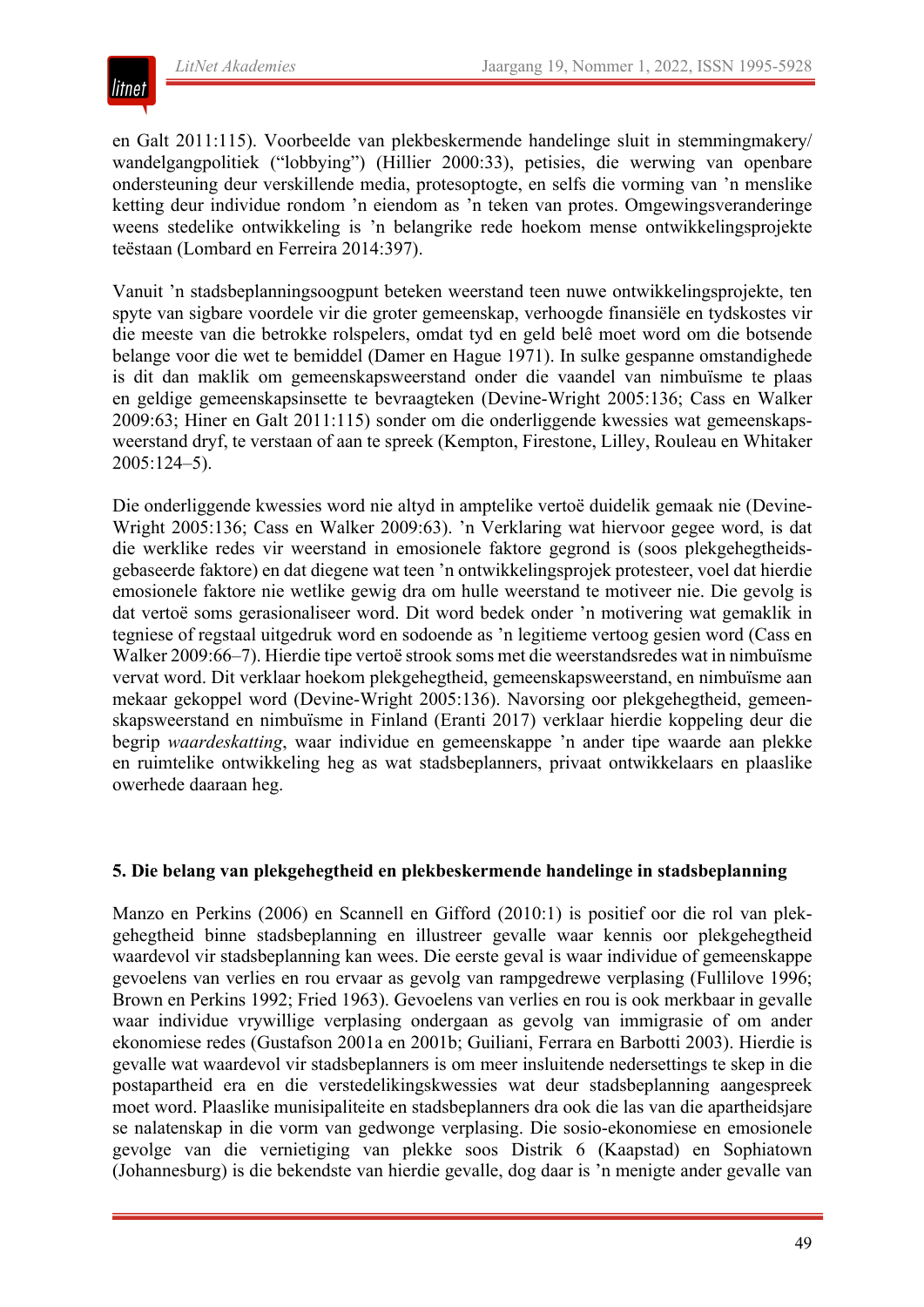

gedwonge verplasing onder die apartheidsregering wat eers onlangs – en teen 'n stadige pas (Dlamini en Tesfamichael 2021) – deur navorsers en stadsbeplanners ondersoek word (bv. Roos, Kolobe en Keating 2014 en Marais e.a. 2019).

Nog 'n geval waar plekgehegtheid vir stadsbeplanning van waarde kan wees, is ten opsigte van die bestuur van openbare ruimtes (Williams en Stewart 1998; Moore en Graefe 1994; Kyle, Graefe, Manning en Bacon 2004; Brown en Donovan 2014). Plekgehegtheid kan verklaar waarom sekere openbare ruimtes bemin of minder bemin word, waarom sekere plekke veilig voel en ander plekke minder veilig voel, asook hoekom mense hulself vestig of na plekke wat werklik gevaarlik vir hulle gesondheid is, terugkeer (Brown, Perkins en Brown 2003; Billig 2006). 'n Uitstekende voorbeeld van die laasgenoemde word vasgevang in die minidokumentêr van Morris (2013) oor die baboesjkas wat ná die Tsjernobil-kernkragramp na Tsjernobil teruggekeer het, ten spyte van aansienlike gesondheidsgevare.

Laastens kan plekgehegtheidnavorsing verklaar hoekom individue/groepe sekere ruimtelikeontwikkelingsprojekte teëstaan terwyl hulle in ander gevalle ander ontwikkelingsprojekte ondersteun (sien Nordenstam 1994; Vaske en Kobrin 2001; Vorkinn en Riese 2001; Stedman 2002; Uzzell, Pol en Badenas 2002 en Kyle e.a. 2004). Alhoewel verskeie redes vir individue/gemeenskappe se weerstand teen ruimtelike-ontwikkelingsprojekte verskaf kan word, soos gesien vanuit die perspektief van nimbuïsme, kan subjektiewe motiverings, soos plekgehegtheid, ook onderliggend wees (Devine-Wright 2005:136; Cass en Walker 2009:62). Individue en groepe vorm verskillende tipes emosionele bande met plekke, afhangend van die betekenis en waardes wat hulle aan plekke heg (Greider en Garkovich 1994:8; Eranti 2017:297). Hoe groter die waarde wat uit 'n emosionele band met 'n plek geheg of geput word, hoe groter is die kans dat plekbeskermende handelinge in die aansig van werklike of voorgestelde grondgebruikveranderinge gaan plaasvind (Stedman 2002:567).

Die volgende afdeling van hierdie artikel bou op die laasgenoemde punt. Dit bespreek twee gevallestudies van plekgehegtheid op die Bult, Potchefstroom. Die gevallestudies is gekies om te illustreer dat beide in gevalle van publieke verwerping en publieke aanvaarding van omgewingsveranderinge die onderliggende motiverings van plekgehegtheid beter vanuit die oogpunt van verplasingsliteratuur verstaan kan word as vanuit die fokus van nimbuïsme.

# **6. Navorsingsontwerp**

Vorige studies oor plekgehegtheid (Jordaan 2014:34–42; Xu e.a. 2021) dui daarop dat plekgehegtheid gereeld vanuit 'n kwantitatiewe-navorsingsperspektief bestudeer word. Alhoewel kwalitatiewe navorsing oor plekgehegtheid gedoen is, val dié tipe studies meestal binne die grense van gemeenskaps- of omgewingsielkunde, wat dui op 'n nis vir stadsbeplanning om plekgehegtheid vanuit 'n kwalitatiewe perspektief te ondersoek.

Vir hierdie navorsing is daar van 'n kwalitatiewe gevallestudie-ontwerp gebruik gemaak, omdat dit ideaal is om individue se belewenisse in en met hulle omgewing te verstaan (Yin 2003; Eisenhardt 2002:31). Die twee gevallestudies is doelgerig gekies omdat hulle diepgaande inligting oor plekgehegtheid en gemeenskapsweerstand binne stadsbeplanning verskaf (Eisenhardt 2002:13; Neuman 2011:268).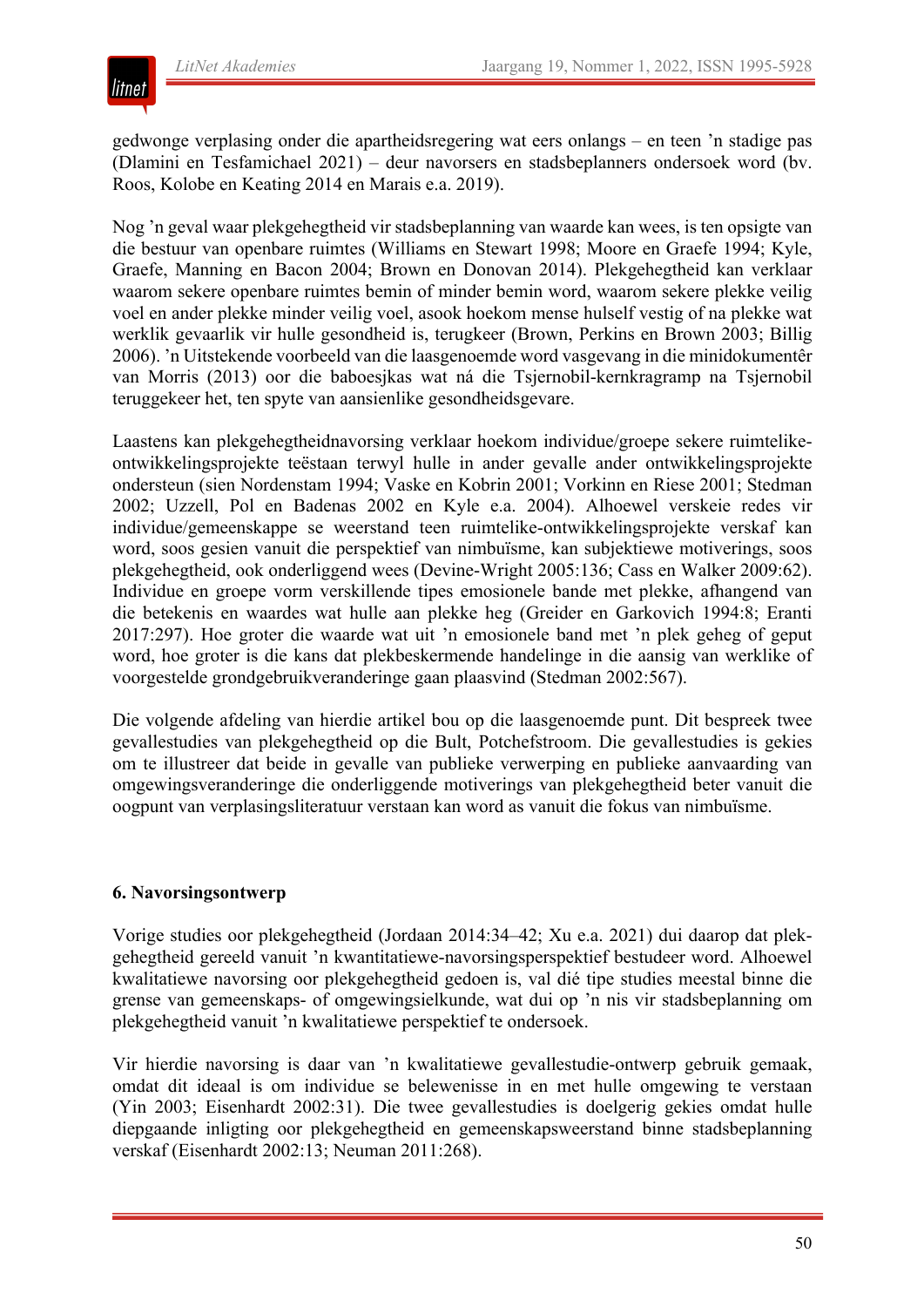

Die beginpunt was alle stadsbeplanningsaansoeke wat van 1983 tot 2012 by die Potchefstroomse plaaslike munisipaliteit ingedien is. 1983 was die eerste jaar waarin beplanningsaansoeke op rekord gehou is in Potchefstroom; 2012 was die laaste jaar waarin munisipale gegewens ingesamel is vir die datagenereringstydperk wat as grondslag vir hierdie artikel dien. Neem kennis dat nie alle beplanningsaansoeke gemeenskapsteenkanting ontvang nie. Dit was dus belangrik om die aansoeke verder te verfyn na aansoeke wat 'n opmerklike aantal vertoë ontvang het, in die plaaslike koerant oor berig is en/of 'n besprekingsonderwerp gedurende wykskomiteevergaderings was. Enige beplanningsaansoek wat aan een of meer van hierdie vereistes voldoen het, is gesien as van belang vir hierdie studie. Uit hierdie lys van beplanningsaansoeke is daar uiteindelik twee aansoeke gekies.

Uit die twee beplanningsaansoeke is 309 individue wat beswaar gelewer het teen die gekose aansoeke, geïdentifiseer. Hierdie individue is gekontak eers nadat die navorsingsprojek die groen lig van die Noordwes-Universiteit se Etiese Komitee (etieknommer NWU-00009-11- A4) ontvang het. Daar is met diegene wat belang gestel het om deel te neem aan die navorsing, 'n inleidende onderhoud gevoer om te verseker dat hulle gevestigde belange in die openbaredeelnameproses van die betrokke aansoek gehad het. Hierdie inleidende onderhoud het ook as 'n geleentheid gedien om die vertrouensverhouding tussen die navorsers en moontlike navorsingsdeelnemers te bou om sodoende navorsing van beter kwaliteit te verseker. Uit die oorspronklike beswaarmakerslys is daar uiteindelik 12 deelnemers gekies.

# *6.1 Gevallestudies*

Die gekose gevallestudies was gepas omdat albei binne dieselfde woonbuurt geleë is en 'n opmerklike mate van gemeenskapsweerstand tot gevolg gehad het. Tog het die onderliggende motiverings vir die vertoë uiteindelik gemaak dat een van die gevalle se stadsbeplanningsbeslissing positief deur die betrokke partye ervaar is, terwyl die ander een negatief ervaar is. Hierdie spesifieke gevalle is dus gekies om te illustreer dat gemeenskapsteenkanting weens plekgehegtheidsoorwegings nie noodwendig in nimbuïsme gegrond is nie.

Die betrokke buurt staan plaaslik as die Bult bekend en maak deel uit van 'n groter buurt wat amptelik bekend staan as Noordbrug. Die Bult is 'n konseptuele buurt in die volksmond, meer as wat die grense daarvan noodwendig in steen gegraveer staan. Dit beteken dat geografiese verwysings na wat beskou word as die Bult, soms wissel. Vir die doeleindes van hierdie artikel word die grense van die Bult in blou uitgestippel in Figuur 1 en word die gebied suid en suidwes van die Noordwes-Universiteit se Potchefstroomkampus, met Joostestraat as die noordelike grens, die R53 die suidelike grens, en Molenstraat as die westelike grens as die Bult gedefinieer.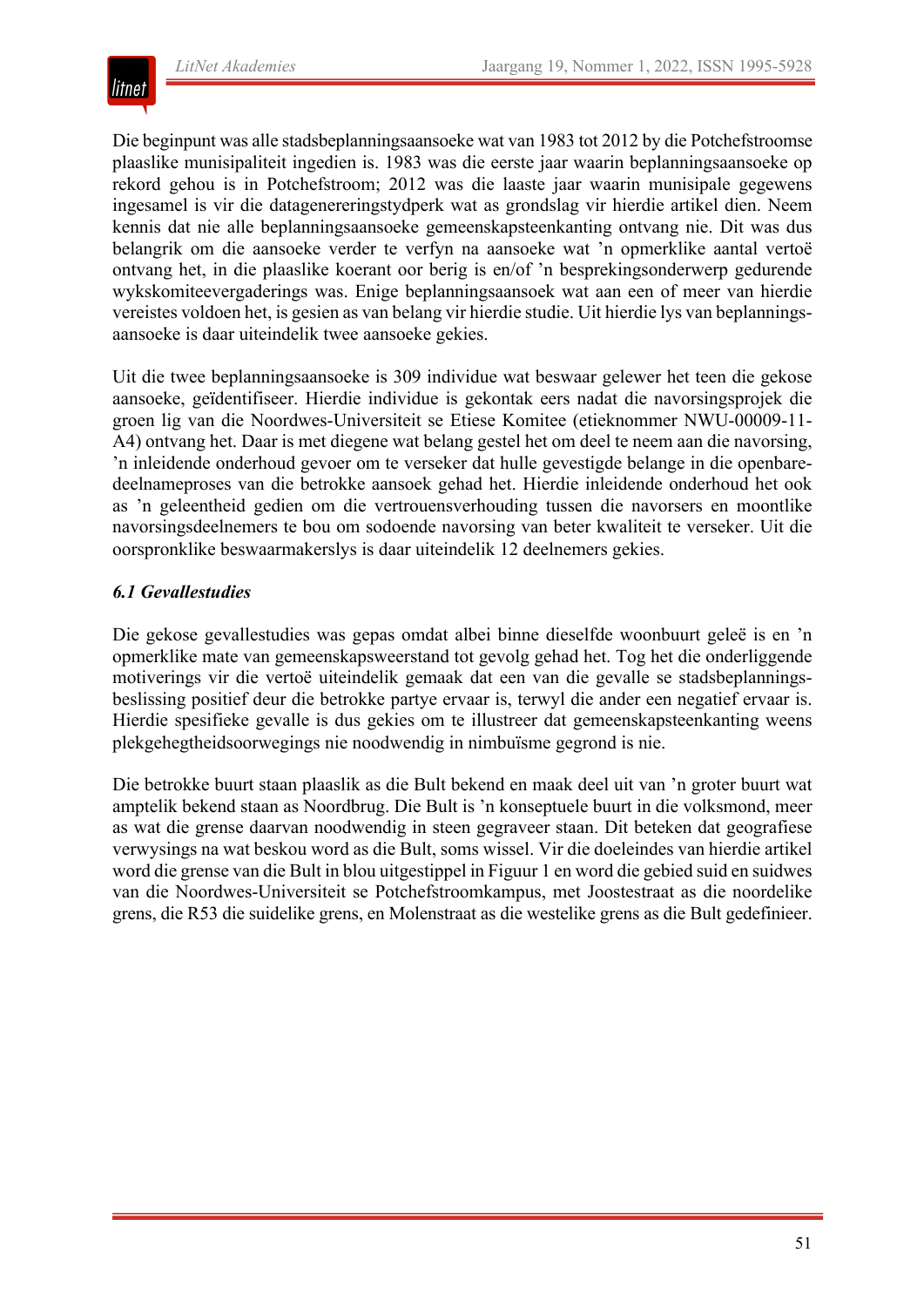litnet



**Figuur 1. Die ligging van die Bult (Aangepas van Google Earth, 2021)**

Die kern van die Bult is Cachet-plein. Noordbrug word as een van die oudste woongebiede in Potchefstroom beskou en bevat verskeie gelyste provinsiale historiese erfenisterreine (Sahris 2021a tot 2021e; Tlokwe Plaaslike Munisipaliteit 2012).

Historiese ontwikkelingsdata van Potchefstroom (2004–2012) toon dat Potchefstroom in die betrokke tydperk onder ontwikkelingsdruk verkeer het weens ruimtelike ontwikkeling, met veral hoëdigtheidwoonstelblokke wat in hierdie tydperk die fokus van ontwikkelaars was (Jordaan 2014:92–5). Op die Bult het hierdie omgewingsveranderinge nie ongesiens verby gegaan nie. In 2011 skryf 'n Potchefstromer aan die plaaslike koerant, die *Potchefstroom Herald*, dat eiendomsontwikkelaars "die karakter van die dorp met goedkoop, lae koste ontwikkelings [sic] verwoes. In die Bult is pragtige ou huise platgeslaan en vervang met woonstelle waarvan sommige tot teenaan die aangrensende eiendomme gebou is" (Van der Walt 2011). Die gevolg van die toenemende fokus op hoëdigtheid-studentewoonstelontwikkelings op die Bult was dat die omgewing stelselmatig verander het van 'n laedigtheidwoongebied met ou gesinswonings en gevestigde tuine na 'n gebied gekenmerk deur grootskaalse woonstelblokke, twee of meer verdiepings hoog, met die stedelike plantegroei wat vervang is met geplaveide oppervlakke om voorsiening te maak vir parkering vir die inwoners van hierdie woonstelle. Die toenemende bevolkingsdigtheid het nie net die demografiese profiel van die Bult verander nie, maar het ook probleme soos toenemende verkeersvolumes, geraasbesoedeling en veiligheidskwessies veroorsaak (Le Roux 2014). Verder was daar sorge oor die gesondheid en bewaring van die historiese Steve Bikostraateikelaning (Saayman 2017), asook bestaande en toekomstige bou-erfenisse in die gebied. Die fisiese veranderinge op die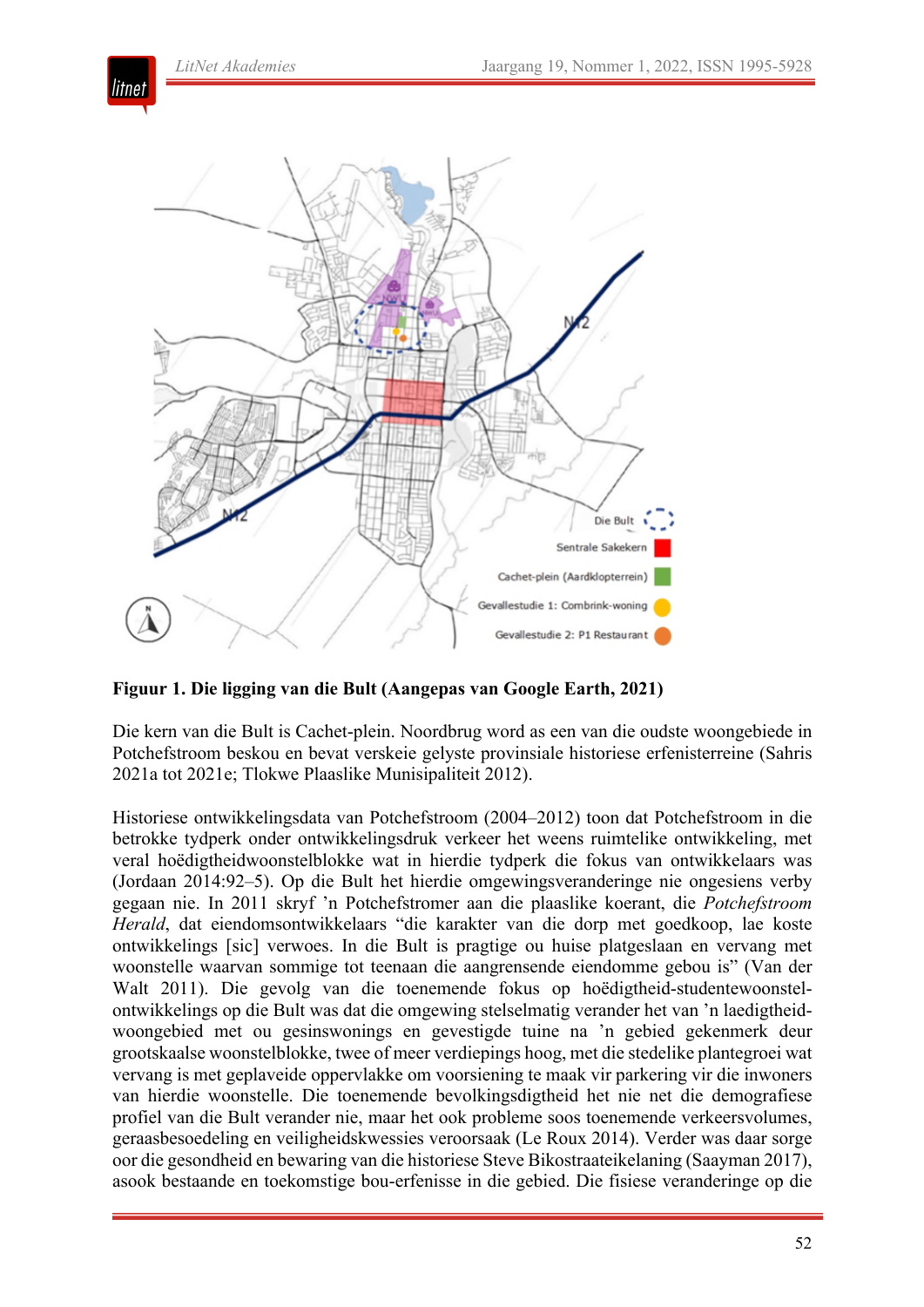litnet

Bult raak sigbaar wanneer lugfoto's van die gebied bestudeer word. Figuur 2 is 'n 2005-lugfoto van die Bult en toon die ligging van die onderwerpe van die twee gevallestudies aan, asook die bestaande fisiese ontwikkeling in die gebied voordat die gebeure van die gevallestudies afgespeel het. Figuur 3 toon dieselfde gebied in 2011, die jaar waarin die gebeure wat in die gevallestudies bespreek word, afgespeel het. In Figuur 3 word die fisiese veranderinge weens verdigting sigbaar wanneer dit met Figuur 2 vergelyk word, met verdigting van enkelwoningerwe en 'n vermindering in privaat groenruimtes soos tuine.



**Figuur 2. Die gevallestudies op die Bult in 2005 (Aangepas van Google Earth, 2005)**



**Figuur 3. Die gevallestudies op die Bult in 2011 (Aangepas van Google Earth, 2011)**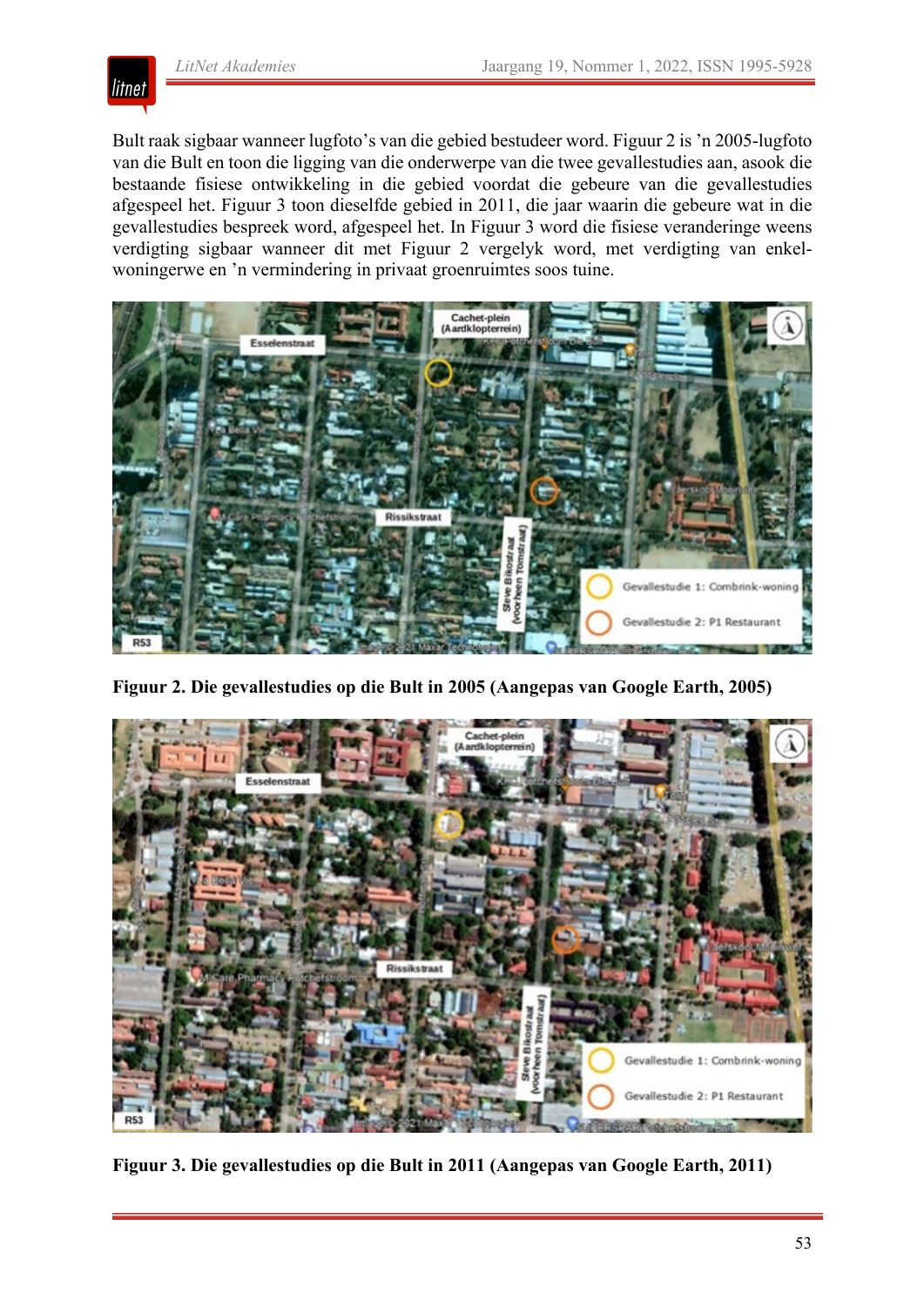

#### *6.1.1 Die Combrink-woning*

Die eerste gevallestudie, die Combrink-woning, was 'n historiese woning geleë op die hoek van Esselen- en Hoffmanstraat. Die woning (in die 1930's gebou) is deur Nelly Edwards (1897–1963), die eerste vroulike Suid-Afrikaanse argitek, ontwerp (Barlin en Chaskelson Argitekte 2007:16). 'n Uitsonderlike eienskap van die Combrink-woning was die ontwerp van die vensters en deure, almal sterk deur die Art Deco-beweging beïnvloed (Du Toit 2008).

Die ligging van die eiendom, direk langs Cachet-plein en binne stapafstand van die NWU en die destydse Aardklop-feesterrein, het die eiendom onder ontwikkelingsdruk geplaas. In 2007 het die eiendom van eienaars verwissel, met die nuwe eienaar wat min moeite gedoen het om die eiendom en die woning vir die ses huurders van die woning in stand te hou (Jordaan 2014:148). 'n Jaar later verneem inwoners van die Bult dat die ontwikkelaar beplan om die woning te sloop en 'n woonstelblok met bykomende besigheidsregte op die perseel te ontwikkel. Hierdie aansoek is deur lede van die gemeenskap teengestaan. Van die beswaarmakers het 'n hofbevel teen die ontwikkelaar gekry om die beplande sloping stop te sit, met die ondersteuning van die Minister van Kuns en Kultuur, maar die ontwikkelaar het kort daarna, in die vroeë oggendure, die woning onwettig met 'n stootskraper begin sloop. Die skade aan die woning was onherstelbaar, sodat dat die woning uiteindelik in geheel gesloop moes word.

# *6.1.2 P1 Restaurant*

Die tweede gevallestudie, P1 Restaurant, geleë te Steve Bikostraat 124, was 'n tweeverdiepingwoning met besigheidsregte (kunsgalery en teetuin) en was van min historiese waarde (Müller 2012). In 2010 is die eiendom verkoop en het die nuwe eienaar 'n houtstruktuur onwettig aangebou om die restaurantfunksie van die eiendom uit te brei. Hierdie uitbreiding het dit moontlik gemaak om 'n groter aantal klante te bedien – meestal studente vanweë die nabye universiteitskampus – wat verkeersvolumes en geraasbesoedeling in die direkte omgewing verhoog het. Verskeie deelnemers het vermeld dat in 'n tydperk waarin die geraasbesoedeling uitermatig was, hulle fisiek gedreig is wanneer hulle oor die geluidsvolume van die restaurant se musiek en klante gekla het.

Omdat die grondgebruik op die perseel op daardie stadium in 2010 onwettig was, het die eienaar 'n amptelike hersoneringsaansoek by die plaaslike munisipaliteit ingedien, maar weens die besware vanaf die plaaslike inwoners is die aansoek uiteindelik nie goedgekeur nie. In 2011 is 'n tweede hersoneringsaansoek ingedien om die gebou te sloop en is die perseel, tesame met 'n aangrensende eiendom, herontwikkel as 'n studentewoonstelblok. Die tweede hersonering vir die gebruik van die perseel vir woonstelle was aanvaarbaar vir diegene wat teen die eerste hersonering beswaar gemaak het, en die ontwikkeling het nie verdere merkbare teenkanting vanaf die publiek ontvang nie.

# *6.2 Data-insameling en -verwerking*

Die data is ingesamel deur middel van argiefontleding, liggingsgebaseerde onderhoude met deelnemers en gevallestudie-gekoppelde foto's wat deur die deelnemers tydens die onderhoude self geneem is. Liggingsgebaseerde onderhoude is onderhoude wat op 'n spesifieke plek – een wat betrokke is by die navorsing – gevoer word. Die onderhoude en fotodata is gebaseer op 'n gestandaardiseerde gevallestudieprotokol (Yin 2009), wat beteken dat dieselfde basiese stel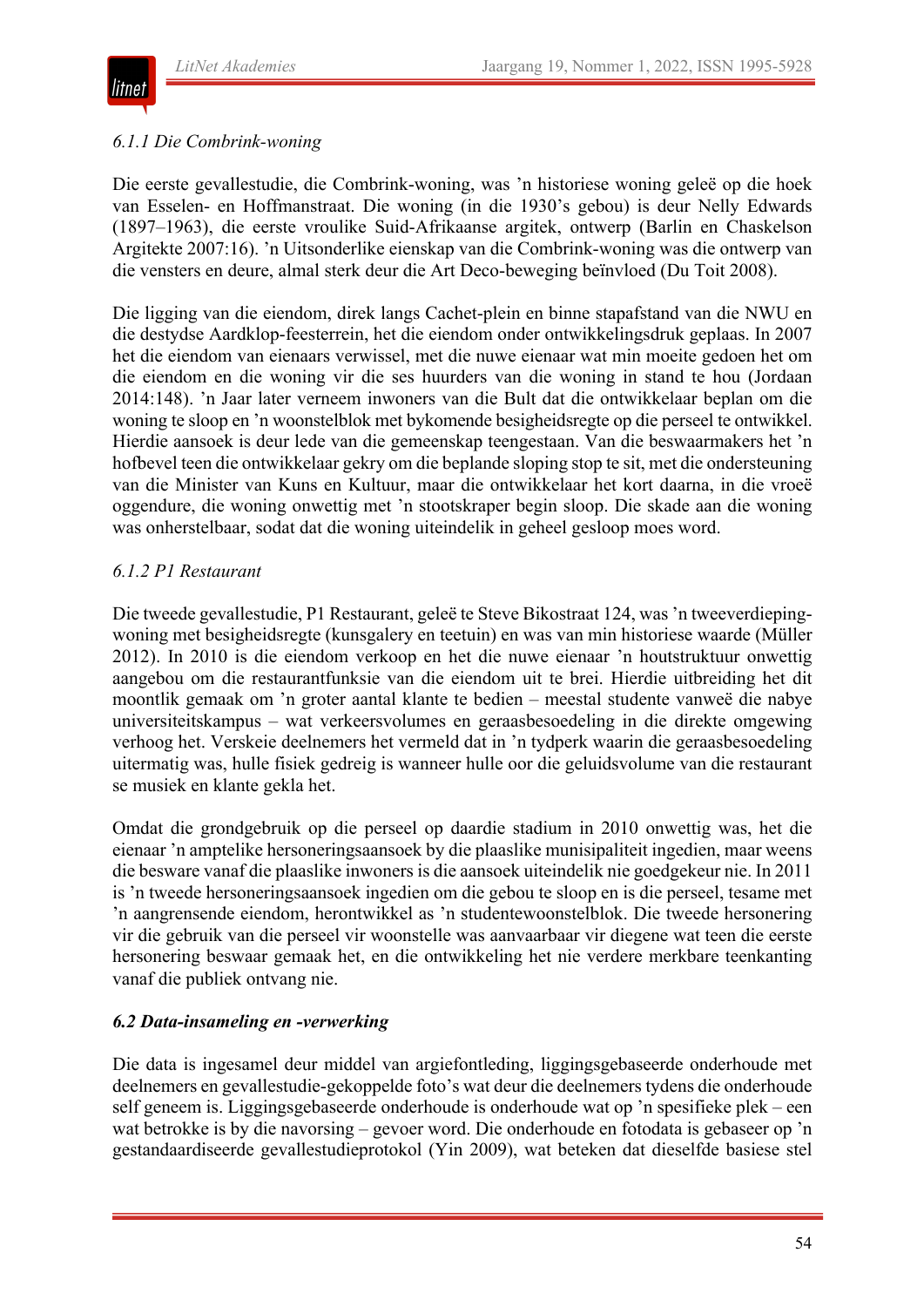

oop vrae aan al die deelnemers gestel is. In gevalle waar dit nodig was om iets met die deelnemers uit te klaar, is opvolgvrae gevra om meer inligting te verkry (Neuman 2011:451).

# *6.2.1 Argiefontleding en dataverwerking*

Die voordeel van argiefontleding is dat die navorser toegang het tot 'n groot hoeveelheid inligting wat nie teenoor die navorser reageer nie en in 'n grootliks gestandaardiseerde vorm op rekord vasgelê is (Berg 2001:191). Die doel van die argiefontleding was om agtergrondinligting oor die gevallestudies te bekom, asook om navorsingsdeelnemers daaruit te identifiseer.

Die gekose hersoneringsaansoeke is deur middel van tematiese inhoudsontleding ontleed. Vir hierdie fase van die ontleding is daar van gestruktureerde kodering gebruik gemaak om bestaande sonering en grondgebruike, asook belangepartye, op 'n gestandaardiseerde manier te identifiseer.

#### *6.2.2 Liggingsgebaseerde onderhoude, fotografiese data, en dataverwerking*

Die liggingsgebaseerde onderhoude is óf voor die Combrink-perseel óf voor die P1 Restaurantperseel gevoer. Hierdie tipe onderhoude word gesien as 'n vorm van verhaalskepping wat deur die navorsers asook die deelnemers geskep word (Neuman 2011:449–50). Die element van verhaalskepping word versterk deurdat die deelnemers fisies by die plek is wat onderliggend tot daardie verhaal is (Rishbeth 2014). Die deelnemers kon as't ware die terrein gebruik om hulle persoonlike ervarings vir die navorsers aan fisiese kenmerke van die plek te koppel. Vir sommige deelnemers was so 'n terreinbesoek egter om mobiliteitsredes nie moontlik nie. In hierdie beperkte gevalle is die onderhoude met die deelnemers in hulle wonings gevoer.

Uiteindelik het 12 individue ingestem om deel uit te maak van die navorsing. Die doel van die onderhoude was om die deelnemers se opvattings (definisies) van *plekgehegtheid* te ondersoek, asook om die verband(e) tussen hierdie opvattings en die deelnemers se betrokkenheid by die openbaredeelnameproses vir die spesifieke gevallestudie te verstaan.

Elke onderhoud is begin met die versoek om vyf foto's van die betrokke terrein te neem, nie net met die doel om fotografiese data te skep nie, maar ook om as intreevlaknavorsingsvraag te dien om die ys tussen ons en die deelnemers te breek (Neuman 2011:450). Die eerste vraag wat aan die deelnemers gestel is, was: "Voordat ons met die onderhoud begin, wil ek jou vra om asseblief vyf foto's te neem van enige iets hier wat vir jou belangrik is." Die vyf foto's is later in die onderhoud opgevolg deur aan die deelnemers te vra: "Verduidelik asseblief wat elke beeld vir jou beteken."

Volgens Allen (2012:443–4) is die foto's wat navorsingsdeelnemers neem, 'n nuttige middel vir deelnemers om hulle persoonlike ervarings met die navorser te deel, juis omdat dit 'n gemeenskaplike punt van bespreking tussen die navorser en die deelnemers skep (Given 2008:619). Die foto's het ook die deelnemers gehelp om hulle geheue oor die betrokke gebeure te verfris, en in sommige gevalle kon hulle hul herinneringe aan die gebeure binne die konteks van die plek verbaal skets, al het die plek op daardie stadium anders gelyk as in die stadium waarin die betrokke gebeure plaasgevind het (Tonge, Moore, Ryan en Beckley 2013:41).

Hier is 'n voorbeeld van 'n deelnemer se reaksie: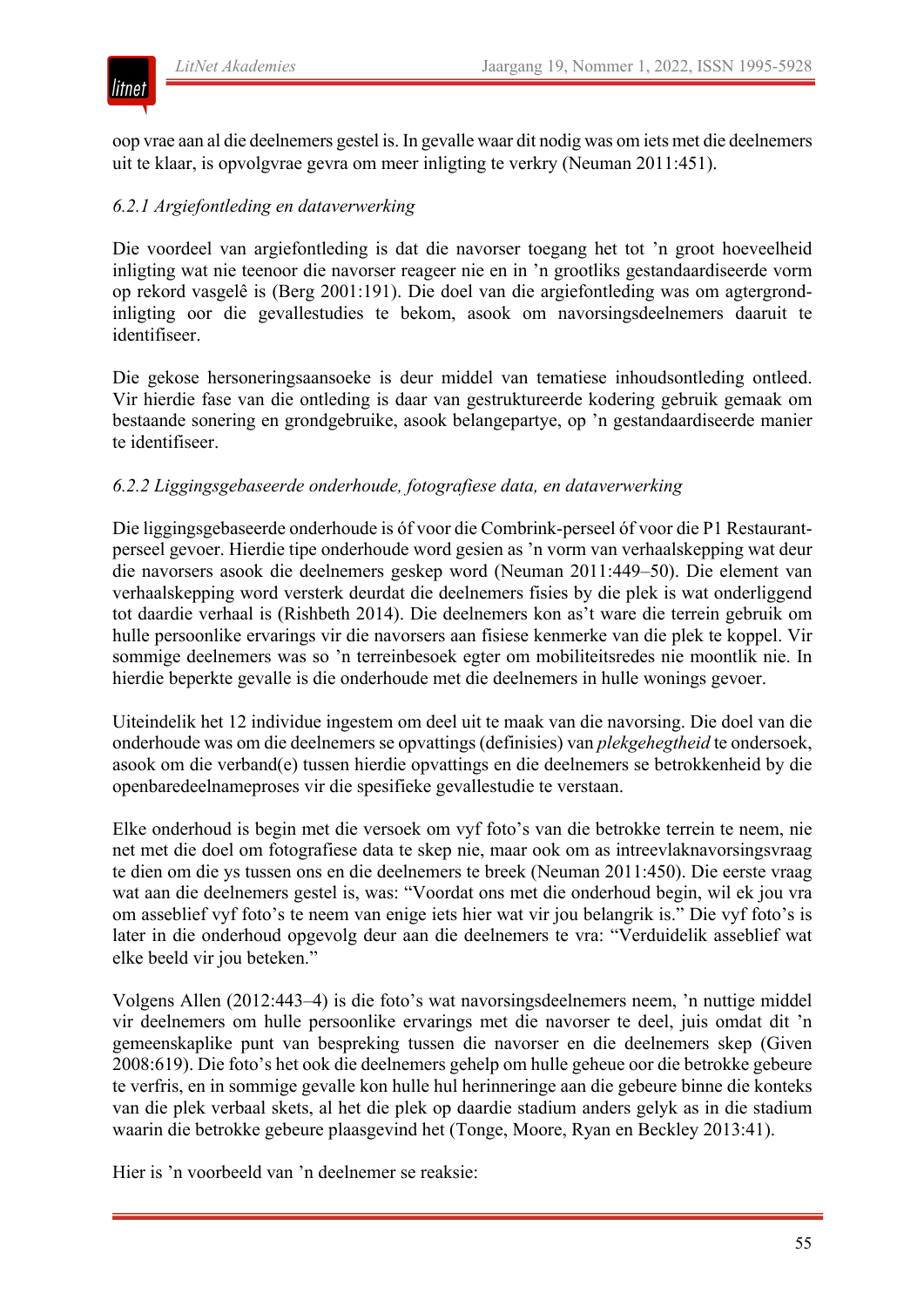

Toe ek by Esselen gestaan het en ek het spesifiek die sypaadjie afgeneem waar die bome uitgehaal is … het ek in my gedagtes die voordeur weer gesien, en die bay windows weer gesien.

Dit was belangrik dat die deelnemers verduidelik wat hulle foto's vir hulle beteken, omdat dit in die deelnemers se eie woorde verklaar hoe en hoekom hulle emosioneel geheg aan die plek onder bespreking voel (Thomas 2011:166; Smith, Gidlow en Steel 2012:370). Dit beteken dat die fotodata nie deur die navorsers gegenereer is nie, maar deur die deelnemers self (Von Maltzhan en Van der Riet 2006:118).

Die volgende deel van die onderhoude het vier beskrywende tipes vrae bevat, waarvan die eerste twee op die tema van plekgehegtheid gefokus het: (i) "Vertel my meer van hierdie plek" en (ii) "Vertel my asseblief van jou persoonlike ervaring van hierdie plek."

Die laaste twee vrae het gefokus op die tema van openbare deelname, naamlik: (iii) "Vertel my asseblief van jou betrokkenheid by hierdie deelnameproses", en dan die kontrasterende tipe vraag: (iv) "Op grond van jou belewenis van die deelnameproses, het jy enige voorstelle vir so 'n proses in die toekoms?" Die doel van die laaste vraag was om die deelnemers kans te gee om terug te dink aan hulle belewenis van die openbare deelnameproses, en hulle ervaringe daarvan vanuit hulle perspektief te deel (Neuman 2011:454).

Elke onderhoud is digitaal opgeneem, getranskribeer en met die fotodata geïntegreer voordat dit ontleed is. Die getranskribeerde onderhoude en foto's is tematies, met behulp van oop kodering, ontleed. Die kodes is daarna gekategoriseer onder die verskillende temas wat vanuit die data voortgespruit het (Neuman 2011:514).

# **7. Betroubaarheid van die navorsing**

Die geloofwaardigheid van hierdie navorsing is gebaseer op gedetailleerde beskrywings (Engelse skrywers noem dit "thick descriptions"), en triangulasie (Tracy 2010:841). Die liggingsgebaseerde onderhoude het gesorg dat die persoonlike belewenisse en plekgebaseerde betekenisse van die deelnemers binne verband met mekaar staan om sodoende geloofwaardigheid te vestig (Geertz 1973). Triangulasie – die gebruik van minstens drie databronne wat tot samelopende gevolgtrekkings lei (Denzin 1978; Yin 2003:99; Neuman 2011:164) – is in die navorsing verseker deur die gebruik van drie tipes databronne, naamlik argiefdata, onderhouddata en fotografiese data. Die gebruik van dieselfde gevallestudieprotokol in albei gevalle (Yin 2009) dra by tot die betroubaarheid van hierdie navorsing.

Betroubaarheid ("reliability") is verseker deur elke stap van die navorsingsproses te dokumenteer, asook deur dieselfde gevallestudieprotokol in albei gevalle te gebruik (Yin 2003:24). Die betroubaarheid van die datavertolking is verseker deur die bevindinge, tesame met die transkripsie van die toepaslike onderhoud individueel aan die deelnemers voor te lê. Sodoende kon die deelnemers bevestig of die datavertolking met hulle interpretasie van hulle plekgehegtheid- en persoonlike ervaringe strook (Tracy 2010:844) en kon hulle, indien nodig, enige wysigings aanbring.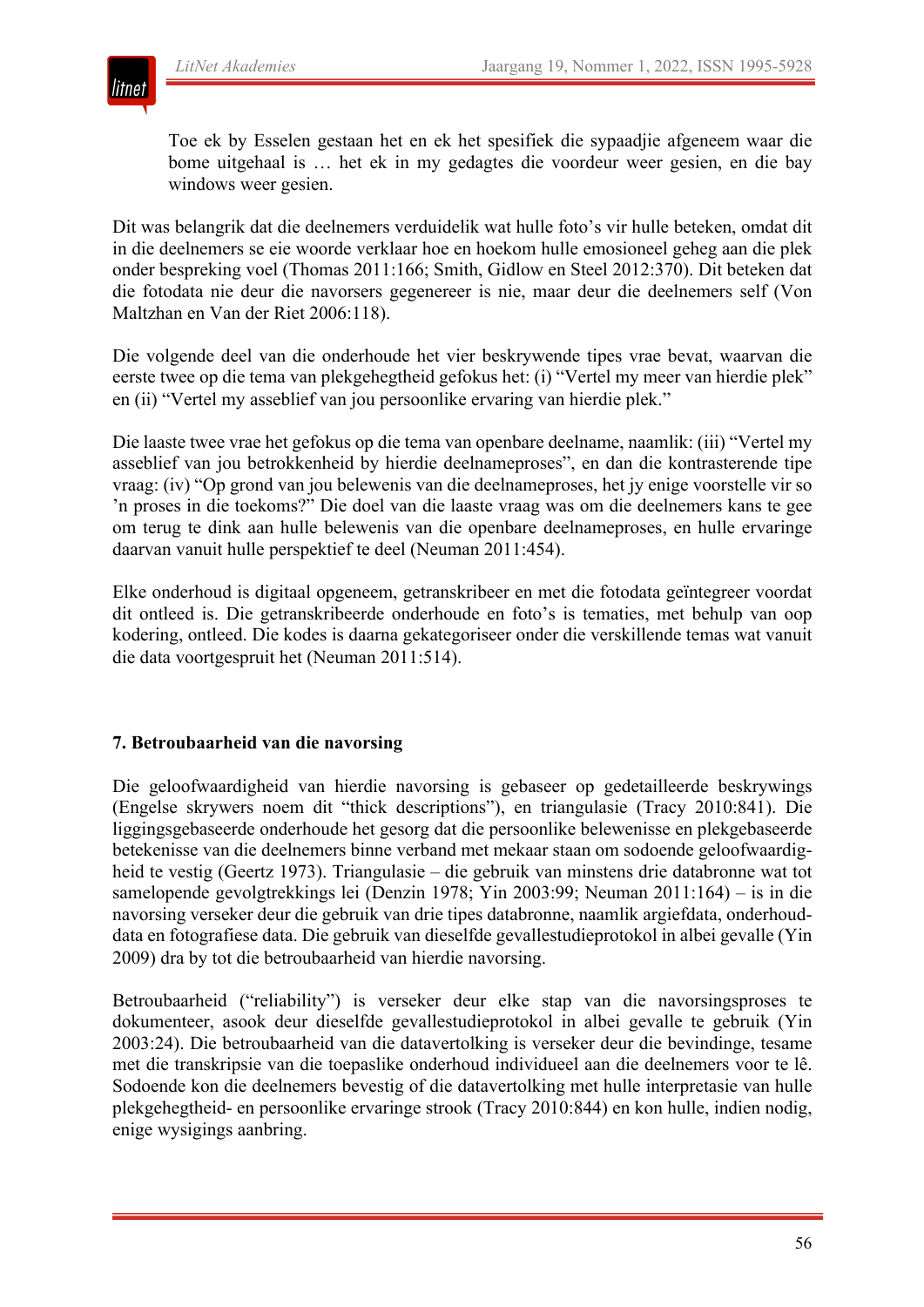

### **8. Bevindinge**

Vanuit die data het 'n verskeidenheid temas voortgevloei, waarvan drie van belang is vir hierdie artikel, naamlik: (i) Deelnemers voel geheg aan hulle direkte omgewing. (ii) Omgewingsveranderinge speel 'n rol in deelnemers se ervaringe van plekgehegtheid. (iii) Deelnemers se weerstand teen omgewingsverandering weens grondgebruikverandering toon ooreenkomste met van die bevindinge van verplasingsliteratuur.

# *8.1 Gehegtheid aan plek*

Uit die data-ontleding was dit duidelik dat die deelnemers geheg voel aan die plekke waarbinne hulle hul alledaagse lewens uitleef, soos hulle wonings en die direk omliggende buurt. Hierdie plekgehegtheid is grootliks gewortel, eerstens, in die siening dat hulle vrylik gekies het om hulself in hierdie plekke te vestig, juis omdat dit plekke is wat 'n bepaalde leefstyl moontlik maak of lewenskwaliteit verseker:

… dis soos naby. Dis nie naby sodat ons die klank [van die straat af] kan hoor nie, maar dis naby sodat ons gou Spar toe kan gaan of … om alles te bereik sonder om geld te mors om te ry [met die kar].

Nog 'n deelnemer bevestig hierdie stelling:

**Deelnemer:** Dis ook … 'n bietjie van die moontlikhede wat die buurt vir ons gee … Dit wys vir 'n mens dat binne hierdie wisselende behuising … is daar die moontlikhede om hierdie tipe fietsry/stap-leefstyl te hê.

**Navorser:** Meer fisies connected interaksie, in plaas van net klim in jou hokkie met jou kar en ry verder na 'n ander hokkie toe?

**Deelnemer:** Presies. Dit maak dit moontlik hierdie gemengde digtheid goeters, want die supermark is net daar en die Bult is dié [kant toe]. Dis die voordele wat hierdie meer dinamiese omgewing 'n mens gee, is jy kan daai tipe leefstyl hê.

Die meerderheid van die deelnemers het op daardie stadium vir 'n dekade of meer op die Bult gewoon. Die meeste van die deelnemers was grondeienaars en al die deelnemers het gekies om op die Bult te woon as gevolg van die nabye ligging van die universiteit (vir werk of studie) en skole (vir hulle kinders):

Ons het daar meer as 30 jaar gewoon in daardie huis. Ons het daar gebou en baie spandeer aan daardie plek omdat dit so goed geleë was vir my man by die universiteit en vir ons kinders by die laerskool en by die hoërskool. En die twee seuns het albei ingenieurswese op universiteit studeer … Dit was vir ons só ideaal as gesin.

Die atmosfeer van die Bult was ook van belang vir die deelnemers, aangesien dit 'n mengsel van familiewonings en, oorspronklik, laedigtheidstudentebehuising bevat het, asook gevestigde plantegroei wat die gebied verfraai (Figuur 4):

**Deelnemer:** Ek meen, van hierdie kant van die straat is weer … Dit is soos 'n country garden-effek. Jy weet, as jy na die een kant van die straat kyk, dan sien jy die hoë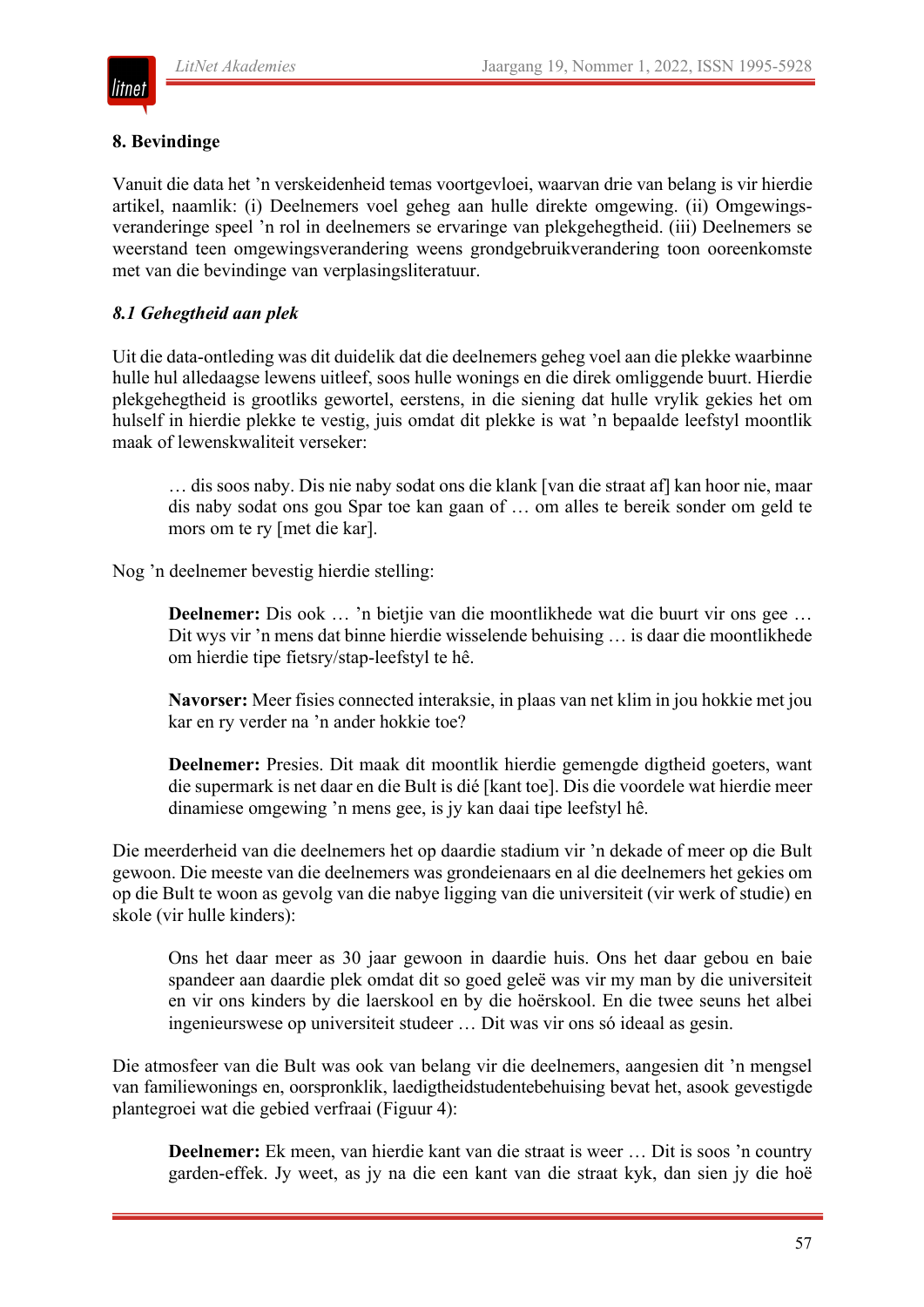

digtheid … en as jy aan die ander kant kyk, dan is dit rural. Dit is vir my mooi van die buurt.

**Navorser:** Die variëteit?

**Deelnemer:** Ja, die verandering. Daar's bietjie … dis nie suburbia nie, dis eintlik hoekom ek dit hier so … dis 'n jungle. My tuin is eintlik 'n jungle, 'n bos.



#### **Figuur 4. Gevestigde plantegroei op die Bult (Bron: Deelnemerfoto, 2013)**

Een van die deelnemers, iemand wat lank in Wes-Europa gewoon het en teruggekeer het na sy geboortehuis op die Bult, vind dat die Bult in sommige opsigte ooreenstem met die stedelike atmosfeer van Wes-Europese nedersettings. Hierdie atmosfeer staan in teenstelling met wat hy as die gemiddelde Suid-Afrikaanse woonbuurt sien, waar die middel- en hoër klasse hulself toenemend fisies onttrek van die openbare ruimtes van nedersettings deur hulle intrek in geslote eiendomme en ontwikkelings te neem:

Wat vir my besonders is van hoe ek hier bly, is juis dis so heeltemal 'n bietjie nie tipies Suid-Afrikaans nie, want ek bly so op die straat. En dit is iets wat mens nie altyd hier by ons kry nie. ['n Ander deelnemer] se huis is ook so … Dis ook 'n keuse wat 'n mens maak. Ek bedoel ek kon ook seker 'n hoë, 8m-heiningmuur gebou het om af te sluit van die straat af en dit is nie gedoen nie, omdat ek hou van hier sit buite en voel 'n bietjie – kom ons sê – in kontak met die omgewing. Dit is vir my 'n ideaal, die idee van sit hier in so 'n klein woud … Soos wat die buurt nou is, dink ek is dit 'n lekker buurt en dis 'n lekker omgewing, of "plek" soos jy sê (the sense of place), want dit het karakter, dit het lewe.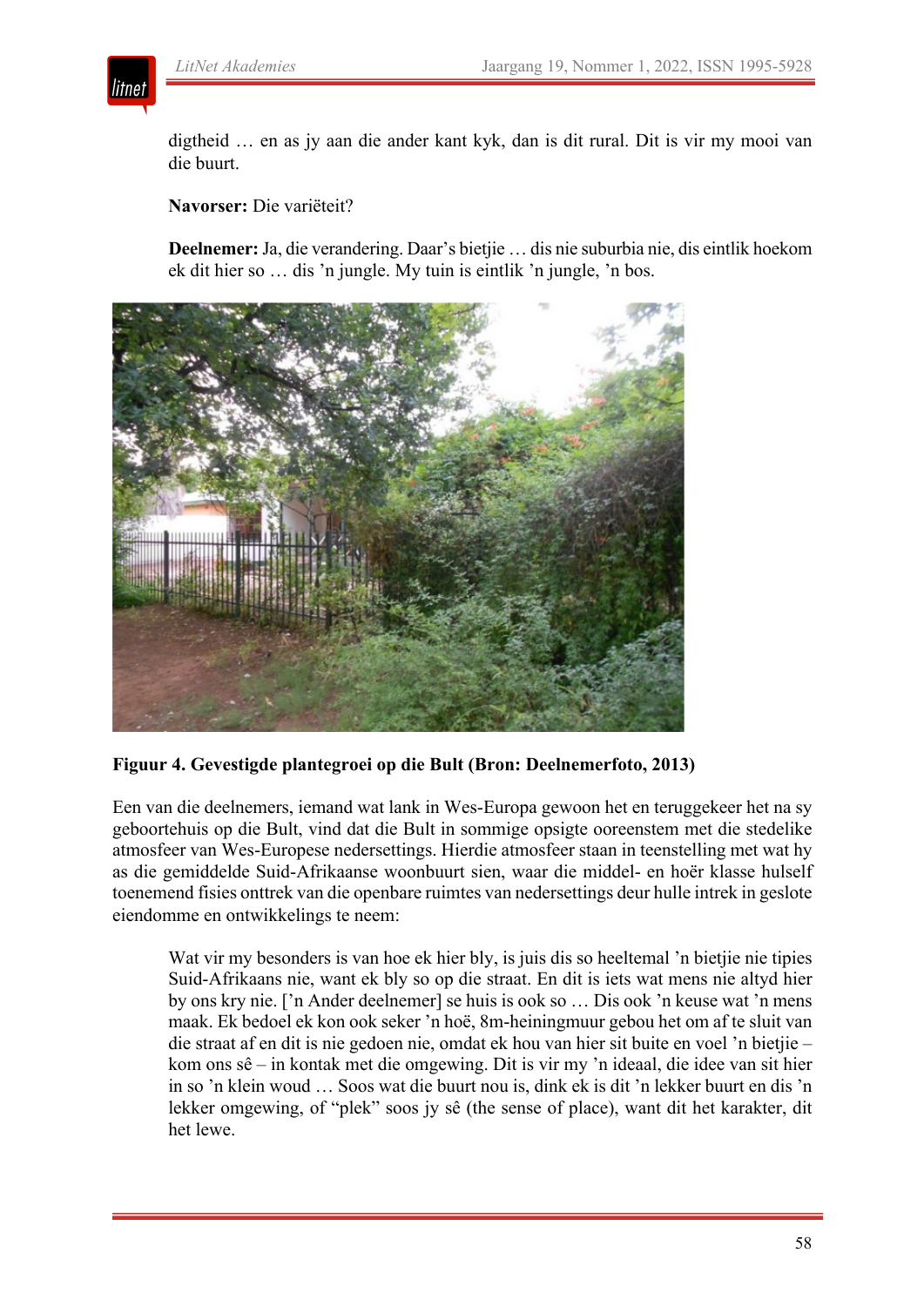

Vir van die deelnemers was sekere plekke, soos die Combrink-woning (Figuur 5), van spesifieke historiese belang binne hulle eie persoonlike raamwerk van wat histories waardevol is:

… dit was nie 'n besondere mooi woning nie. Maar daar was … voldoende sentimentele waarde aan hierdie woning dat dit beskerm moes word. Dis nou volgens oorlewering: Dit was die eerste vroue-argitek wat dit ontwerp het. So, ek dink in daai opsig was dit jammer dat die woning gesloop is … So my persoonlike ervaring met Esselenstraat 24? Ag weet jy, ek dink dit sou goed gewees het om dit te bewaar ter wille van die historiese waarde daarvan. Ek dink dit sou nice gewees het.



# **Figuur 5. Die Combrink-woning (Bron: Bosch 2010)**

Die Combrink-woning het as historiese woning as 'n fisiese baken op die Bult gedien, juis omdat dit 'n unieke ontwerp gehad het:

Wel, dit was 'n relatiewe unieke ontwerp van die huis en dit het verskil van die ander geboue wat in meer die semi-Victoriaanse styl gebou was. Hy het nou hierdie Art Decotipe styl gehad, met sekere tipe glasvensters wat relatief uniek was in terme van argitektuur … So vir ons was die feit dat daar nog 'n huis uit die vorige era … het tot in 'n mate ook 'n bietjie atmosfeer in hierdie deel van die straat geskep en 'n ou sal dit graag wil behou. Op daai stadium was daar nog geen van die woonstelle af in Hoffmanstraat gebou nie; dit was alles net ou woonhuise gewees. En ons het gehoop dat as ons al die erwe kon bly behou, dan sal daar dalk geen ontwikkelings toegelaat word nie. Maar toe die eerste huis eers geval het, toe's dit maar 'n kwessie van twee of drie jaar toe's daar seker tien ander huise ook in die straat gesloop en toe was daar net nie meer keer nie.

# *8.2 Die invloed van omgewingsveranderinge op plekgehegtheid*

Uit die laaste aanhaling hier bo kan gesien word dat die omgewingsveranderinge weens ruimtelike ontwikkeling binne 'n kort tydperk opmerklik was. Vir sommige van die deelnemers was die sloping van die Combrink-woning 'n verlies, asook 'n teken van die *moontlike* verlies van 'n bekende omgewing weens die grondgebruik- en demografiese veranderinge: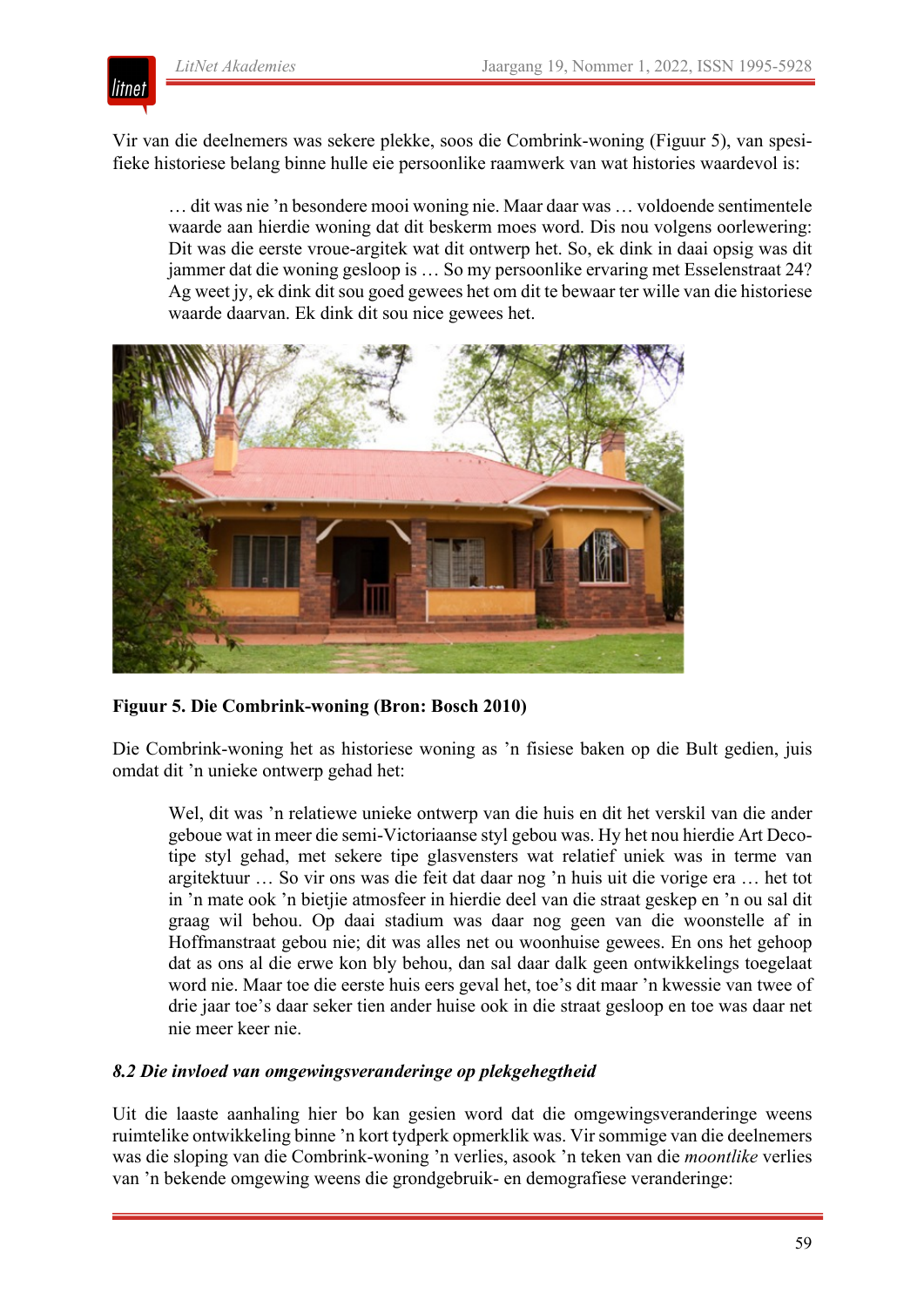

Die verkeer, die lawaai, die totale ontwikkeling was nie meer vir ons aanvaarbaar nie … Baie keer laat in die aande, veral Saterdae-aande of Vrydae-aande, dan is daar 'n ongeluk op daai hoek van die straat [h/v Esselen en Hoffman] gewees … en daar was wilde parties in Esselenstraat … En pale is afgery en so aan, jy weet? Mens het glad nie meer lekker gebly daarso nie … Dit was vir ons … Dit was so 'n gedruis en motorsmotors-motors.

Die onwettige sloping van die Combrink-woning (Figuur 6) was vir een van die deelnemers 'n dramatiese herinnering. Die deelnemer het, saam met ander inwoners, probeer om 'n menslike ketting voor die ingang van die perseel te vorm om die sloping stop te sit. Alhoewel hulle nie suksesvol was om die sloping te voorkom nie, kan hulle aksies as 'n voorbeeld van 'n plekbeskermende handeling gesien word.

**Deelnemer:** [O]ns het besluit ons gaan betoog teen die sloping, maar ons het nie geweet dit gaan so gou gebeur nie. Ons sou net eers basies vriendelik betoog het vir die bewaring van Art Deco [bou-erfenisse] en ons het die pers gekry om te kom foto's neem vir die oggend agtuur … Ons wou die aandag vestig op ons staan dit [die sloping] teen. Iemand moes vir hom [die ontwikkelaar] laat weet het ons gaan 'n human shield vorm om die gebou en ek dink hy't besluit hy sal nou vinnig moet werk.

**Navorser:** So die vriendelike protes – soos ek verstaan uit ons eerste gesprek – was 'n wettige ding; julle het die regte kanale gevolg en toestemming gekry?

#### **Deelnemer:** Ja.

**Navorser:** Die betoog vir Art Deco [bou-erfenisse] was toe nou actually op die dag wat hy [die ontwikkelaar] die huis gesloop het?

**Deelnemer:** Ja. Ons het nie geweet hy gaan daai dag die huis sloop nie … Ek dink hy moes van iemand gehoor het dat ons by die [opleidingskool] gaan 'n human shield vorm … Ek het die Erfenismense gebel [Potchefstroom Erfenis], ek het Mafikeng gebel om te hoor …

**Navorser:** … die Heritage Authority by Mafikeng?

**Deelnemer:** … ja, het ek gebel en alles … Wat vir my ontstellend was, is toe ons daar kom, toe't hy [die ontwikkelaar] begin met die stootskraper.

**Navorser:** Dis nou die oggend nadat hy alreeds die dak afgehaal het?

**Deelnemer:** Hy't die dak die aand beginne afhaal, nege-uur die aand het hy die dak beginne afhaal.

**Navorser:** Het julle toe nou ooit kans gekry om julle human shield te vorm?

**Deelnemer:** Ons het aan die oorkant van die sypaadjie begin staan en toe was die stootgraaf daar. Toe ons beginne beweeg oor die sypaadjie na die oorkant toe, toe't die polisie gekom en ons stopgesit en gesê hulle gaan ons arresteer. Toe mag ons nie ingegaan het nie, want dit is sy [die ontwikkelaar] se property. Toe wil hulle ons arresteer.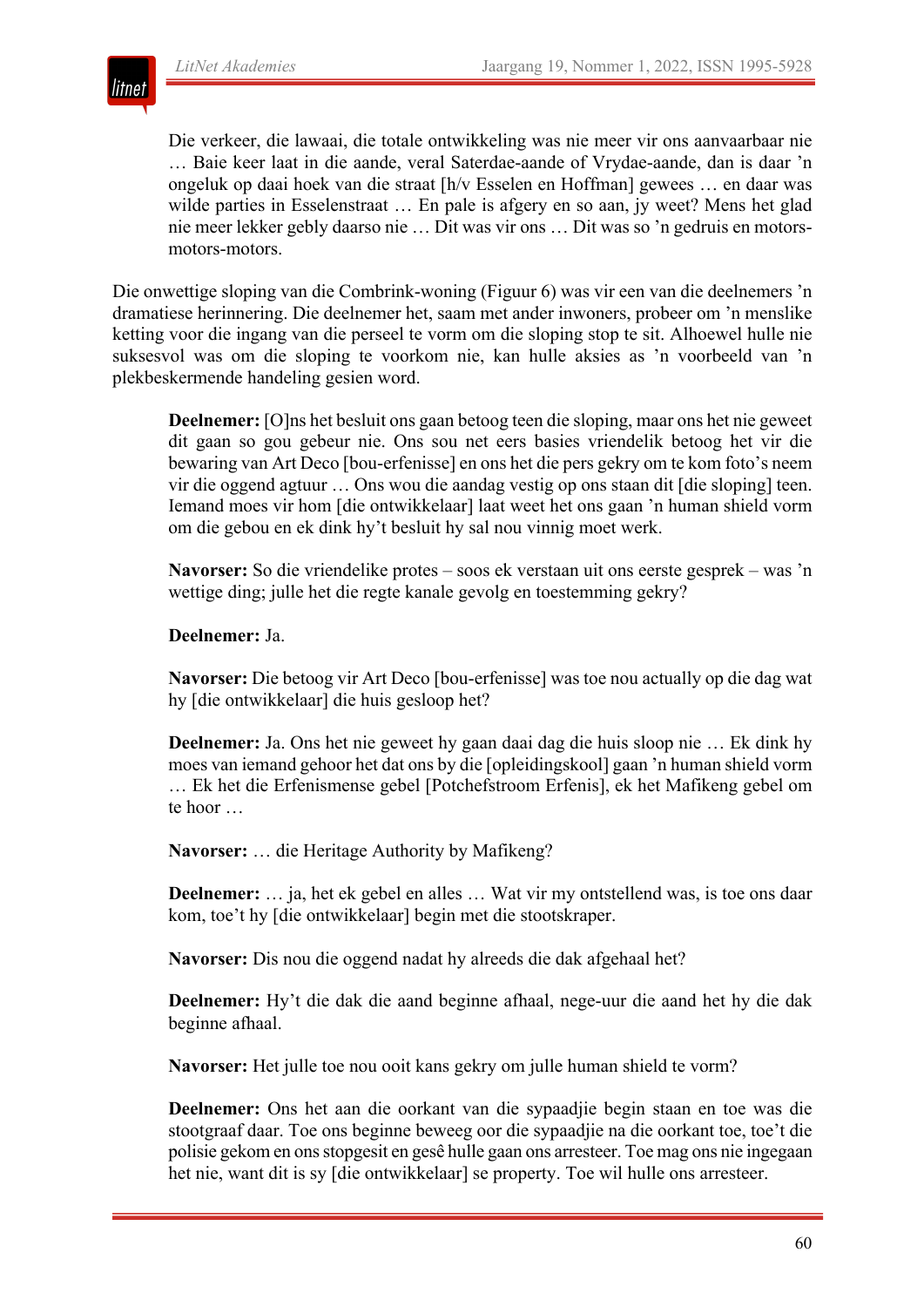

**Navorser:** Wat het hy [die ontwikkelaar] gedoen?

**Deelnemer:** Hy't so gesit op die stootskraper.

**Navorser:** Duime in die lig? [Op hierdie stadium het ek reeds die koerantfoto gesien.]

**Deelnemer:** Hy't persoonlik op die stootskraper geklim. Ek dink daar was 'n ander man by op die stootgraaf en toe't hulle beginne … Dis toe dat ['n student van die deelnemer] het begin huil.

**Navorser:** O, dis die student by julle?

**Deelnemer:** Ja. Het hy begin huil.



#### **Figuur 6. Die onwettige sloping van die Combrink-woning (Bron: Botha en Eloff 2008)**

Terwyl die sloping van die Combrink-woning 'n simbool van bou-erfenisverlies en onherroeplike omgewingsverandering is, is die P1 Restaurant weer 'n simbool van die ingrypende invloed wat negatiewe omgewingsveranderinge op die daaglikse lewenskwaliteit van die deelnemers het. Navorsing oor die emosioneel herstellende waarde van plekke (bv. deur Korpela en Hartig 1996; Grahn en Stigsdotter 2003; Nordh, Alalouch en Hartig 2011; Korpela, Borodulin, Neuvonen, Paronen en Tyrväinen 2014) toon dat individue se wonings en stedelike plantegroei 'n merkbare positiewe invloed op die menslike gemoed en welstand het (Stedman en Ingalls 2014). Die onwettige grondgebruike op die terrein van die P1 Restaurant het die emosioneel herstellende waarde van plek ongedaan gemaak:

Ek dink dit is een ander ding van hierdie aspekte – noem dit nou maar sosiale interaksie – wat nie aangenaam of bevorderend was nie. Dit kom van hierdie ideaal van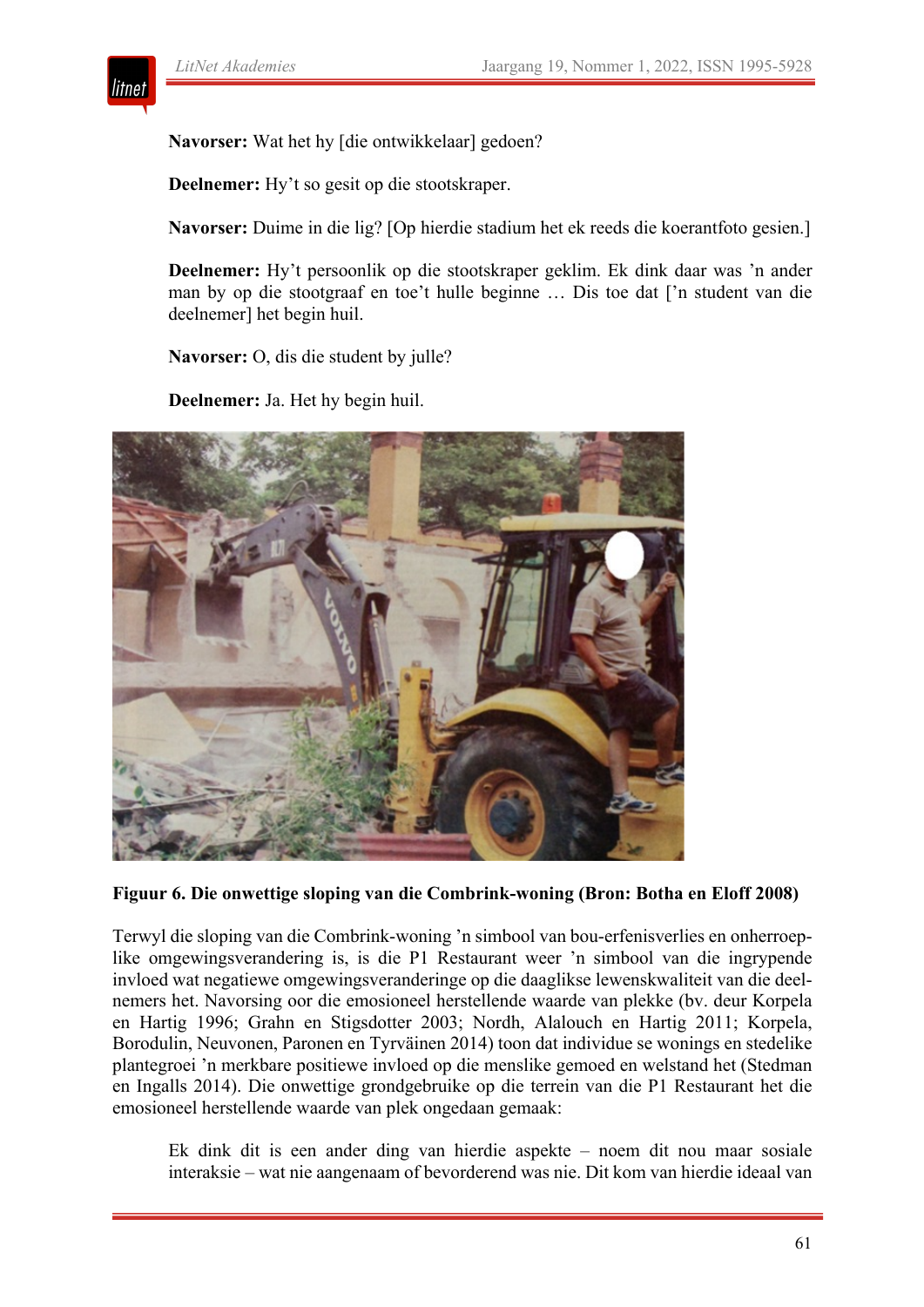

ons wil graag soos gewone mense op ons stoepe sit en kuier en vriende kan oornooi, dan het jy hierdie … Die geraasvlakke met tye was só erg … Dat in die kombuis kon ons mekaar nie hoor praat nie. Ons moes vir mekaar staan en skree in die kombuis, want hulle't regtig, regtig, regtig hard musiek gemaak. Dit is een-twee-drie rye kamers voordat jy by die huis kom, so jy't al die deure en goeters toe, dan moes ons op mekaar geskree het om gehoor te word in ons eie huis. En ek dink hoekom dit belangrik is, is dat iets soos stads- en streekbeplanning gaan nie net oor die kaarte van wie is waar nie, maar dit gaan ook oor die interaksie tussen mense. So dit gaan nie net daaroor om geskikte plekke te kry vir goeters of wat ook al, maar dit gaan ook oor die persoonlike verhoudings [van mense wat dieselfde woonruimte moet deel]. So die feit dat ek vir 'n sekere hele lang ruk glad nie my stoep gebruik het nie. Ek kon nie vriende oornooi nie, want jy kan nie, jy kan nie mekaar hoor nie. Ons kon – terwyl ons middagete eet of aandete eet in ons kombuis as 'n gesin – nie met mekaar kommunikeer nie.

Die druk wat op familiebande en -interaksies geplaas is weens die toenemende geraasbesoedeling en verkeersdruk in die omgewing word deur 'n ander deelnemer beaam:

[J]ou hele familie samesyn kom onder druk, want almal is met almal geïrriteerd.

Nog 'n deelnemer het hierdie ervaring gestaaf en aangetoon dat hierdie omgewingsveranderinge selfs tot binne-in hulle werksfeer uitgekring het:

['n Ander deelnemer] het gesê hy't ses maande [se werksvordering] verloor. Nou ek het nie eers my maande getel nie; ek het net probeer survive … Ek het op daardie stadium net met my eie werk begin by [haar werksplek] en ek het begin dink om my D [PhD] te begin doen … So ek het net survive … Alhoewel ek onthou ek het min nagte geslaap. Op die ou einde was dit die grootste stressor gewees.

Deelnemers het ook 'n verandering in die sosiale sfeer van die direkte omgewing opgemerk weens die omgewingsveranderinge wat deur die opening van P1 Restaurant meegebring is. Dit was veral merkbaar gedurende die Aardklop Nasionale Fees toe die feesterrein nog op Cachetplein gehou was:

**Deelnemer:** Maar die ding wat met Aardkloptyd erg was, was die mense het soos ons driveway as hulle badkamer gebruik.

**Navorser:** Net met Aardklop?

**Deelnemer:** Nee, dit was soos in Aardklop die ergste gewees, want daar was mos nou baie meer mense. Maar nee, soos die heel tyd … Higiëniesgewys was dit [P1 se klante se handelinge] ook nie baie aanvaarbaar gewees nie … hy [P1 Restaurant-klante] kom bou sy hoop hier op die plaveisel voor die hek! Dan moet dit verwyder word! Nie net in ons oprit nie, maar ook hier op die grond op die sypaadjie! … Maar dit was nie die hoofklagte nie. Die hoofklagte was daai geraas. Jis, dit was uiters steurend gewees.

**Navorser:** Hoe't julle dit toe ervaar toe die geraas eventueel stop? Julle lewenskwaliteit?

**Deelnemer:** Nee jinne, dit het alles weer terug gegaan na normaal toe.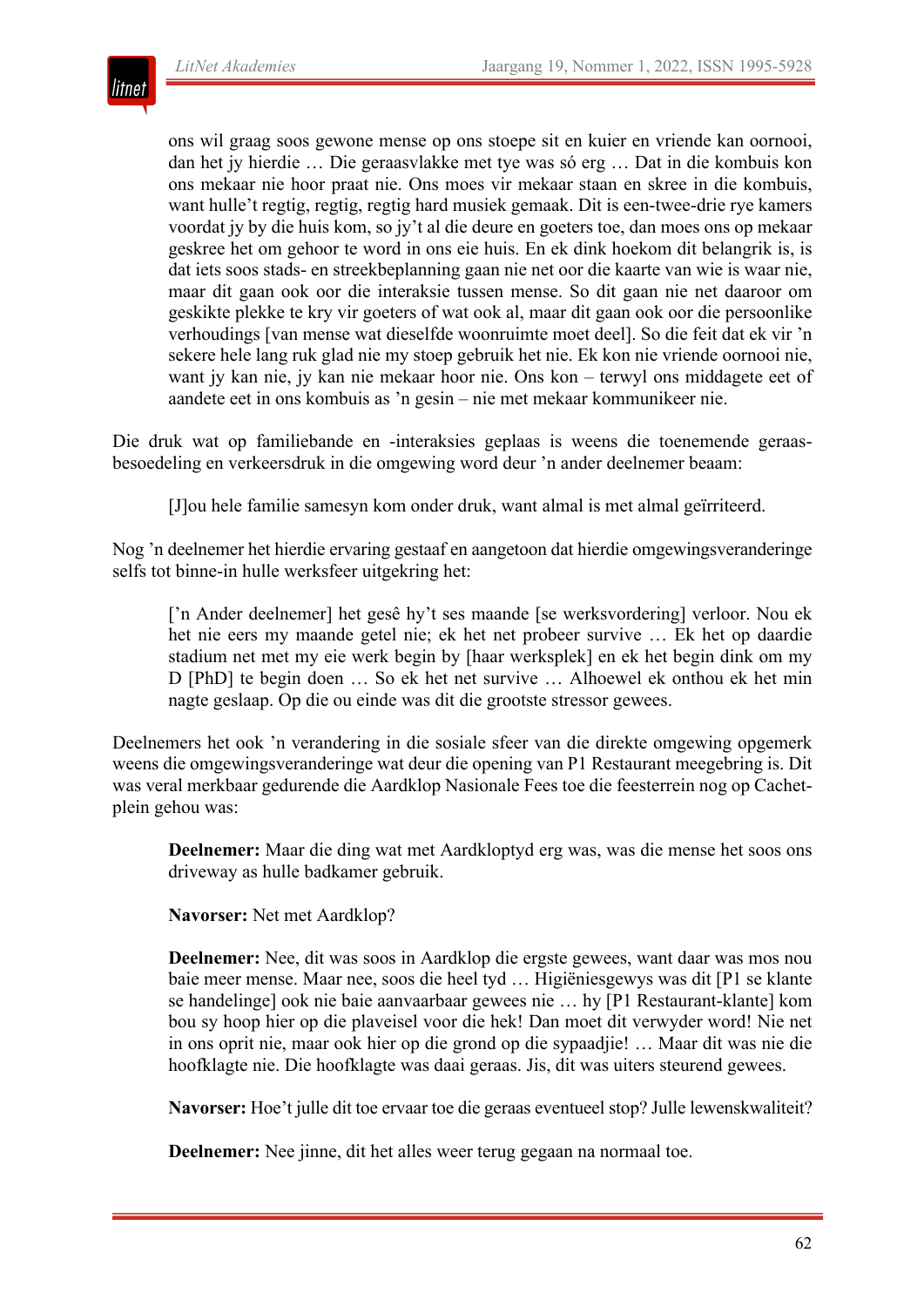

Gedurende een van die onderhoude het 'n deelnemer vertel van 'n geleentheid waar rolspelers betrokke by die gebeure van die P1 Restaurant bygedra het tot die toenemende verbrokkeling van die sosiale omgewing van die buurt:

['n Ander deelnemer] het een keer een aand sy ma [wat saam in die deelnemer se huis gewoon het, al diep in die sewentigs op daardie stadium] daar [op P1-perseel] gehad en die [persoon] het haar verbally ge-abuse. Ons het gedink dit sal nie gebeur nie, maar die polisieman [wat ingeroep is deur 'n deelnemer om te help om die vrede te bewaar] het daar gestaan, hy het dit net hanteer, hy is al so gewoond aan P1 en die inwoners wat so nou al kwaad is hiervoor. So daai aand sal ek dit nooit vergeet nie.

Oorlewing is 'n onderwerp wat verskeie kere na vore gekom het, telkens weens verskeie ander aspekte van die deelnemers se lewens, byvoorbeeld kankerbehandeling of die verlies van 'n geliefde:

[D]it was vir ons verskriklik mooi, hierdie akkerbome voor ons huis. So, ek is baie lief vir bome … Toe ek na chemo en bestraling uitloop, kyk ek die bome só en ek sien die groen kom uit … Ek het só gehuil … die akkerbome [die historiese eikelaning in Steve Bikostraat] was vir my baie mooi.

Die ander voorbeeld van oorlewing as onderwerp sluit aan by die laaste navorsingstema wat uit die data geïdentifiseer is, naamlik die vraagstuk of die gebeure in die gevallestudies beter verstaan kan word vanuit die oogpunt van nimbuïsme of vanuit verplasingsliteratuur.

# *8.3 Gemeenskapsweerstand: 'n kwessie van nimbuïsme of plekgehegtheid?*

Op die oog af lyk dit asof die redes hoekom die deelnemers weerstand teen omgewingsveranderinge gebied het, deur nimbuïsme verklaar kan word: Stedelike-ontwikkelingsprojekte het omgewingsveranderinge, soos die sloping van historiese strukture, geraasbesoedeling, veiligheidskwessies en ongewenste sosiale gebeure tot gevolg gehad in 'n omgewing wat voorheen deur 'n historiese, rustige, en familie-georiënteerde atmosfeer gekenmerk was.

Opsommend toon die argiefdata dat die amptelike vertoë teen die twee hersoneringsaansoeke op die volgende redes gebaseer is (Lamprecht 2011:15):

- Die ontwikkelaar het nie die nuutste bouplan of 'n terreinontwikkelingsplan saam met die hersonering ingedien nie.
- Die struktuur op die perseel is ouer as 60 jaar en het dus moontlike historiese waarde.
- Die infrastruktuur op die Bult is verouderd en het nie die kapasiteit om meer verdigtingsprojekte te hanteer nie.
- Verdigting soos voorgestel deur die hersoneringsaansoeke gaan tot 'n toename in verkeersvolumes lei.
- Grondeienaars beleef 'n verlies van privaatheid weens hoë woonstelblokke wat uittroon oor eenverdiepingfamiliewonings.
- Eiendomswaardes gaan afneem as gevolg van die bogenoemde faktore.
- Die grondgebruik moedig geraasbesoedeling aan en beïnvloed die fisieke veiligheid van die bestaande inwoners.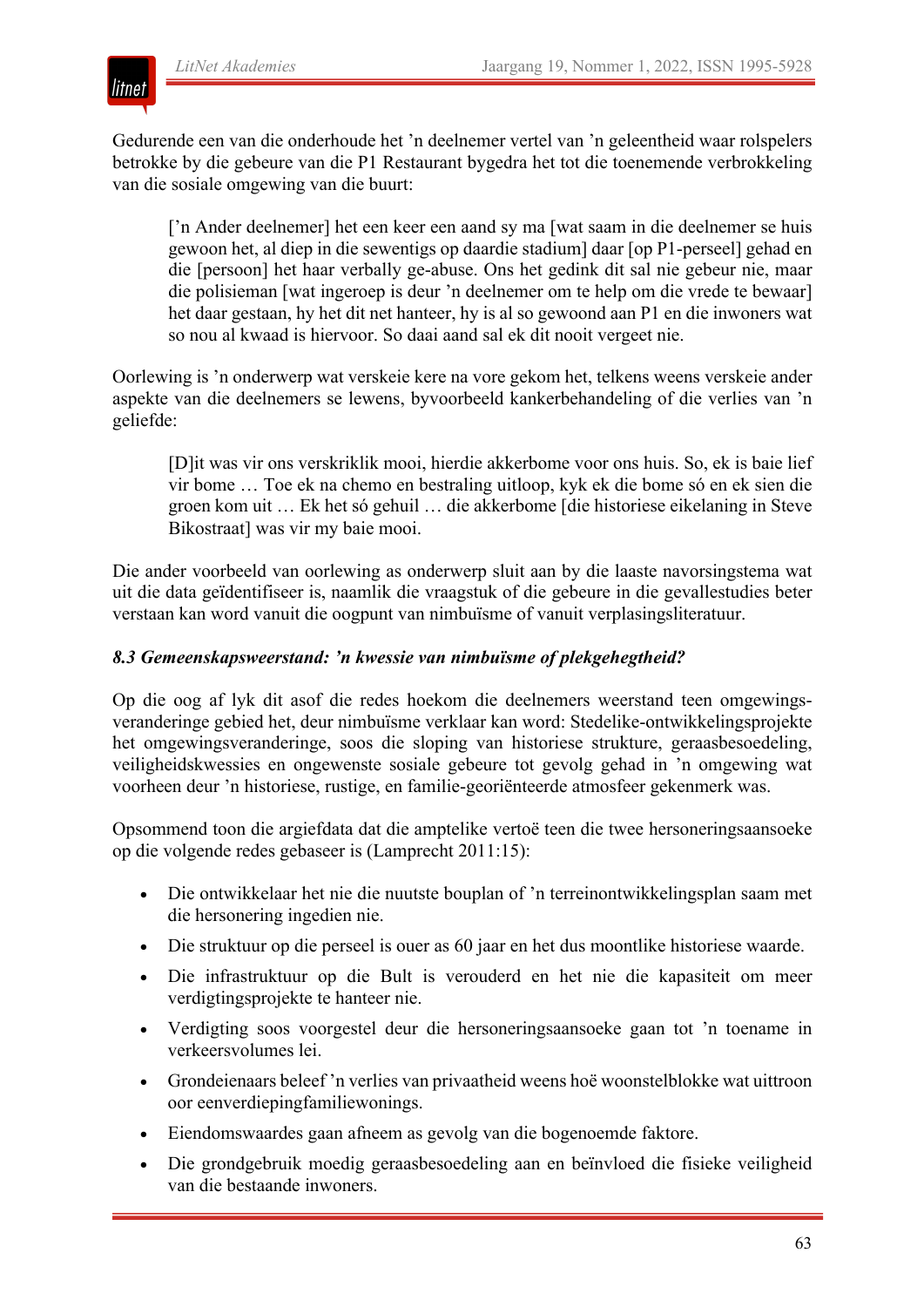

- Daar is alreeds 'n ooraanbod van studentebehuisingseenhede op die Bult, waarvan 'n hele aantal onverhuurd staan.
- Die strukture op die perseel is onwettig aangebou en maak dit moontlik vir onwettige grondgebruike om voort te gaan tot nadeel van die omliggende inwoners.

Nadere betragting van die redes onderliggend aan die gemeenskapsteenkanting in die twee gevallestudies impliseer 'n gelaagdheid van die vertoë; dat dit – byvoorbeeld in die geval van P1 Restaurant – nie net geraasbesoedeling is wat die kwessie is nie (soos wat in die vertoë vermeld word nie), maar die gevolge van geraasbesoedeling op die deelnemers se lewenskwaliteit en hulle verhoudings met hulle gesinne en hulle werk. In die geval van die Combrinkwoning was dit nie net die verlies van 'n ongedokumenteerde bou-erfenis nie, maar 'n geliefde buurt wat so snel van karakter verander het dat dit onmoontlik geword het vir inwoners om nut te put uit die emosioneel herstellende waarde wat daardie gedeelte van die Bult in die verlede vir hulle gebied het.

Vir van die deelnemers was die omgewingsveranderinge eenvoudig te veel:

[D]it het ons ook baie ontstel toe ons as't ware gedwing word om daar te verkoop [hulle woning op die Bult], omdat die ontwikkeling het ons versmoor. Ons kon nie meer daar asemhaal nie.

Ander deelnemers het nie 'n keuse gehad om weg te trek nie, juis omdat hulle plek soveel vir hulle simboliseer:

Dit is 'n hele lewe. Dis die huis wat met ons eie hande gebou is, waarin ons bly. Soos my ma gesê het: Sy't haar kinders hier groot gemaak. Al haar herinneringe is hier. Al haar ervarings is hier. En daai goed kom glad nie … Dit was net vir niemand belangrik nie. Dis nie waaroor dit gaan as buurte verander word nie.

Die tema van omsluiting ("containment") loop hand aan hand met die temas van oorlewing en die emosioneel herstellende waarde van plek waarna voorheen verwys is. Omsluiting verwys, in die geval van die deelnemers se belewenisse, na hoe hulle hul wonings – voor die omgewingsveranderinge – ervaar het as plekke waar hulle fisiek en emosioneel veilig gevoel het. Hulle wonings het as 'n veilige hawe teen moontlike negatiewe ervarings buite hulle erfgrense gedien (Jordaan 2014:184).

Omgewingsveranderinge, soos rommelstrooiing, geraasbesoedeling, onwettige parkering en sosiale wangedrag het letterlik en simbolies oor die grense van die deelnemers se eiendomme gespoel en die emosioneel herstellende waarde van hulle wonings ongedaan gemaak. Die gevoel van omsluiting was deur die omgewingsveranderinge gebreek. Dit was moeilik vir die deelnemers om voort te gaan met hulle alledaagse lewens weens die druk wat hierdie omgewingsveranderinge op hulle uitgeoefen het, terwyl hulle self met ander kwessies soos eksamens, studies, werksdruk en persoonlike probleme geworstel het. Die omgewingsveranderinge het dit moeilik gemaak om te "oorleef", wat die deelnemers verder gedryf het om die voorgestelde hersoneringsaansoek teen te staan:

**Deelnemer:** [I]n daai tyd is die mense hier oorkant se seun oorlede en … Die seun was baie kort getroud en die vrou en die seun het by haar skoonouers gebly. En in daai tyd kon sy nie – ek bedoel, haar man van sewe of ses maande lank was hulle getroud – is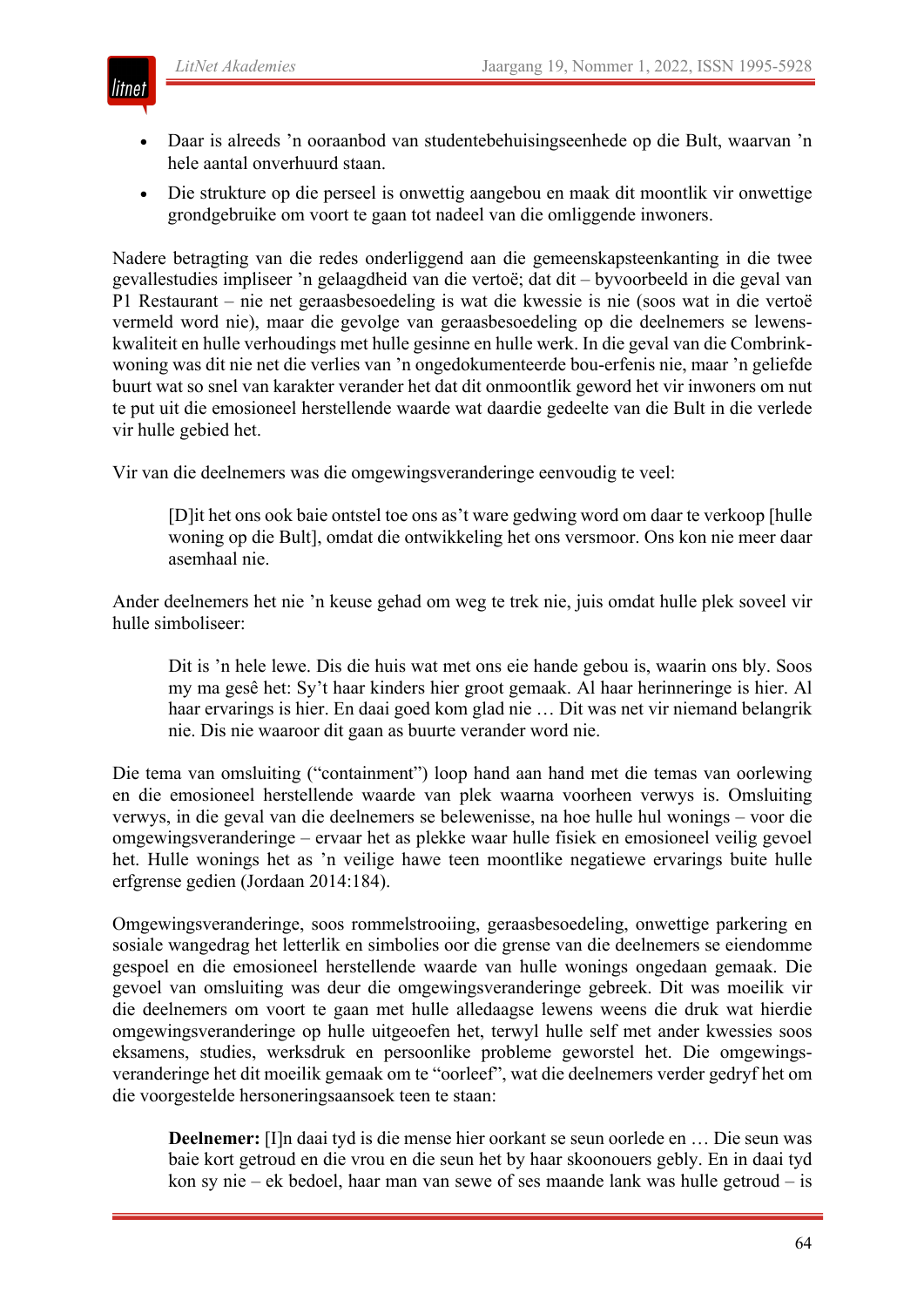

hy oorlede en hulle kon nie, sy kon nie haar kop bymekaar kry nie, want hierdie mense [P1 Restaurant se klante] is die heeltyd besig om dit só [te raas]. Die mense aan die agterkant se skoonpa of skoonma is oorlede en vir hulle was dit dieselfde tipe situasie van daai tipe goed wat 'n mens in jou huis wil kan doen as familie, selfs om te rou oor mense wat doodgaan, kan jy nie doen nie, want hierdie mense [P1 Restaurant] is besig om jou van jou verstand af te dryf … Dit gaan letterlik tot dinge soos mense wat moet rou oor geliefdes wat dood is en jy kan nie daaroor rou nie, want …[die deelnemer aarsel]

**Navorser:** … jou omgewing laat jou nie toe nie?

**Deelnemer:** … jou omgewing laat jou glad nie toe om dit te doen nie … op 'n diep vlak, interpersoonlik en intrapersoonlik in jouself, is dit regtig sleg.

Soos wat die verlies van die Combrink-woning letterlik 'n beswaarmaker laat ween het, het die gebeure rondom die P1 Restaurant-ontwikkeling ook 'n gevoel van trauma by die deelnemers ontlok:

En as jy nou in só 'n situasie is waar dit só gaan [raas], dan beïnvloed dit … elke moontlike area van jou lewe word beïnvloed deur so iets wat net hier skielik op jou stoep verskyn. Ek laat dit nogal traumaties klink, want dit was traumaties. Dit was vir die buurt … 'n ernstige, groot trauma waardeur mense moes werk.

Ek dink dis omdat mense nie hierdie tipe ervaring gehad het wat ons gehad het nie. Jy weet, letterlik ervarings van vir 'n jaar kan jy nie slaap nie; jy kan nie met jou mense praat nie. Dit is so erg hoe dit was. Jy word finansieel redelik tot op 'n ver punt gedryf.

"We have to love this place, when things go wrong." Jy moet tot 'n mate lief wees vir die plek waar jy bly, anderster gaan jy van jou kop af gaan. As so iets verkeerd gaan – dit is nie net die opsie van – hierdie mense [P1 Restaurant] het vir ons 'n paar keer gesê: "Ja maar julle moet net trek." Well, that's not always an option, you know. Daar's redes hoekom dit nie 'n opsie is nie. Dit is nie moontlik om in die abstrakte vir beplanners te leer nie. Hulle moet dit hoor van die mense wat dit ervaar het. Hulle moet hoor hoe voel dit vir my ma as sy Spar toe stap en dronk mense skel 'n vrou van 75 [jaar oud] uit. Hulle moet weet hoe dit is.

Ter afsluiting van hierdie afdeling is dit nodig om daarop te wys dat die bostaande deelnemerervarings in skerp kontras staan met die inhoud van die amptelike vertoë wat by die plaaslike munisipaliteit ingedien is. Die amptelike vertoë uit die argiefdata strook met nimbuïsme, wat dui op 'n mate van legitimering van die deelnemers se ervarings. Die onderhouddata kan egter nie so maklik deur nimbuïsme verklaar word nie en word in die volgende afdeling vanuit die lens van verplasingsliteratuur bespreek.

# **9. Bespreking**

Gesien deur die lens van nimbuïsme lyk dit op die oog af asof die gevallestudies voldoen aan die tipiese vertoë wat teen stedelike ontwikkeling gerig word. Wat die nimbuïstiese lens egter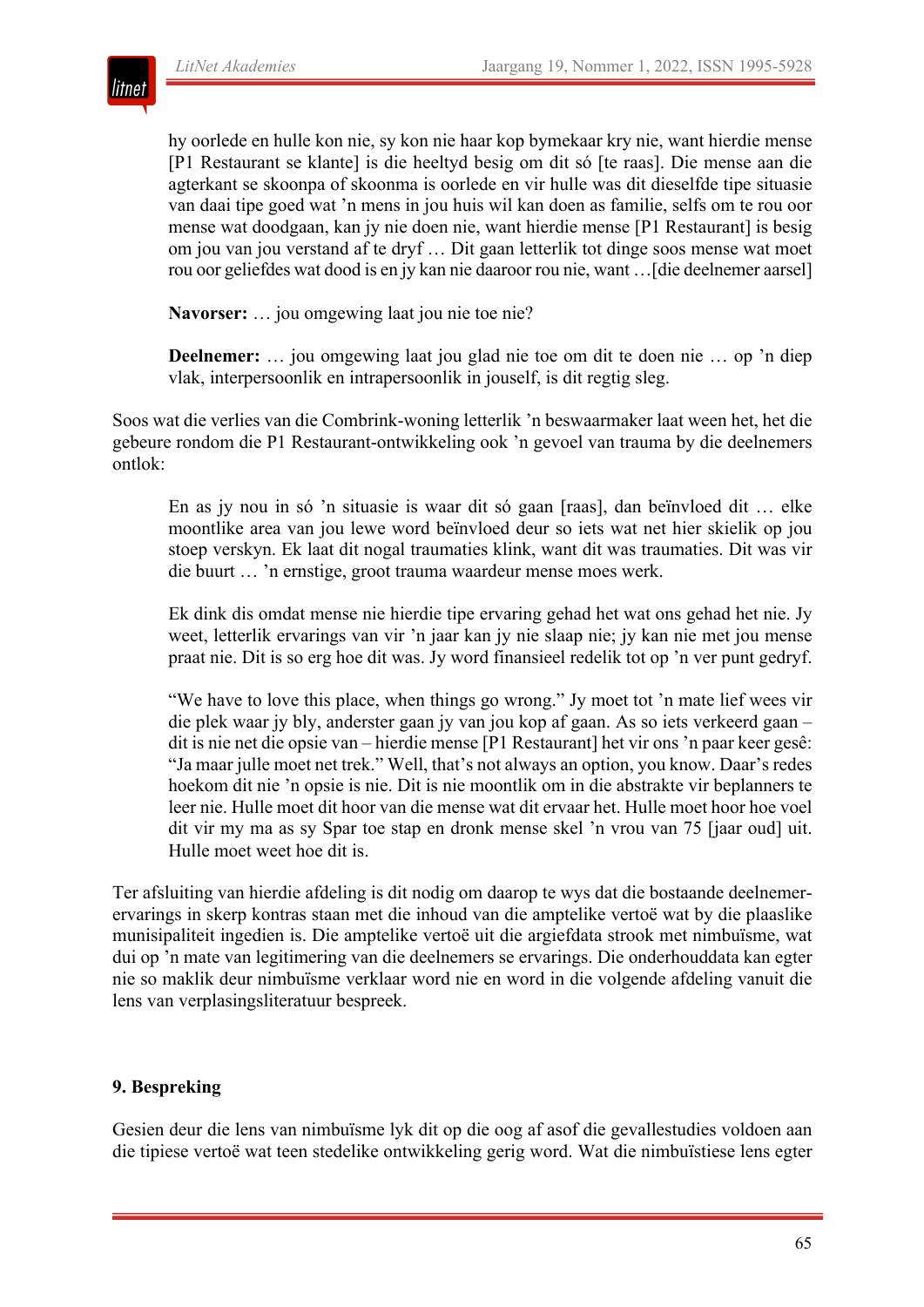

nie verklaar nie, is die onderliggende kwessies wat die gemeenskapsweerstand in die gevallestudies gedryf het (Kempton e.a. 2005:124–5).

By nadere ondersoek blyk dit dat die redes vir gemeenskapsteenkanting in die twee gevallestudies met die deelnemers se ervaringe van plekgehegtheid verband gehou het. Dit is wel belangrik om daarop te wys dat nie alle omgewingsveranderinge weens stadsbeplanning weerstand ondervind nie, soos in die geval van P1 Restaurant, waar die tweede hersonering vir studentebehuising uiteindelik sonder teenstand van die publiek aanvaar is. As sulks is dit nie noodwendig omgewingsverandering self wat teenkanting ontvang nie – dit is eerder die *aard* van die omgewingsverandering en die invloed daarvan op mens-plek-verhoudinge wat met gemeenskapsweerstand verband hou.

Wanneer die gevallestudies vanuit 'n verplasingsliteratuuroogpunt beskou word, raak dit moontlik om dieper, onderliggende redes vir hulle weerstand teen ruimtelike ontwikkeling te vind. Sommige deelnemers het emosioneel gedwing gevoel om die Bult te verlaat, terwyl ander deelnemers op die Bult gebly het, nie noodwendig *fisies* verplaas uit hulle plek uit nie, maar wel *emosioneel* verplaas vanuit die plek wat voor die omgewingsveranderinge hulle veilige hawe was.

Op hierdie punt verwys die navorsers die leser terug na die lys van moontlike nagevolge van gedwonge verplasing, onder andere die volgende: verlies van eiendom, gesondheidsprobleme, marginalisering, werkloosheid en die verbrokkeling van die sosio-ekonomiese netwerke wat onderliggend in hierdie gemeenskappe was (Cernea 1997; Heming e.a. 2001:202–4). Elkeen van hierdie punte word hier onder afsonderlik bespreek, soos dit verband toon met die gevallestudies.

Drie deelnemers het direk as gevolg van omgewingsveranderinge, gedryf deur stedelike ontwikkeling, eienaarskap van hulle eiendomme op die Bult prysgegee. Alhoewel hierdie individue vry was om op die Bult te bly woon, het die omgewingsveranderinge hulle emosioneel belas, wat indirek 'n gevoel van gedwonge verplasing by hulle ontlok het. Hulle persoonlike ervaring van emosioneel gedrewe gedwonge verplasing het uiteindelik tot hierdie individue se vrywillige verplasing na 'n ander buurt gelei.

Oor die kwessie van gesondheidsprobleme verwoord een van die deelnemers die ervaring van omgewingsveranderinge duidelik:

I base these requests of mine upon my interpretation of my right to have access to public documents and information regarding public process that impact upon my right to live in an environment that [is] not harmful to my health and well-being. The current illegal activities certainly are harmful to my health and well-being and those of other residents in the environment.

Die deelnemers het marginalisering ervaar deur die manier waarop hulle plekbeskermende handelinge ontvang is. In die geval van die Combrink-woning is beswaarmakers se redes vir vertoog die moontlike bou-erfeniswaarde van die eiendom, asook die oorbelasting van die Bult se infrastruktuur en reeds bestaande verkeersdruk, grootliks geïgnoreer en is daar voortgegaan met die onwettige sloping van die woning. Terselfdertyd is die betogers deur die plaaslike polisie gesien as diegene wat aan die verkeerde kant van die wet gestaan het, ten spyte daarvan dat dit die sloper was wat onwettig opgetree het. Daarna is daar wel 'n medium-hoë-digtheid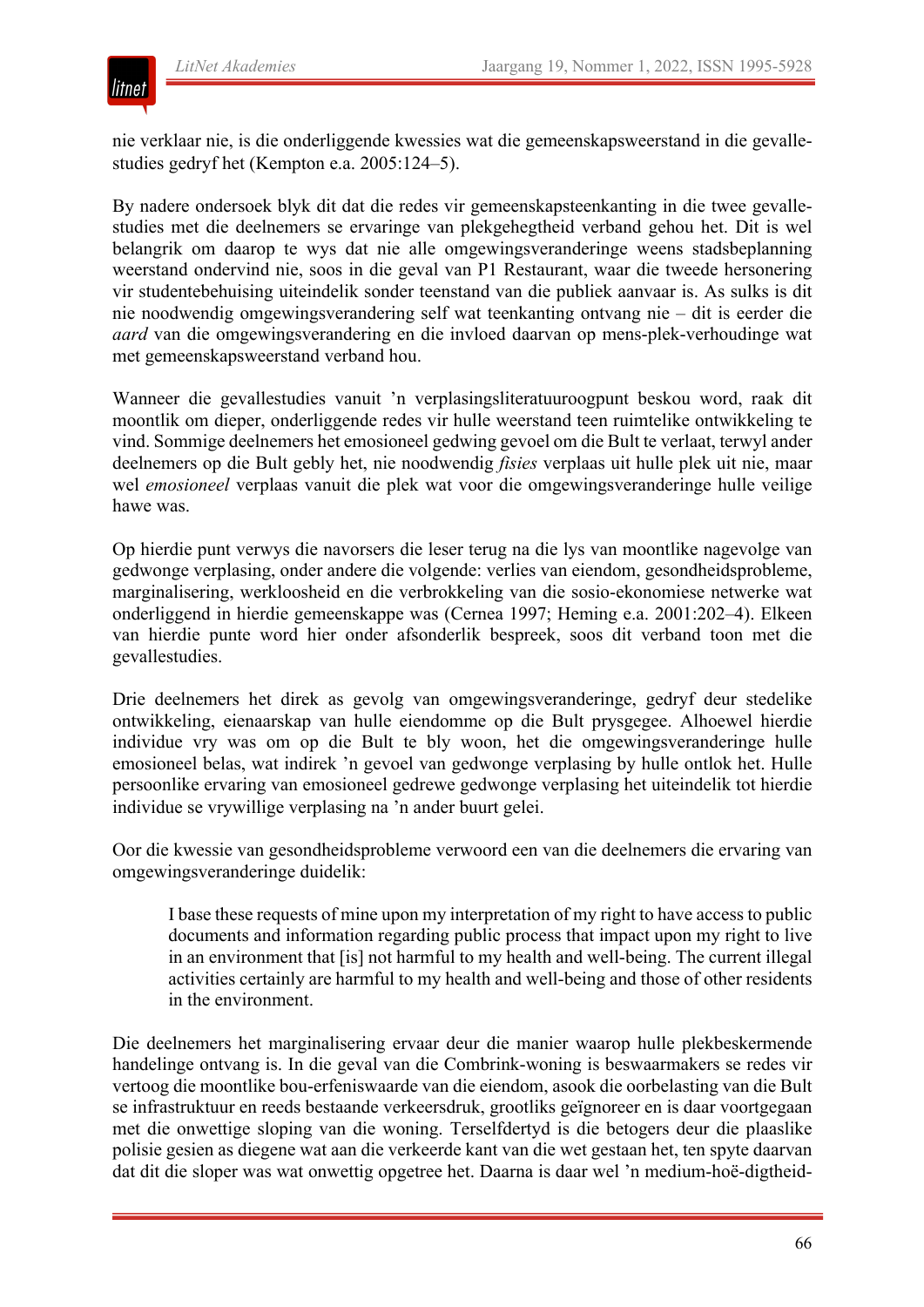behuisingsprojek op die terrein ontwikkel, teenstrydig met 'n bestaande ingenieursverslag, opgestel deur een van die deelnemers, wat toon dat die infrastruktuur van die Bult nie verdere verdigting kan hanteer sonder dat die hele infrastruktuurstelsel opgegradeer word nie.

Wat die P1 Restaurant-geval betref, is deelnemers gemarginaliseer deur die manier waarop hulle geviktimiseer is deur van die rolspelers in die grondgebruiksveranderingproses, asook hoe geraasbesoedeling, veiligheidskwessies en onaangename sosiale omstandighede hulle lewenskwaliteit benadeel het.

Wanneer daar gekyk word na die kwessie van werkloosheid, het nie een van die deelnemers hulle werk verloor as gevolg van omgewingsveranderinge nie. Wat egter wel duidelik na vore gekom het uit die onderhoude, is dat hulle werksvermoë negatief deur die betrokke omgewingsveranderinge benadeel is.

Hand aan hand met die deelnemers se verlaagde werksvermoë is die kwessie van die verbrokkeling van die sosio-ekonomiese netwerke wat onderliggend aan die deelnemers se lewens was. Nie net het sekere omgewingsveranderinge dit moeilik gemaak vir deelnemers om hulle normale werksverrigtinge vol te hou nie, maar moes hulle ook groot hoeveelhede geld en tyd spandeer om hulle vertoë te legitimeer deur middel van spesialisverslae en prokureursonkostes. Op 'n kleiner skaal het dit, in sommige gevalle, ook onmoontlik geword vir gesinne om met die normale roetine van hulle lewens aan te gaan.

Vanuit verplasingsliteratuur word daar ook na 'n verband tussen verplasing en toenemende vlakke van depressie, angs en die indirekte verswakking van die sosiopsigologiese hulpbronne wat menslike welstand ondersteun, verwys (Hwang e.a. 2007). Wanneer daar na die gevallestudies gekyk word in terme van hierdie drie aspekte, is dit veral die laaste twee aspekte wat sterk na vore kom. Deelnemers se gevoelens van angs is gedryf deur die vrees van fisieke intimidering vanaf sekere rolspelers in die hersoneringsprosesse, asook angs oor die toenemende verkeersdruk en 'n verslegtende sosiale omgewing wat hulle buurt onveilig vir padgebruikers gemaak het:

Dit is baie duidelik dat die mense wat die ding bedryf het, kon glad nie 'n gevoel van meegevoel of respek of enige iets teenoor ons gehad het nie. Soos ek gesê het, ons is letterlik uitgevloek. My ouers is letterlik beledig. Ons is gedreig.

Die sosiopsigologiese hulpbronne wat die deelnemers se welstand ondersteun, het ook onder intense druk verkeer weens die veranderende omgewing. Die grense van privaatheid, die gevoel van omsluiting, is oortree deur die omgewingsveranderinge. Dit het die emosioneel herstellende eienskappe van die plekke waaraan hulle geheg voel, laat verbrokkel. Vir sekere van die deelnemers was hierdie verbrokkeling duidelik te bespeur in die manier waarop hulle hul verhoudings met ander lede van hulle gesin as spanningsvol ervaar het.

Die gevoel van bestendigheid, of kontinuïteit, wat geskep word by mense wat geheg voel aan sekere plekke, is iets wat belangrik is vir menslike welstand. Omgewingsveranderinge kan hierdie gevoel van bestendigheid laat wankel, wat weer tot gevoelens van verlies en rou by mense kan lei (Twigger-Ross en Uzzell 1996:208). Rou en verlies is albei sigbaar in die deelnemers se persoonlike ervarings – rou oor die verlies van 'n ikoniese landskapsbaken, iets wat moontlik van historiese waarde kon wees. Rou oor 'n unieke sin van plek op die Bult wat stuk vir stuk vernietig word deur spekulatiewe, markgedrewe hoëdigtheid-ontwikkelings-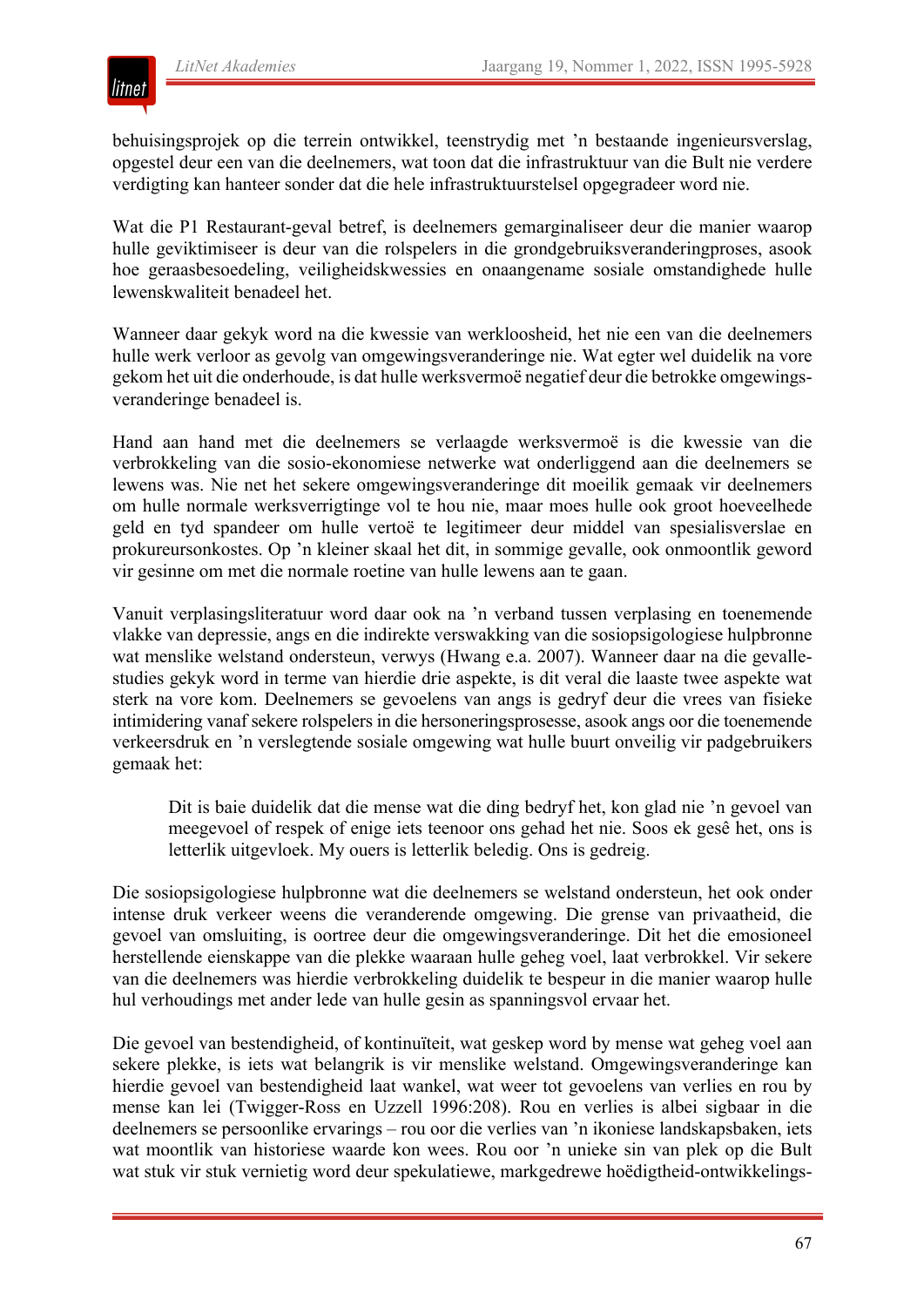

projekte. Rou en verlies oor 'n gekose plekverwante leefstyl wat – vir sommige van die deelnemers – nie meer bestaan nie. Hierdie tipe ervarings van verlies eggo die bevindinge van Mariette (2018:103) in 'n studie oor Hatfield Square.

Vanuit die oogpunt van verplasingsliteratuur is dit duidelik dat, in die twee studiegevalle, (i) die versteuring van plekgehegtheid weens beplande of gerealiseerde omgewingsveranderinge ernstige gevolge vir die deelnemers ingehou het en (ii) die persoonlike ervaringe van die deelnemers beter verklaar kan word wanneer dit vergelyk word met die bevindinge van verplasingsliteratuur en nie net gesien word as gevalle van nimbuïsme nie.

# **10. Gevolgtrekking**

Die twee gevallestudies wat in hierdie artikel voorgelê is, het ten doel gehad om die verhouding tussen plekgehegtheid, gemeenskapsweerstand en verplasingsliteratuur binne die raamwerk van Suid-Afrikaanse stadsbeplanning te illustreer. Aan die begin van die artikel is daar verwys na die onderliggende negatiewe toon wat gekoppel word aan die terme *vertoë*, *beswaar* en *nimbuïsme*, terme wat alledaags in die stadsbeplanningdissipline is. Dit is maklik om gemeenskapsinsette onder die vaandel van nimbuïsme te plaas en geldige gemeenskapsinsette te bevraagteken sonder om die onderliggende mens-plek-kwessies wat die gemeenskapsweerstand dryf, te verstaan of aan te spreek.

Deur die lens van verplasingsliteratuur kan hierdie kwessies beter verstaan word. Die deelnemers se ervarings van kleinskaalse, ontwikkelingsgedrewe omgewingsveranderinge strook met die ervarings van mense wat gedwonge verplasing ondergaan het weens rampe, politieke vervolging en grootskaalse ontwikkelingsprojekte. Die band tussen hierdie kontrasterende situasies het te doen met plekgehegtheid. Wanneer mens-plek-verhoudinge wankel weens omgewingsveranderinge – maak nie saak wat die skaal of oorsaak daarvan is nie – is die ervarings van rou en verlies dieselfde. Stadsbeplanning het ten doel om nedersettings vir mense te skep en mense het die potensiaal om gevoelens van gehegtheid aan hierdie plekke te vorm. Dit is dus belangrik dat stadsbeplanners gemeenskapsinsette beskou vanuit 'n oogpunt wat meer as net die beginsels van nimbuïsme bevat.

Ten slotte is dit duidelik uit die gevallestudies dat daar onsigbare aspekte, soos plekgehegtheid, manifesteer deur die noue band wat ontwikkel uit mens-omgewing-interaksie (in hierdie geval, inwoners en bepaalde historiese plekke op die Bult in Potchefstroom). Tog toon hierdie navorsing dat plekgehegtheid nie verreken is in die proses van stedelike ontwikkeling nie. Plekgehegtheid binne die raamwerk van verplasingliteratuur is nog vanuit 'n Suid-Afrikaanse stadsbeplanningsoogpunt onderontwikkeld. Alhoewel die studie nie ten doel het om die resultate as universeel in Suid-Afrikaanse kontekste aan te bied nie, bied dit as 'n vertrekpunt om die verband tussen plekgehegtheid, stedelike ontwikkeling en gemeenskapsweerstand in stadsbeplanning in 'n Suid-Afrikaanse konteks beter te verstaan.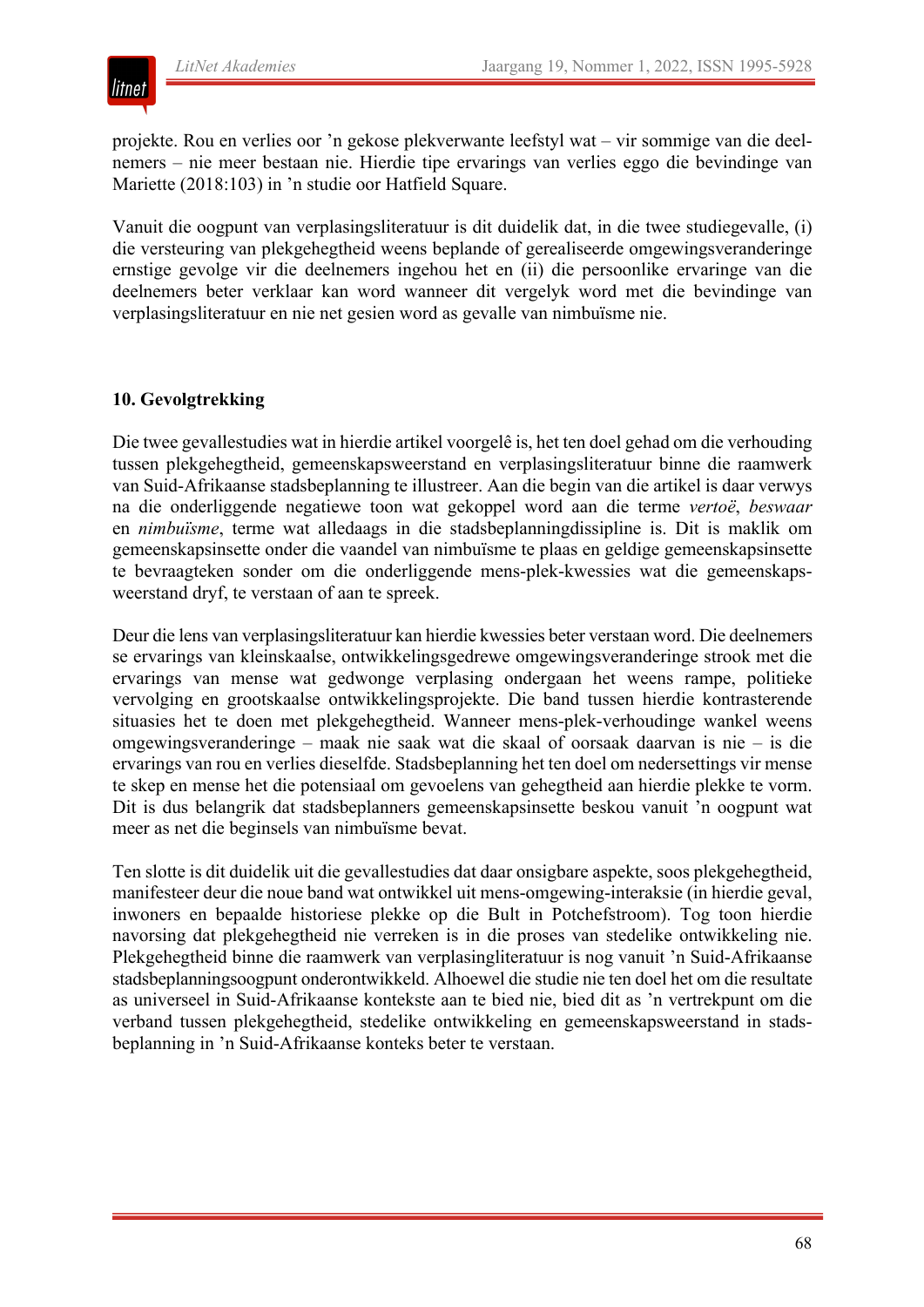

# **Erkennings**

Hierdie navorsing is moontlik gemaak deur ondersteuning van die Suid-Afrikaanse Nasionale Navorsingstigting (NRF) en die NWU. Ons wil graag die navorsingsdeelnemers bedank, asook Marius Lamprecht van die Tlokwe Plaaslike Munisipaliteit en Dries Goosen wat gehelp het met data-insameling Laastens wil ons die twee anonieme keurders bedank vir hulle bydrae tot die verbetering van hierdie artikel.

# **Bibliografie**

Allen, Q. 2012. Photographs and stories: ethics, benefits and dilemmas of using participant photography with black middle-class male youth. *Qualitative Research*, 12(4):443–58.

Altman, I. en S.M. Low (reds.). 1992. *Place attachment*. New York: Plenum Press.

Anoniem. 2013. Student accommodation in Potch offers great investment opportunities. *Potchefstroom Herald*, 8 Februarie, bl. 20.

Barlin en Clarkson Argitekte. 2007. *The Upper Houghton heritage survey 2007 and the nomination to PHRA-G for the declaration of a heritage site*. Ongepubliseerde navorsingsverslag, Upper Houghton Association. https://upperhoughton.org.za/wpcontent/uploads/2019/09/Heritage\_Survey.pdf (31 Mei 2021 geraadpleeg).

Beckley, T.M. 2003. The relative importance of sociocultural and ecological factors in attachment to place. In Kruger (red.) 2003.

Berg, B.L. 2001. *Qualitative research methods for the social sciences*. Needham Heights, MA: Allyn en Bacon.

Billig, M. 2006. Is my home my castle? Place attachment, risk perception, and religious faith. *Environment and Behavior*, 38:248–65.

Bosch, S. 2010. *Potchefstroom: Impressions on a city / Indrukke op 'n stad*. Potchefstroom: Selfpublikasie.

Botha, C. en H. Eloff. 2008. Woede oor sloping. *Potchefstroom Herald*, 14 Maart, bl. 1.

Brown, B.B. en D.D. Perkins. 1992. Disruptions in place attachment. In Altman en Low (reds.) 1992.

Brown, B.B., D.D. Perkins en G. Brown. 2004. Incivilities, place attachment and crime: block and individual effects. *Journal of Environmental Psychology*, 24:359–71.

Brown, G. en S. Donovan. 2014. Measuring change in place values for environmental and natural resource planning using Public Participation GIS (PPGIS): results and challenges for longitudinal research. *Society and Natural Resources*, 27(1):36–54.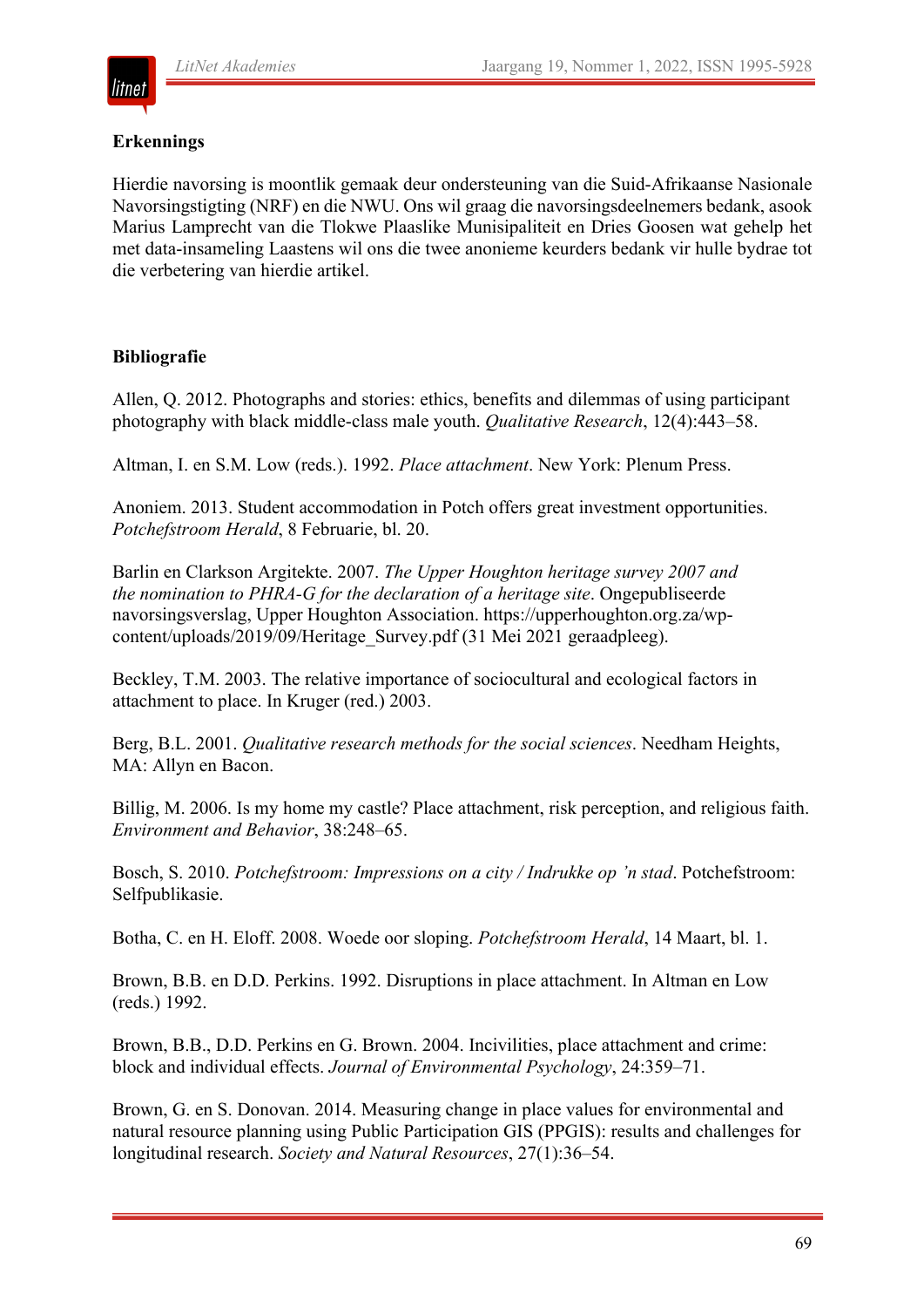

Burley, D., P. Jenkins, S. Laska en T. Davis. 2007. Place attachment and environmental change in coastal Louisiana. *Organization en Environment*, 20:347–66.

Carmona, M., T. Heath, T. Oc en S. Tiesdell. 2003. *Public places urban spaces: the dimensions of urban design*. Oxford: Architectural Press.

Casey, E. 1996. How to get from space to place in a fairly short stretch of in. In Feld en Basso. 1996.

Cass, N. en G. Walker. 2009. Emotion and rationality: the characterisation and evaluation of opposition to renewable energy projects. *Emotion, Space and Society*, 2(1):62–9.

Cernea, M. 1997. The risks and reconstruction model for resettling displaced populations. *World Development*, 25(10):1569–87.

Chigeza, S., V. Roos en K. Puren. 2013. "… Here we help each other": Sense of community of people subjected to forced removals. *Journal of Psychology in Africa*, 23(1):97–100.

Cooper, H.L.F. en B. Tempalski. 2014. Editorial: integrating place into research on drug use, drug users' health, and drug policy. *International Journal of Drug Policy*, 25:503–7.

Cresswell, T. 2002. Theorizing place. In Verstraete en Cresswell (reds.) 2002.

Damer, S. en C. Hague. 1971. Public participation in planning: a review. *Town Planning Review*, 42:217–32.

Davenport, M.A. en D.H. Anderson. 2005. Getting from sense of place to place-based management: an interpretive investigation of place meanings and perceptions of landscape change. *Society and Natural Resources*, 18:625–41.

De Moor, N. en A. Cliquet. 2009. Environmental displacement: a new security risk for Europe? Konferensievoorlegging vir Security Insecurity and Migration in Europe, University of Leicester en IMEPO (Hellenic Migration Policy Institute). https://biblio.ugent.be/ publication/923103/file/923105 (2 Augustus 2014 geraadpleeg).

Denzin, N.K. 1978. *The research act: a theoretical introduction to sociological methods*. New York: McGraw-Hill.

Devine-Wright, P. 2005. Beyond NIMBYism: towards an integrated framework for understanding public perceptions of wind energy. *Wind Energy*, 8:125–39.

—. 2011. Place attachment and public acceptance of renewable energy: a tidal energy case study. *Journal of Environmental Psychology*, 31(4):336–43.

Devine-Wright, P. en Y. Howes. 2010. Disruption to place attachment and the protection of restorative environments: a wind energy case study. *Journal of Environmental Psychology*, 30(3):271–80.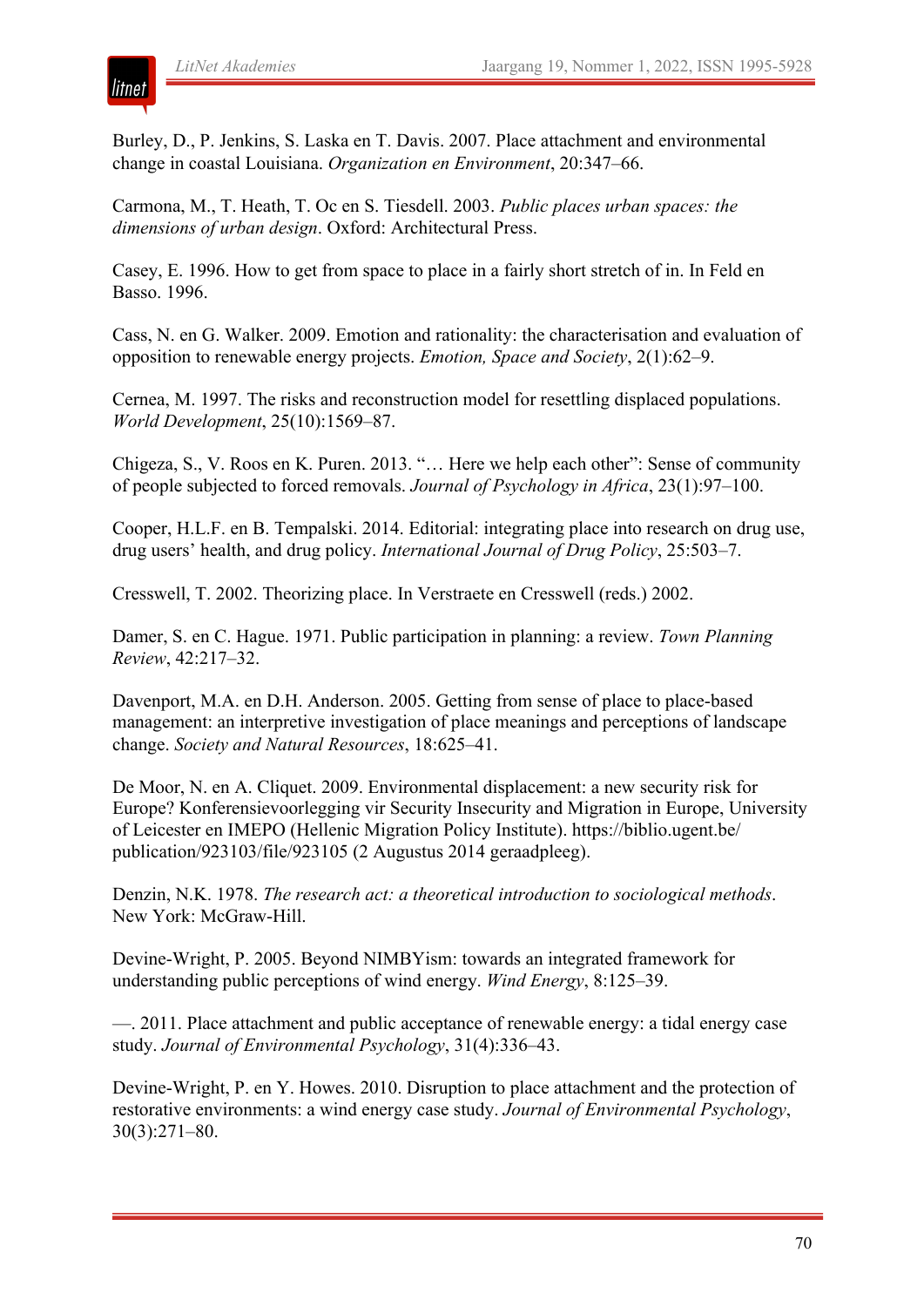

Dixon, J. en K. Durrheim. 2014. Dislocating identity: desegregation and the transformation of place. *Journal of Environmental Psychology*, 24(4):455–73.

Dlamini, S. en S.G. Tesfamichael. 2021. Approaches on the concepts of place attachment in South Africa. *Geo Journal*, 86:2435–45.

Downs, R.M. en D. Stea. 1977. *Maps in minds: reflections on cognitive mapping.* New York: Harper & Row Publishers.

Duhl, L.J. (red.). 1963. *The urban condition*. New York: Basic Books.

Durrheim, K. en J. Dixon. 2001. The role of place and metaphor in racial exclusion: South Africa's beaches as sites of shifting racialization. *Ethnic and Racial Studies*, 24(3):433–50.

Du Toit, H.E. 2008. Memorandum. Plea against rezoning the remaining portion of Erf 917. Ongepubliseerde navorsingsverslag, Potchefstroom. Heritage Potchefstroom Erfenis.

Eisenhardt, K.M. 2002. Building theories from case study research. In Huberman en Miles (reds.) 2002.

Eranti, V. 2017. Re-visiting NIMBY: from conflicting interests to conflicting valuations. *The Sociological Review*, 65(2):285–301.

Feld, S. en K. Basso. 1996. *Senses of place.* Santa Fe: School of American Research.

Fried, M. 1963. Grieving for a lost home. In Duhl (red.) 1963.

Fullilove, M.T. 1996. Psychiatric implications of displacement: contributions from the psychology of place. *American Journal of Psychiatry*, 153:1516–23.

Gallent, N., M. Juntti, S. Kidd en D. Shaw. 2008. *Introduction to rural planning.* Londen: Routledge.

Geertz, C. 1973. *The interpretation of cultures: selected essays.* New York: Basic Books.

Given, L.M. (red.). 2008. *The SAGE encyclopedia of qualitative research methods. Vol. 1 & 2.* Thousand Oaks: SAGE Publications Inc.

Grahn, P. en U.A. Stigsdotter. 2003. Landscape planning and stress. *Urban Forestry and Urban Greening*, 2:1–18.

Greider, T. en L. Garkovich. 1994. Landscapes: the social construction of nature and the environment. *Rural Sociology*, 59(1):1–24.

Guiliani, M., F. Ferrara en S. Barbotti 2003. *One attachment or more?* Ashland: Hogrefe & Huber.

Gustafson, P. 2001a. Meanings of place: everyday experience and theoretical conceptualisations. *Journal of Environmental Psychology*, 21:5–16.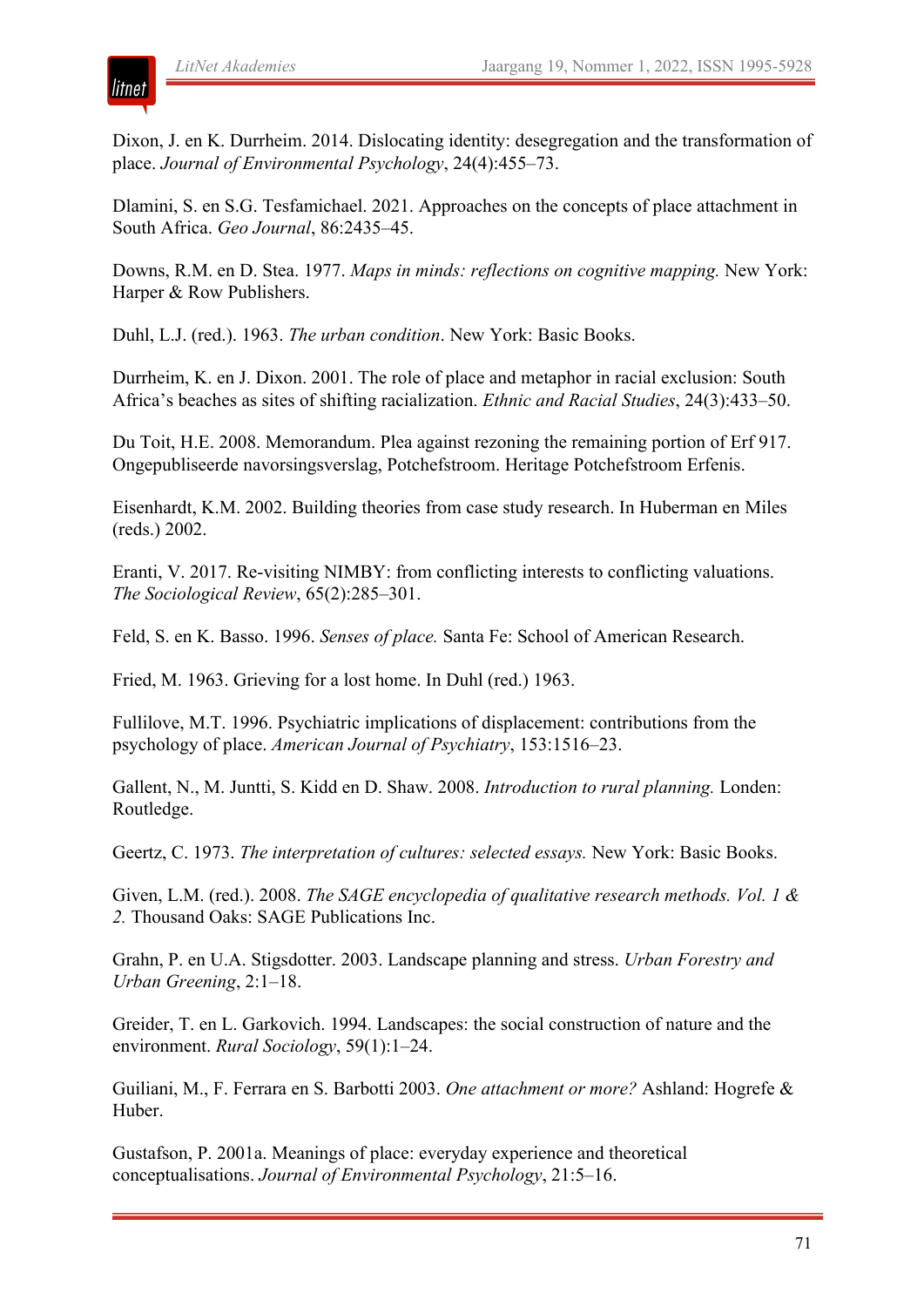

—. 2001b. Roots and routes: exploring the relationship between place attachment and mobility. *Environment and Behavior*, 33:667–87.

Harrison, P., M. Huchzermeyer en M. Mayekiso (reds.). 2003. *Confronting fragmentation: housing and urban development in a democratising society*. Landsdowne: University of Cape Town Press.

Harvard, B. 2007. Seeking protection: recognition of environmentally displaced persons under international human rights law. *Villanova Environmental Law Journal*, 18(1):1–18.

Heming, L., P. Waley en P. Rees. 2001. Resettlement in China: past experience and the Three Gorges Dam. *The Geographical Journal*, 167(3):195–212.

Hesari, E., S.M. Moosavy, A. Rohani, S.B. Kivi, M. Ghafourian en B.S. Pour. 2020. Investigation [sic] the relationship between place attachment and community participation in residential areas: a structural equation modelling approach. *Social Indicators Research*, 151:921–41.

Hillier, J. 2000. Going round the back? Complex networks and informal action in local planning processes. *Environment and Planning A*, 32:33–54.

Hiner, C.C. en R.E. Galt. 2011. Participation and capacity building in community visioning: NIMBYism and the politics of the rural-urban interface in Elk Grove, California. *Journal of Rural and Community Development*, 6(2):104–23.

Hubbard, P. 2006. NIMBY by another name? A reply to Wolsink. *Transactions of the Institute of British Geographers*, 31(1):92–4.

Huberman, A.M. en M.B. Miles (reds.). 2002. *The qualitative researcher's companion*. Thousand Oaks: SAGE Publications.

Hwang, S., J. Xi, Y. Cao, X. Feng en X. Qiao. 2007. Anticipation of migration and psychological stress and the Three Gorges Dam project, China. *Social Science & Medicine*, 65(5):1012–24.

Jordaan, T. 2014. Planning the intangible: place attachment and public participation in South African town planning. PhD-proefskrif, Noordwes-Universiteit.

—. 2017. Plekgehegtheid binne stadsbeplanning: 'n literatuurstudie en voorstelle vir Afrikaanse terminologie. *LitNet Akademies*, 14(3):456–88. https://www.litnet.co.za/wpcontent/uploads/2017/12/LitNet\_Akademies\_14-3\_Jordaan\_456-488.pdf.

Jordaan, T. en K. Puren. 2012. "We love this place": place attachment and community engagement in urban conservation planning. *Challenges of Modern Technology*, 3(3):39–45.

Kempton, W., J. Firestone, J. Lilley, T. Rouleau en P. Whitaker. 2005. The offshore wind power debate: views from Cape Cod. *Coastal Management*, 33:119–49.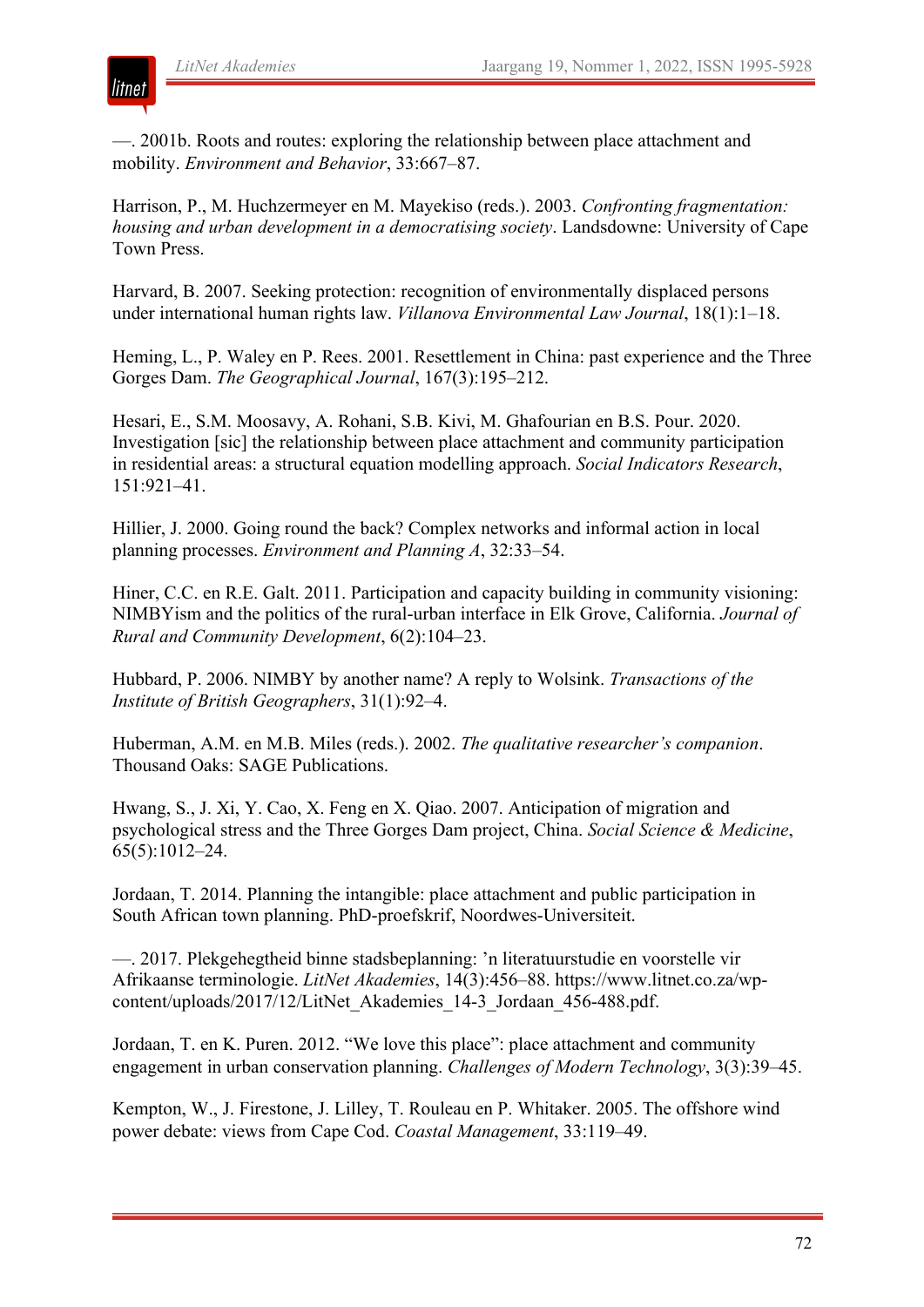

Korpela, K., K. Borodulin, M. Neuvonen, O. Paronen en L. Tyrväinen. 2014. Analyzing the mediators between nature-based outdoor recreation and emotional well-being. *Journal of Environmental Psychology*, 37:1–7.

Korpela, K. en T. Hartig. 1996. Restorative qualities of favorite places. *Journal of Environmental Psychology*, 16:221–33.

Kraft, M.E. en B.B. Clary. 1991. Citizen participation and the NIMBY syndrome: public response to radioactive waste disposal. *Western Political Quarterly*, 44:299–328.

Kruger, L.E. (red.). 2003. Understanding community-forest relations. General Technical Report. PNW-GTR-566. Portland: U.S. Department of Agriculture, Forest Service, Pacific Northwest Research Station.

Kyle, G., A. Graefe, R. Manning en J. Bacon. 2004. Effects of place attachment on users' perceptions of social and environmental conditions in a natural setting. *Journal of Environmental Psychology*, 24:213–25.

Lam, K., W. Lee, T. Fung en L. Woo. 2007. Challenges of managing NIMBYism in Hong Kong. Konferensievoorlegging vir Siting of Locally Unwanted Facilities: Challenges and Issues, The Chinese University of Hong Kong.

Lamprecht, M. 2011. A local case study of an "unlawful demolition" of a house older than 60 years: 24 Esselen Street, Erf 917, Bult, Potchefstroom. Ongepubliseerde navorsingsverslag, Potchefstroom. Heritage Potchefstroom Erfenis.

Le Mentec, K. 2006. The Three Gorges Dam project – religious practices and heritage conservation. A study of cultural remains and local popular religion in the xian of Yunyang (municipality of Chongqing). *China Perspectives*, 65. https://doi.org/10.4000/ chinaperspectives.626 (3 Junie 2021 geraadpleeg).

Le Roux, B. 2014. The destruction of the Bult, Potchefstroom. https://www.youtube.com/ watch?v=A2qEGszmLHw (2 Junie 2021 geraadpleeg).

Lewicka, M. 2011. Place attachment: How far have we come in the last 40 years? *Journal of Environmental Psychology*, 31(3):207–30.

Lombard, A. en S. Ferreira. 2014. Residents' attitudes to proposed wind farms in the West Coast region of South Africa: a social perspective from the South. *Energy Policy*, 66:390–99.

Lonergan, S. 1998. The role of environmental degradation in population displacement. *Environmental Change and Security Project Report*, 4:5–15.

Madanipour, A. 1996. *Design of urban space: an inquiry into a socio-spatial process.* Sussex: Wiley.

Manzo, L.C. en P. Devine-Wright (reds.). 2014. *Place attachment: advances in theory, methods and applications*. Abingdon, Oxfordshire: Routledge.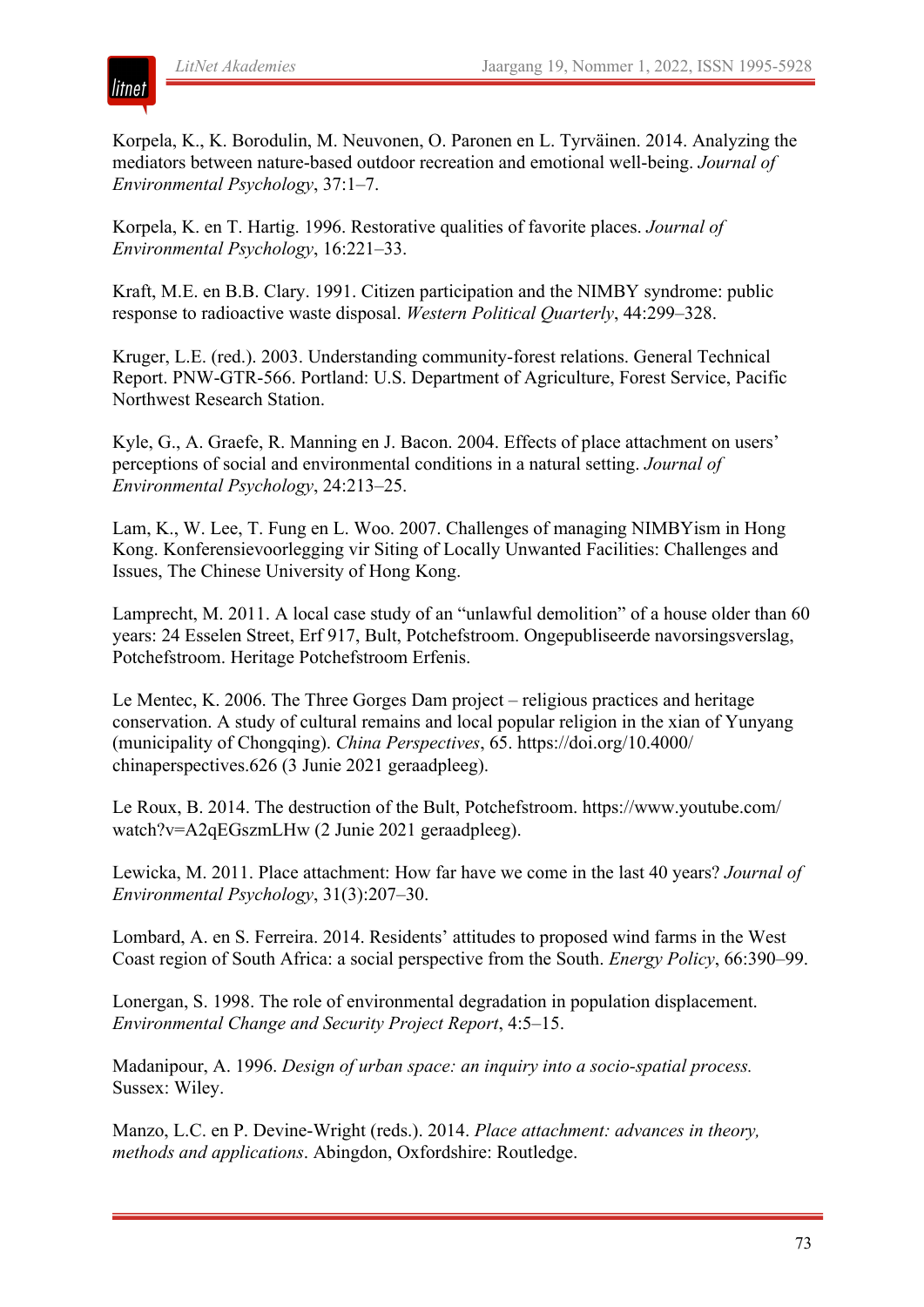

Manzo, L.C. en D.D. Perkins. 2006. Finding common ground: the importance of place attachment to community participation and planning. *Journal of Planning Literature*, 20(4):335–50.

Marais, L., J. Cloete, D. van Rooyen, S. Denoon-Stevens en V. Nel. 2019. Place attachment and social disruption in Postmasburg, a rapidly growing South African mining town. *GeoJournal*, 84:71–83.

Mariette, P.N. 2018. Conversations on conversion: The Hatfield Square case study*.* https://repository.up.ac.za/bitstream/handle/2263/67792/Mariette\_Conversations\_2018.pdf?s equence=1&isAllowed=y (5 Oktober 2021 geraadpleeg).

Moore, R.L. en A.R. Graefe. 1994. Attachments to recreation settings: the case of rail-trail users. *Leisure Sciences*, 16:17–31.

Morris, H. 2013. Why stay in Chernobyl? Because it's home. TED Talks. http://www.ted.com/talks/holly\_morris\_why\_stay\_in\_chernobyl\_because\_it\_s\_home (4 Augustus 2014 geraadpleeg).

Müller, A. 2012. Heritage impact assessment report of 124 Steve Biko Avenue. Potchefstroom: Ongepubliseerde verslag aan die Suid-Afrikaanse Erfenisagentskap, Noordwes Provinsie.

Neuman, W.L. 2011. *Social research methods: qualitative and quantitative approaches.* Boston: Allyn & Bacon.

Nordenstam, B.J. 1994. When communities say NIMBY to their LULUS: factors influencing environmental and social impact perception. Konferensievoorlegging vir die 14de jaarvergadering van die International Association for Impact Assessment. Quebec, Kanada.

Nordh, H., C. Alalouch en T. Hartig. 2011. Assessing restorative components of small urban parks using conjoint methodology. *Urban Forestry en Urban Greening*, 10:95–103.

Odendal, F.F., P.C. Schoonees, C.J. Swanepoel, S.J. Du Toit en C.M. Booysen. 1992. *Verklarende Handwoordeboek van die Afrikaanse Taal*. Johannesburg: Perskor-Uitgewery.

Pacione, M. 2005. *Urban geography: a global perspective.* Abington, Oxfordshire: Routledge.

Payton, M.A., D.C. Fulton en D.H. Anderson. 2005. Influence of place attachment and trust on civic action: a study at Sherburne National Wildlife Refuge. *Society and Natural Resources*, 18(6):511–28.

Pirta, R.S., N. Chandel en C. Pirta. 2013. Attachment and displacement: the resettlers of Bhakra Dam are hurt. *Psychological Studies*, 59(1):1–10.

Puren, K., H. Coetzee en V. Roos. 2010. A hidden dimension in site planning: exploring affective experience as part of sense of place on the farm Kromdraai, Vredefort Dome World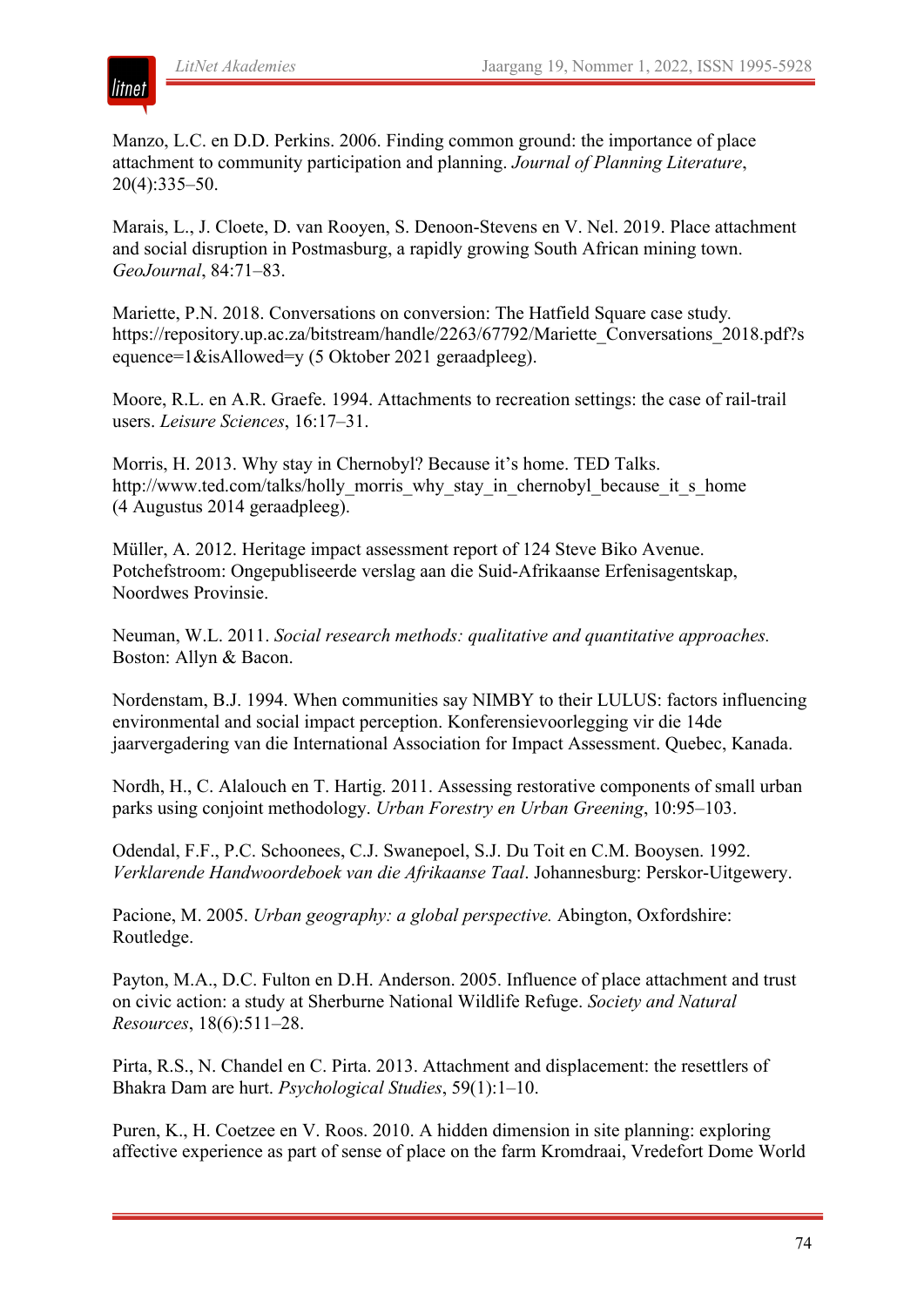

Heritage Site, South Africa. Konferensievoorlegging vir die World Academy of Science, Engineering and Technology Conference, on Academic Science Research. Parys, Frankryk.

Puren, K., E. Drewes en V. Roos. 2007. An exploration of sense of place as informative for spatial planning guidelines: a case study of the Vredefort Dome World Heritage Site, South Africa. *International Journal of Social Sciences*, 1(3):188–95.

—. 2008. A sense of place and spatial planning in the Vredefort Dome, South Africa. *South African Geographical Journal*, 90(2):134–46.

Radmilli, R. 2011. Ilhna Beltin: locating identity in a fortified Mediterranean city. In Schofield en Szymanski (reds.) 2011.

Rapoport, A. 1977. *Human aspects of urban form: towards a man-environment approach to urban form and design.* Oxford: Pergamon Press.

Relph, E. 1976*. Place and placelessness*. Londen: Pion.

Rishbeth, C. 2014. Articulating transnational attachments through on-site narratives. In Manzo en Devine-Wright (reds.) 2014.

Roos, V., H. Coetzee en K. Puren. 2011. Mense se ervarings in 'n natuurlike omgewing in die Vredefortkoepel, Suid-Afrika: implikasies vir ruimtelike ontwikkeling. *Tydskrif vir Geesteswetenskappe*, 51(1):68–85.

Roos, V., P.S. Kolobe en N. Keating. 2014. (Re)creating community: experiences of older women forcibly relocated during apartheid. *Journal of Community en Applied Social Psychology*, 24:12–25.

Rubinstein, R. en P. Parmalee. 1992. Attachment to place and the representation of the life course by the elderly. In Altman en Low (reds.) 1992.

Ryan, R.L. 2005. Exploring the effects of environmental experience on attachment to urban natural areas. *Environment and Behavior*, 37(1):3–42.

Saayman, M. 2017. Eikelaan sterf. *Potchefstroom Herald*. https://potchefstroomherald.co.za/ 28076/eikelaan-sterf (3 Junie 2021 geraadpleeg).

Sahris. 2021a. Oak Avenue, Potchefstroom. https://sahris.sahra.org.za/node/33325 (3 Junie 2021 geraadpleeg).

—. 2021b. House of President MW Pretorius, Van der Hoff Avenue, Potchefstroom. https://sahris.sahra.org.za/node/33214 (3 Junie 2021 geraadpleeg).

—. 2021c. School of Theology. https://sahris.sahra.org.za/node/573065 (3 Junie 2021 geraadpleeg).

—. 2021d. Piet Malan House. https://sahris.sahra.org.za/node/573059 (3 Junie 2021 geraadpleeg).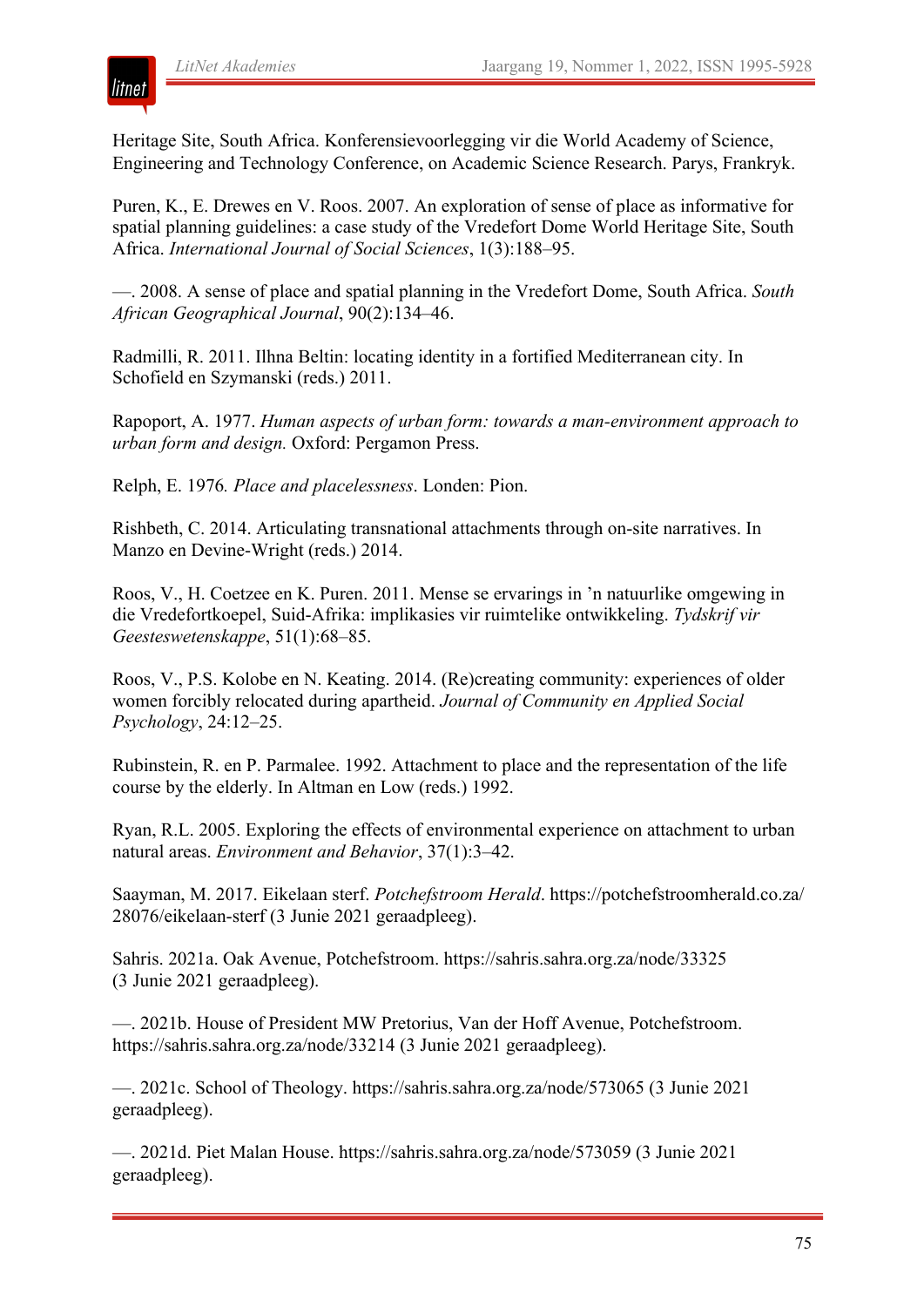

—. 2021e. Roets House, 61 Tom Street, Potchefstroom. https://sahris.sahra.org.za/node/ 33350 (3 Junie 2021 geraadpleeg).

Salsich, P.W. 2000. Affordable housing: Can NIMBYism be transformed into OKIMBYism? St. Louis U. *Public Law Review*, 19:453–74.

Scannell, L. en R. Gifford. 2010. Defining place attachment: a tripartite organizing framework. *Journal of Environmental Psychology*, 30:1–10.

Schofield, J. en R. Szymanski (reds.). 2011. *Local heritage, global context: cultural perspectives on sense of place*. Surrey: Ashgate Publishing Limited.

Seamon, D. en R. Mugerauer (reds.). 2000. *Dwelling, place and environment: towards a phenomenology of person and world.* Malabar, Florida: Kreiger Publishing Company.

Smith, E.F., G. Gidlow en G. Steel. 2012. Engaging adolescent participants in academic research: the use of photo-elicitation interviews to evaluate school-based outdoor education programmes. *Qualitative Research*, 12(4):367–87.

Stedman, R.C. 2002. Toward a social psychology of place: predicting behaviour from placebased cognitions, attitude, and identity. *Environment and Behaviour*, 34:561–81.

Stedman, R.C. en M. Ingalls. 2014. Topophilia, biophilia and greening in the red zone. In Tidball en Krasny (reds.) 2014.

Suid-Afrika. 2013. Wet op stadsbeplanning en grondgebruikbestuur, Wet 16 van 2013. Kaapstad: Staatsdrukker.

Terminsky, B. 2012. Environmentally-induced displacement of human security. Indiana University: Digital Library of the Commons. http://dlc.dlib.indiana.edu/dlc/bitstream/handle/ 10535/8961/Environmentally-Induced%20displacement%20and%20human%20security.pdf? sequence=1 (3 Junie 2021 geraadpleeg).

Thomas, G. 2011. *How to do your case study: a guide for students and researchers.* Los Angeles: SAGE Publications.

Tidball, K.G. en M.E. Krasny (reds.). 2014. *Greening in the red zone: vulnerability, resilience, and urgent biophilia*. Dordrecht: Springer.

Tlokwe Plaaslike Munisipaliteit. 2012. Potch historical buildings. https://web.archive.org/ web/20120402100756/http://www.potch.co.za/ahistorical.htm (31 Mei 2021 geraadpleeg).

Tonge, J., S. Moore, M. Ryan en L. Beckley. 2013. Using photo-elicitation to explore place attachment in a remote setting. *The Electronic Journal of Business Research Methods*, 11(1):41–50.

Tracy, S.J. 2010 Qualitative quality: eight "big-tent" criteria for excellent qualitative research. *Qualitative Inquiry*, 16(10):837–51.